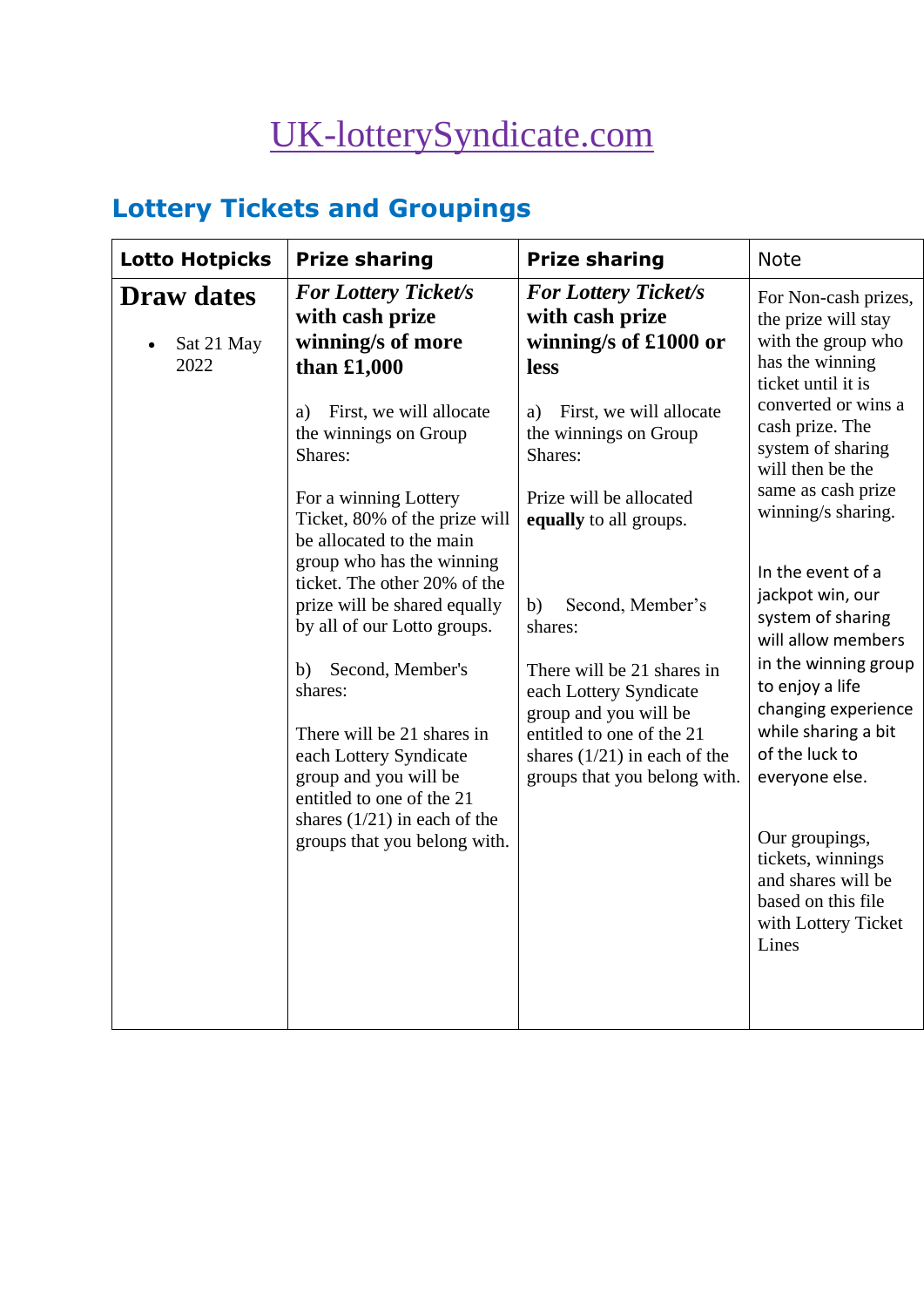#### *Lottery Syndicate Group 1*

#### *1) Do1V1, 2) Ma22G05/MA38G119, 3) La66B40, 4) He82C30,5) Ti53W41,6) Ke34B01, 7) Sa43B16, 8Pa30C27, 9) Tr76G01,10) Ca71W01, 11) Ki11S03, 12) Je15M11, 13) Kh33K03, 14) Ni39G16, 15) TH94L16, 16) Jo54V2 , 17) Sh20S29, 18) An67B17, 19) Ni36N20 20) Si12G05 , 21) Gl25L33*

Ticket 1 of 10

Ticket number: 1099-039752193-279679 Purchase date and time: Sat 21 May 2022 at 7:07

#### • **Your numbers**

- A (Pick  $1$ )
	- o 46
	- o Lucky Dip
- $\bullet$  B (Pick 5)
	- o 15
	- o 45
	- $\circ$  47
	- o 48
	- $\circ$  53
	- o Lucky Dip
- $\bullet$  C (Pick 1)
	- o 14
	- o Lucky Dip
- $\bullet$  D (Pick 3)
	- o 04
	- o 38
	- o 42
	- o Lucky Dip
- $\bullet$  E (Pick 1)
	- o 51
	- o Lucky Dip

We'll email you if you win.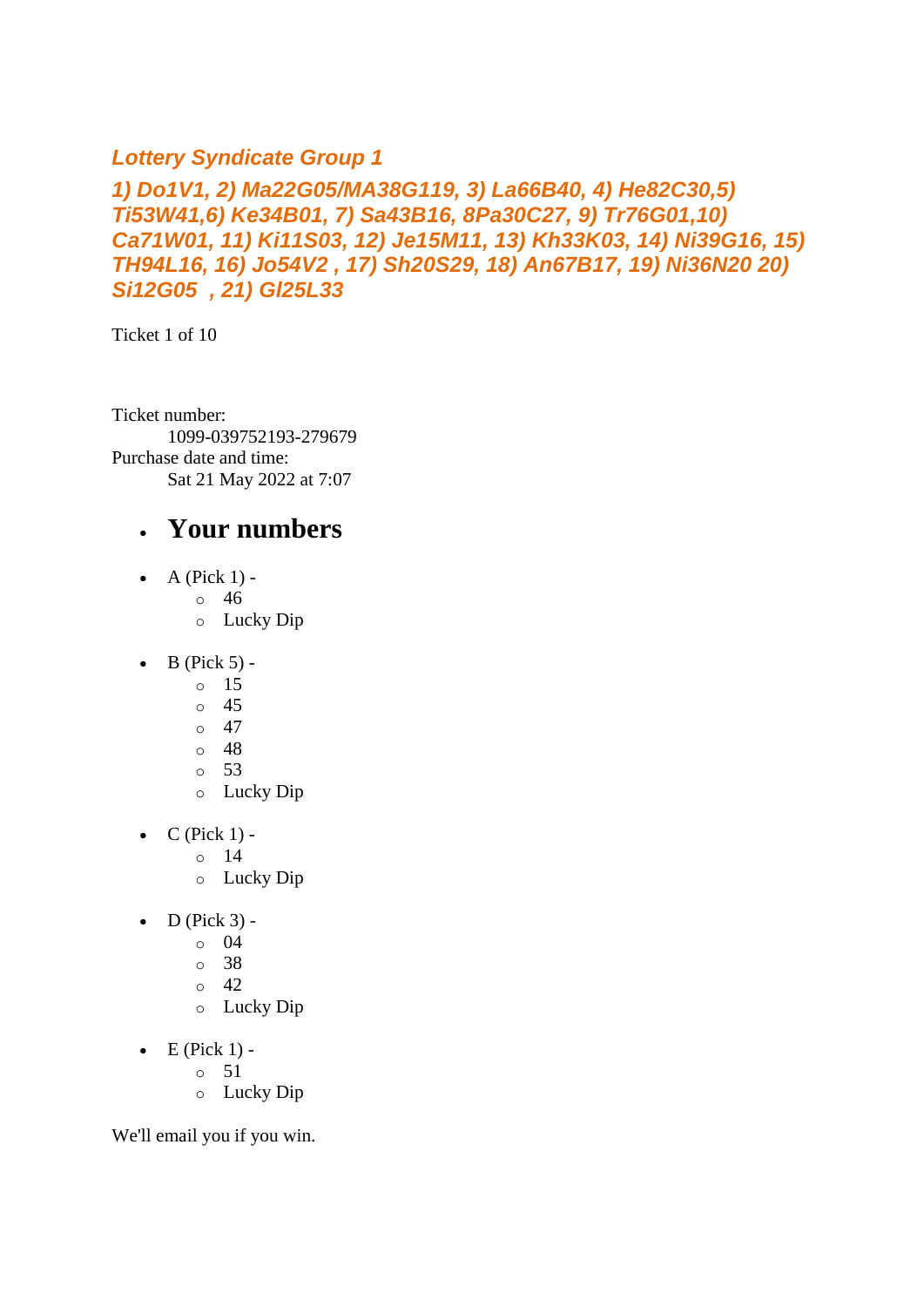### **Draws summary**

**Draws: SatSaturday Weeks:** 1

### **Draw summary**

Sat 21 May 2022

### **Draw dates**

• Sat 21 May 2022

**Cost:** 5 plays x £1.00 for 1 draw = £5.00

## **Total:**

£5.00

*-----------------------------------------------------*

### *Lottery Syndicate Group 2*

*1) Do1V1, 2) Ma22G05/MA38G119, 3) Ri28L30, 4) He82C30,5) Da10N11Norcup ,6) Ke34B01, 7) Sa43B16, 8) Pa30C27, 9) Tr76G01,10) Ca71W01, 11) Ki11S03, 12) Je15M11, 13) Me91M02, 14) Ni39G16, 15) Ti53W41, 16) An67B17, 17) Sh20S29, 18) Kh33K03, 19) Ni36N20, 20) Ri52F56, 21) Gl25L33*

Ticket 2 of 10

Ticket number: 1099-049189381-271979 Purchase date and time: Sat 21 May 2022 at 7:07

## • **Your numbers**

• A (Pick  $1$ ) o 34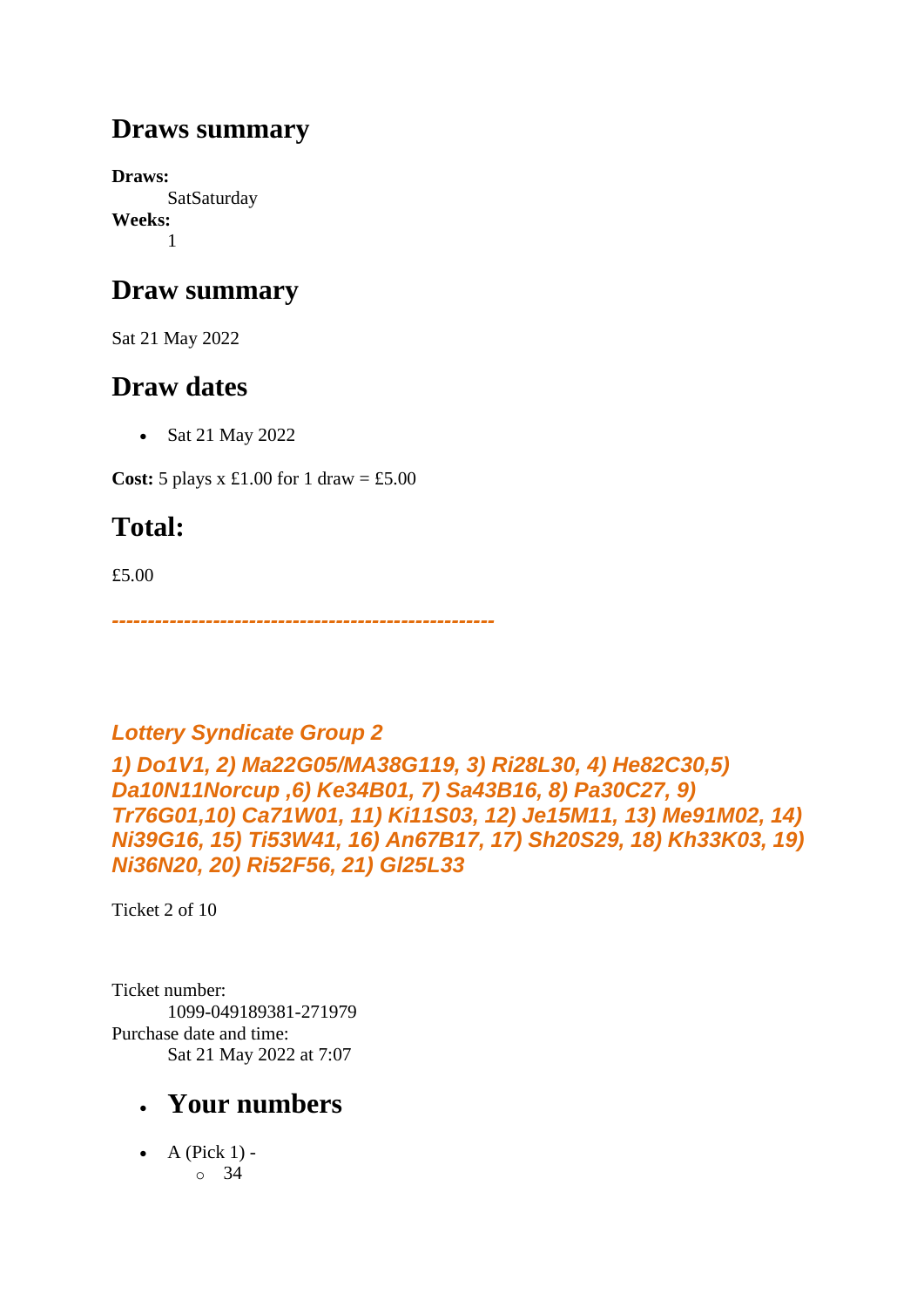- o Lucky Dip
- $\bullet$  B (Pick 5)
	- o 02
	- o 09
	- $\circ$  24
	- o 37  $\circ$  47
	- o Lucky Dip
- $\bullet$  C (Pick 1)
	- o 45
	- o Lucky Dip
- $\bullet$  D (Pick 3)
	- o 37
	- $\circ$  43
	- $\circ$  47
	- o Lucky Dip
- $\bullet$  E (Pick 1)
	- o 05
	- o Lucky Dip

## **Draws summary**

**Draws: SatSaturday Weeks:** 1

### **Draw summary**

Sat 21 May 2022

## **Draw dates**

• Sat 21 May 2022

**Cost:** 5 plays x £1.00 for 1 draw = £5.00

### **Total:**

£5.00

*-----------------------------------------------------*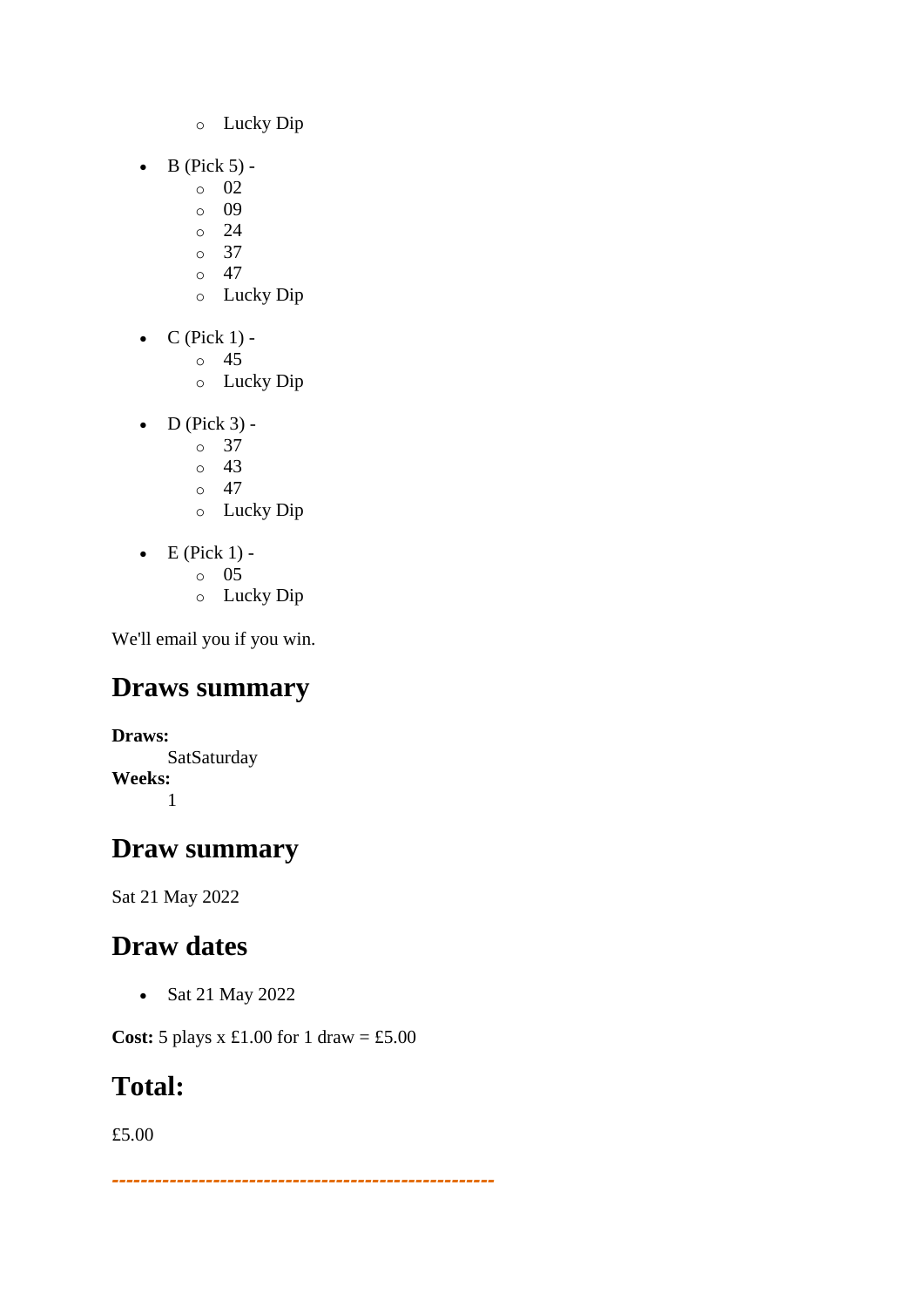#### *Lottery Syndicate Group 3*

*1) Do1V1, 2) Ma22G05/MA38G119, 3) Ri28L30, 4) He82C30,5) Ti53W41,6) Ke34B01, 7) Sa43B16, 8) Pa30C27, 9) Tr76G01,10) Ca71W01, 11) Ki11S03, 12) Je15M11, 13) Pa03R03, 14) Ni39G16, 15) Me91M02, 16) An67B17, 17) Sh20S29, 18) Ar01B24, 19) Ni36N20, 20) Wi03F2, 21) Gl25L33*

Ticket 3 of 10

Ticket number: 1099-023062017-279779 Purchase date and time: Sat 21 May 2022 at 7:07

#### • **Your numbers**

- A (Pick  $1$ ) -
	- $\circ$  43
	- o Lucky Dip
- $\bullet$  B (Pick 5)
	- o 06
	- o 32
	- o 37
	- o 54
	- o 59
	- o Lucky Dip
- $C$  (Pick 1) -
	- $\circ$  14
	- o Lucky Dip
- $\bullet$  D (Pick 3)
	- o 18
	- o 43
	- o 46
	- o Lucky Dip
- $\bullet$  E (Pick 1)
	- o 20
	- o Lucky Dip

We'll email you if you win.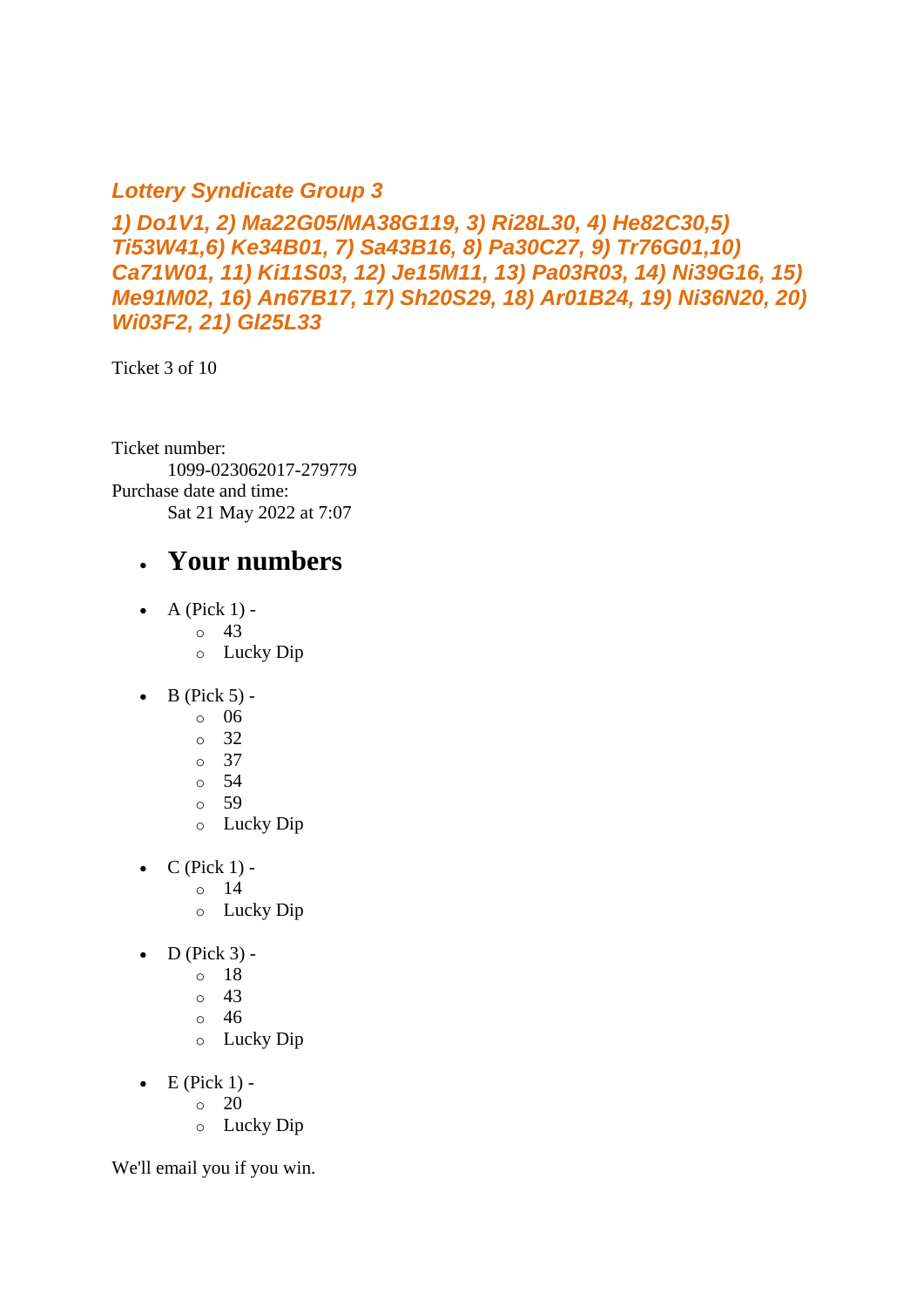### **Draws summary**

**Draws: SatSaturday Weeks:** 1

### **Draw summary**

Sat 21 May 2022

### **Draw dates**

• Sat 21 May 2022

**Cost:**  $5$  plays x £1.00 for 1 draw = £5.00

## **Total:**

£5.00

*-----------------------------------------------------*

### *Lottery Syndicate Group 4*

*1) Do1V1, 2) Ma22G05/MA38G119, 3) Ma45C21, 4 He82C30,5) Jo16V36, 6) Ke34B01, 7) Sa43B16, 8) Pa30C27, 9) Tr76G01,10) Ca71W01, 11) Ki11S03, 12) Je15M11, 13) An67B17, 14) Ni39G16, 15) Pa52W81, 16) De05M22, 17) Sh20S29, 18) Ar01B24, 19) Ni36N20, 20) Wi03F2, 21) Gl25L33*

Ticket 4 of 10

Ticket number: 1099-032499205-272079 Purchase date and time: Sat 21 May 2022 at 7:07

### • **Your numbers**

• A (Pick  $1$ ) o 39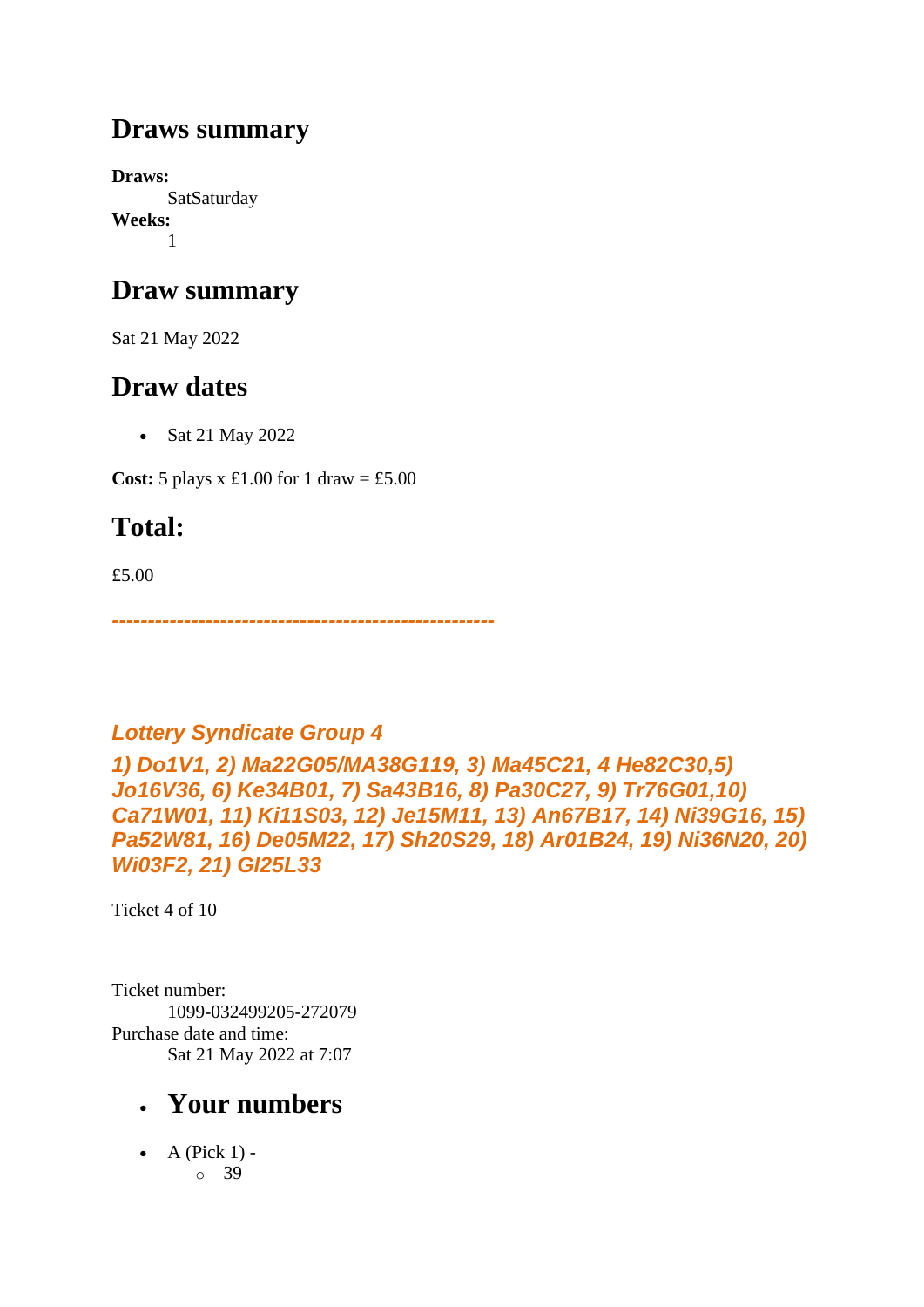- o Lucky Dip
- $\bullet$  B (Pick 5)
	- o 02
	- o 05
	- o 15
	- $\circ$  49  $\circ$  52
	- o Lucky Dip
- $\bullet$  C (Pick 1) -
	- $\circ$  42
	- o Lucky Dip
- $\bullet$  D (Pick 3)
	- o 08
	- o 29
	- $\circ$  40
	- o Lucky Dip
- $\bullet$  E (Pick 1)
	- o 05
	- o Lucky Dip

### **Draws summary**

**Draws: SatSaturday Weeks:** 1

### **Draw summary**

Sat 21 May 2022

### **Draw dates**

• Sat 21 May 2022

**Cost:** 5 plays x £1.00 for 1 draw = £5.00

### **Total:**

£5.00

*---------------------------------------------------*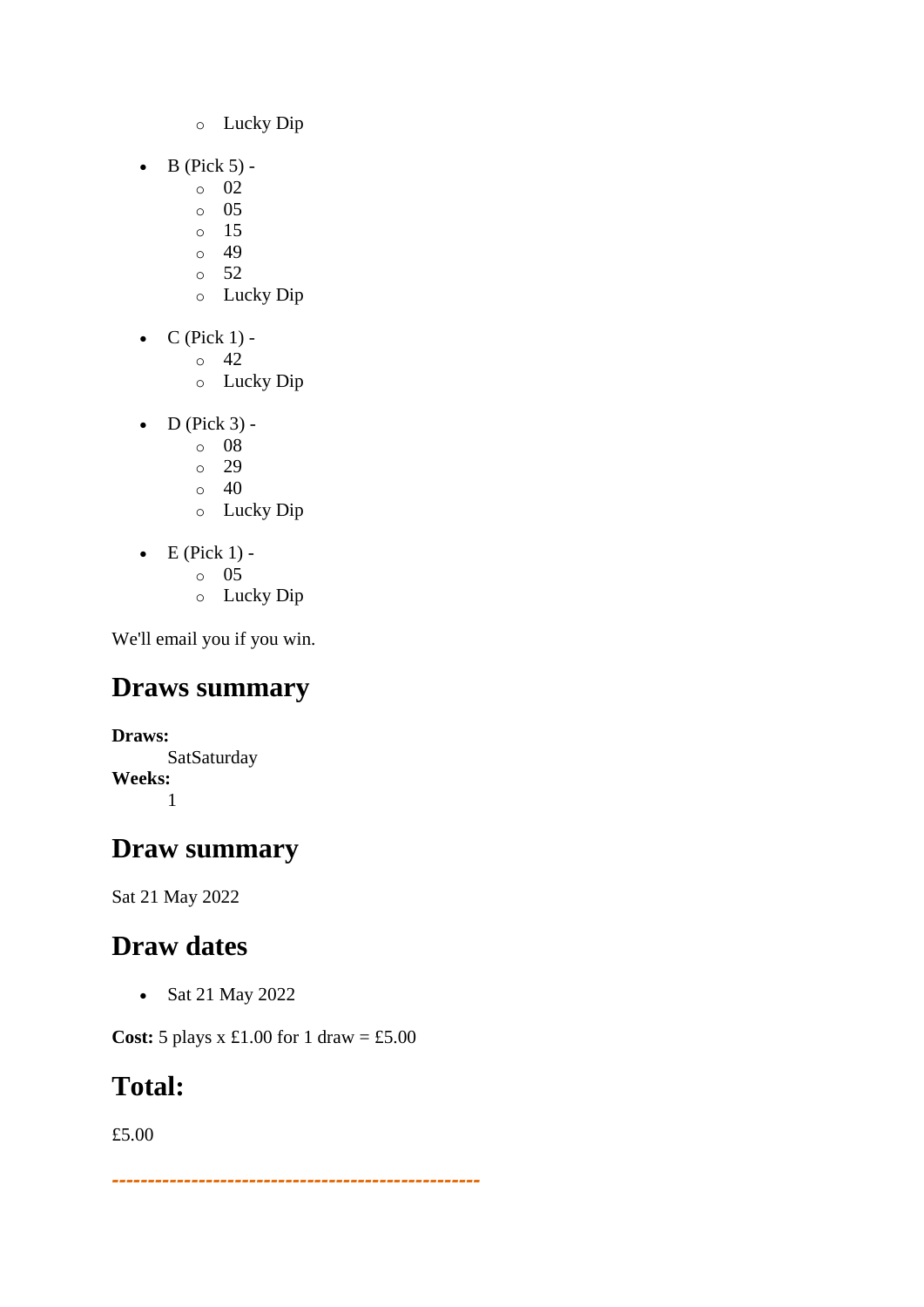#### *Lottery Syndicate Group 5*

*1) Do1V1, 2) Ma22G05/MA38G119, 3) Pa30C27, 4) He82C30,5) Wi03F2,6) Ke34B01, 7) Sa43B16, 8) Ow76B04, 9) Me91M02,10) Ca71W01, 11) Ki11S03, 12) Je15M11, 13) Pa52W81, 14) Ni39G16, 15) Ri28L30, 16) Pe64G41, 17) Sh20S29, 18) Ma45C21, 19) Ni36N20, 20) BA09K03Basat, 21) Gl25L33*

Ticket 5 of 10

Ticket number: 1099-056606209-277479 Purchase date and time: Sat 21 May 2022 at 7:07

#### • **Your numbers**

- A (Pick  $1$ ) -
	- $\circ$  53
	- o Lucky Dip
- $\bullet$  B (Pick 5)
	- o 03
	- o 07
	- o 08
	- o 32
	- o 53
	- o Lucky Dip
- $C$  (Pick 1) -
	- $\circ$  53
	- o Lucky Dip
- $\bullet$  D (Pick 3)
	- o 17
	- $\circ$  21
	- o 53
	- o Lucky Dip
- $\bullet$  E (Pick 1)
	- o 26
	- o Lucky Dip

We'll email you if you win.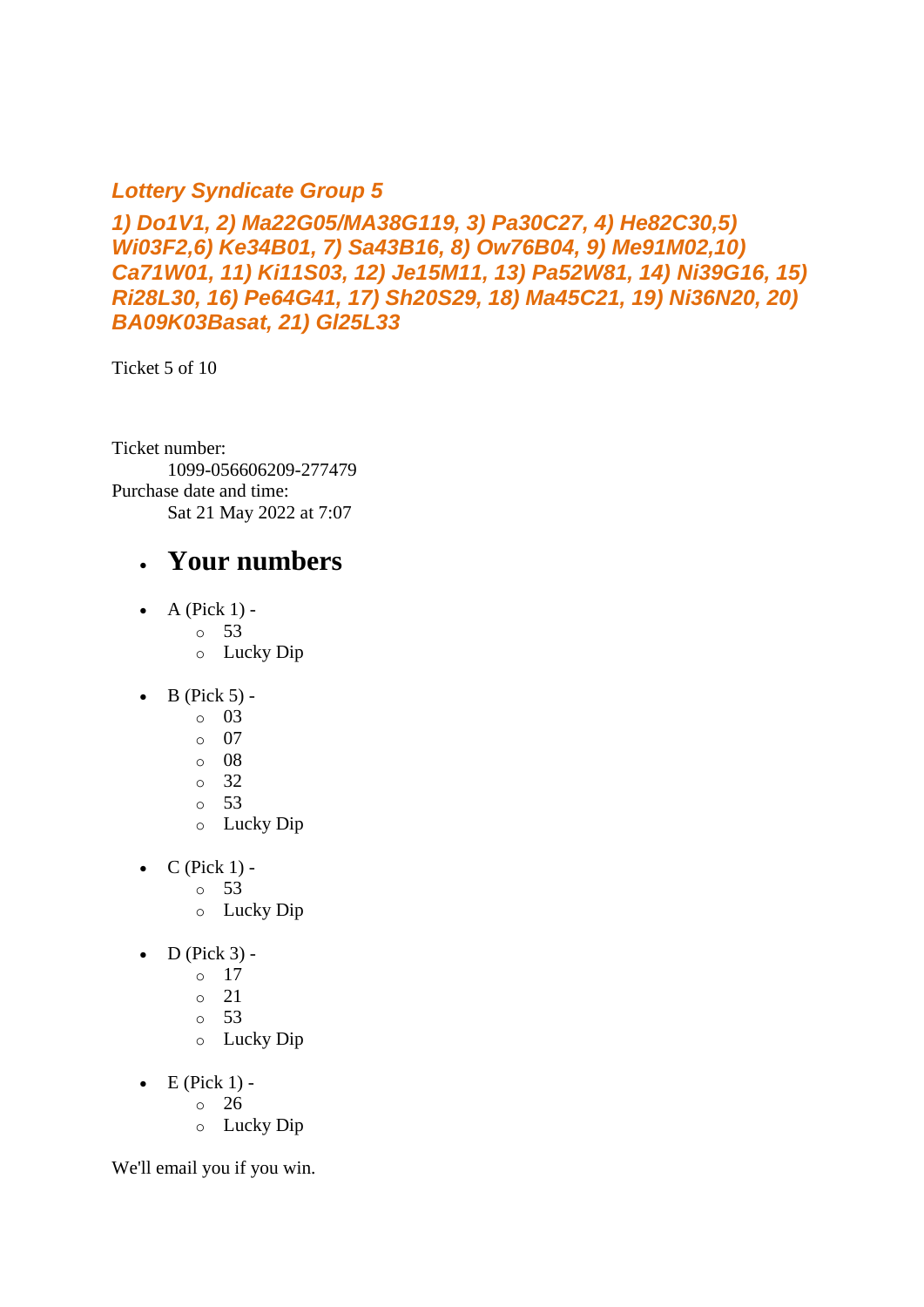### **Draws summary**

**Draws: SatSaturday Weeks:** 1

### **Draw summary**

Sat 21 May 2022

### **Draw dates**

• Sat 21 May 2022

**Cost:**  $5$  plays x £1.00 for 1 draw = £5.00

## **Total:**

£5.00

*-----------------------------------------------------*

### *Lottery Syndicate Group 6*

*1) Ro26C28, 2) RO98H60, 3) Sh37P01, 4) Do12P04,5) Do1V1,6) No15L30, 7) Sa43B16, 8) BA09K03Basat, 9) To23S12 (TGS),10) Da27R40, 11) Pe64G41, 12) Ma98A17, 13) Ow76B04, 14) Wi22M02, 15) Da10N11Norcup , 16) PH30B19, 17) Ca71W01, 18) Ma94N21, 19) Jo16V36, 20) Sa65C13, 21) Wi03F2*

Ticket 6 of 10

Ticket number: 1099-066043397-279479 Purchase date and time: Sat 21 May 2022 at 7:07

### • **Your numbers**

• A (Pick  $1$ ) o 04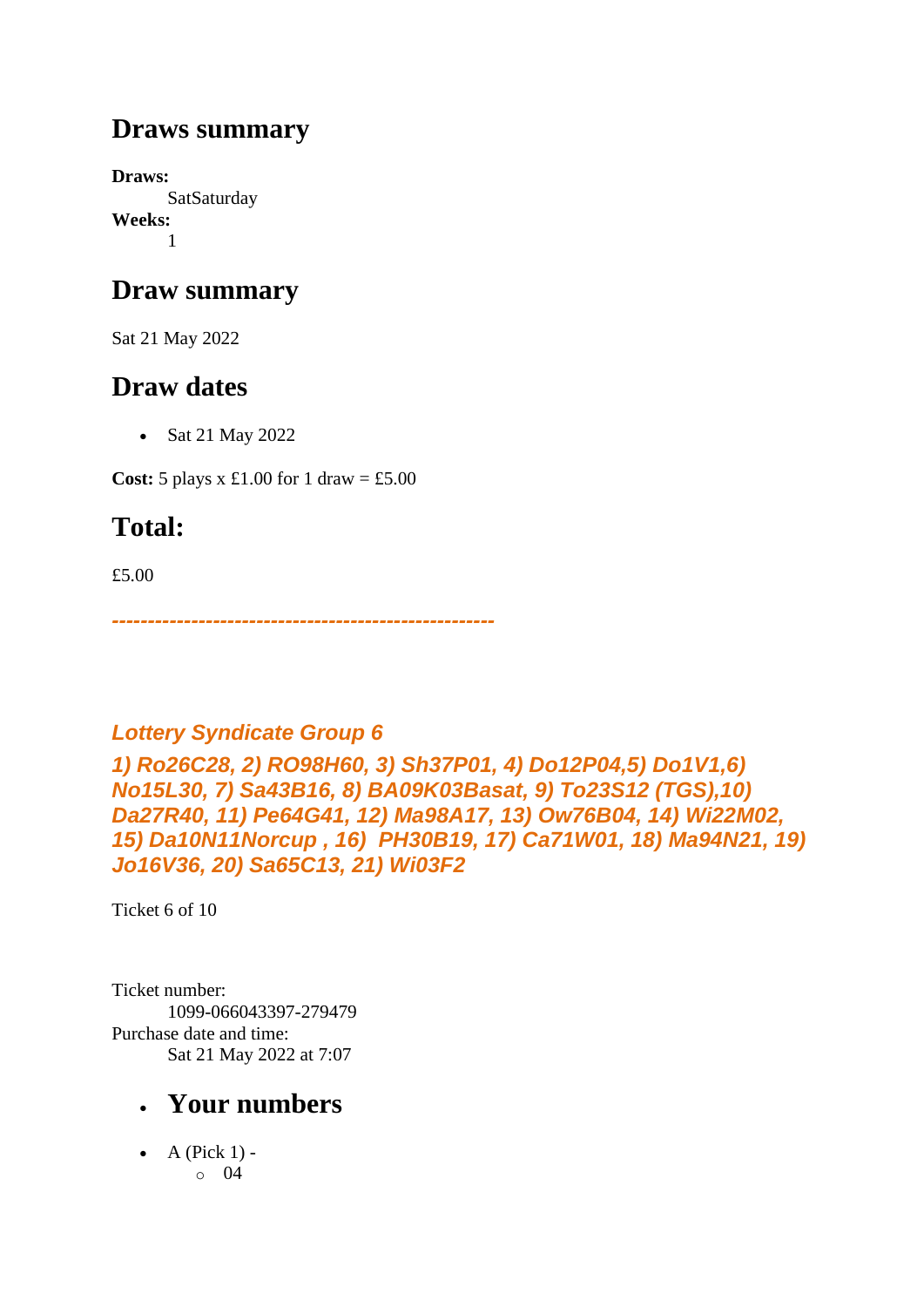- o Lucky Dip
- $\bullet$  B (Pick 5)
	- o 01
	- $\circ$  27
	- o 29
	- o 31  $\circ$  52
	- o Lucky Dip
- $\bullet$  C (Pick 1) -
	- $\circ$  30
	- o Lucky Dip
- D (Pick 2) -
	- $\circ$  10
	- o 25
	- o Lucky Dip
- $\bullet$  E (Pick 1)
	- o 37
	- o Lucky Dip

## **Draws summary**

**Draws: SatSaturday Weeks:** 1

## **Draw summary**

Sat 21 May 2022

## **Draw dates**

• Sat 21 May 2022

**Cost:** 5 plays x £1.00 for 1 draw = £5.00

## **Total:**

£5.00

*-----------------------------------------------------*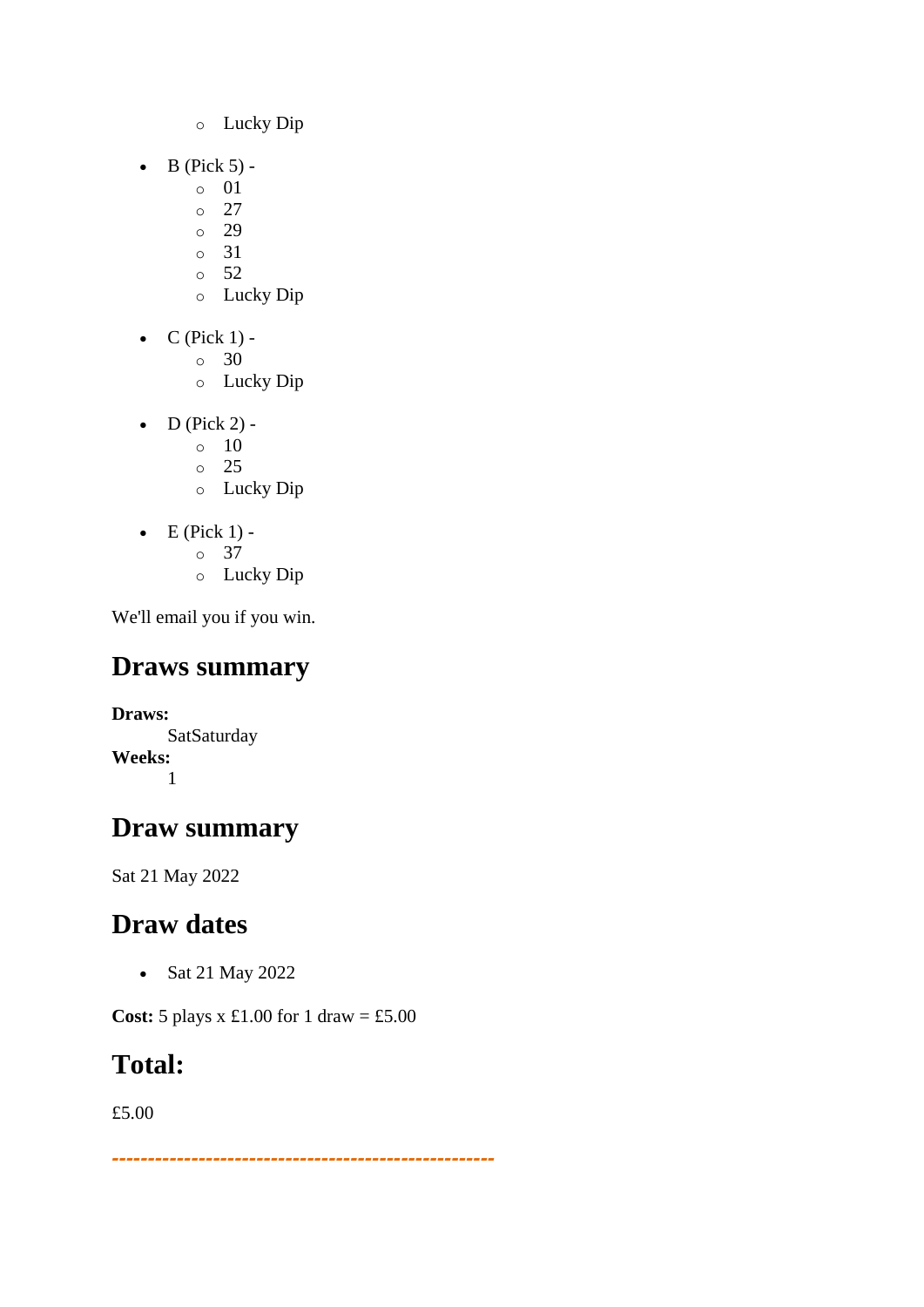#### *Lottery Syndicate Group 7*

*1) Ro26C28, 2) Jo54V2, 3) Sh37P01, 4) Ma98A17,5) Ri52F56, 6) Mi02L17, 7) Sa43B16, 8) Ch94O10, 9) To23S12 (TGS),10) Da27R40, 11) An76D15, 12) Pe64G41, 13) RO98H60, 14) Wi22M02, 15) Do12P04, 16) PH30B19, 17) Si12G05 , 18) Je58M18, 19) La66B40, 20) Sa65C13, 21) Be11V1*

Ticket 7 of 10

Ticket number: 1099-032433669-270979 Purchase date and time: Sat 21 May 2022 at 7:07

#### • **Your numbers**

- A (Pick  $1$ ) -
	- $\circ$  10
	- o Lucky Dip
- $\bullet$  B (Pick 5)
	- o 04
	- o 07
	- o 12
	- o 20
	- o 25
- $C$  (Pick 1) -
	- $\circ$  29
	- o Lucky Dip
- $\bullet$  D (Pick 2) -
	- $\circ$  20
	- o 31
	- o Lucky Dip
- $\bullet$  E (Pick 1)
	- o 15
	- o Lucky Dip

We'll email you if you win.

### **Draws summary**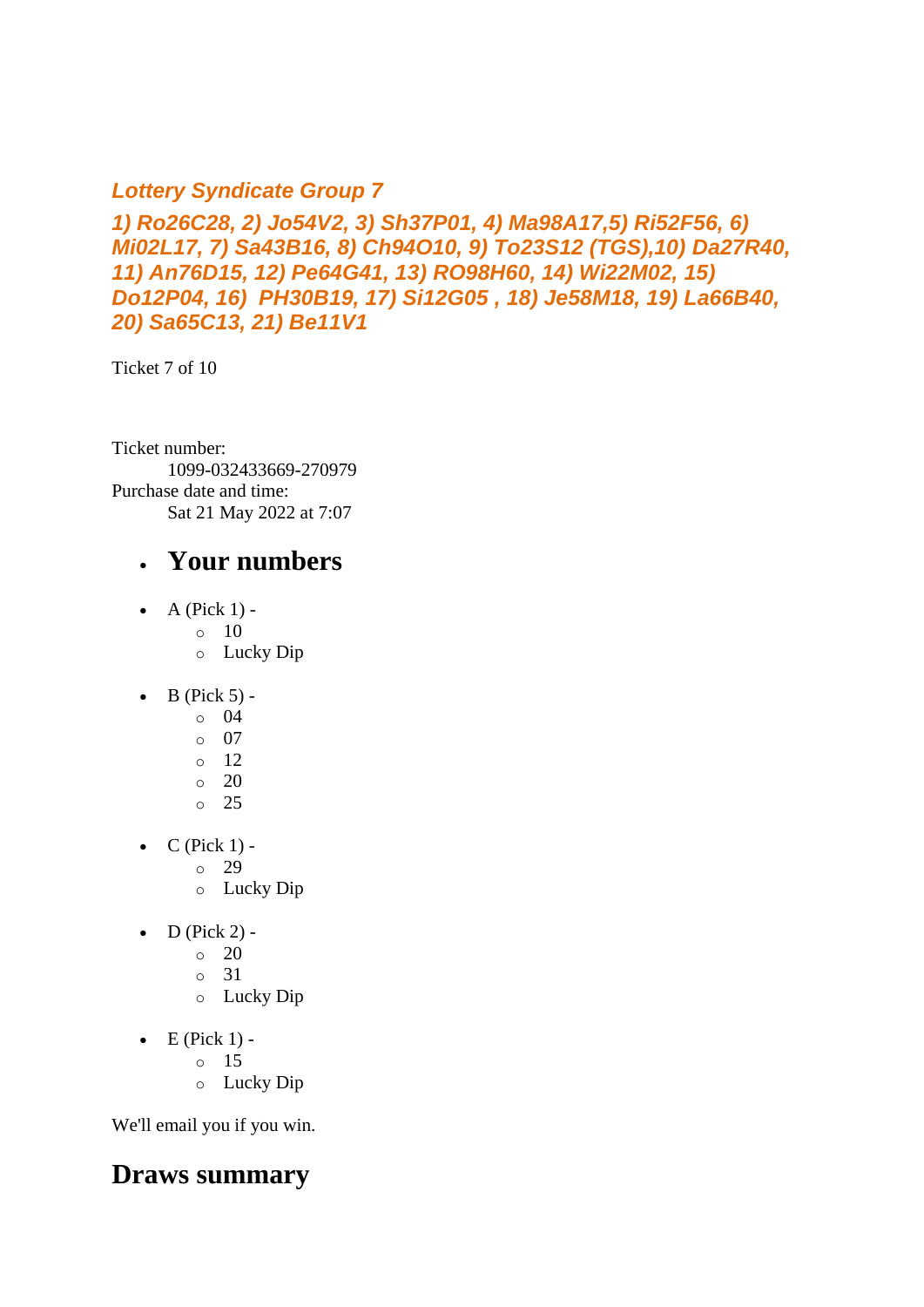**Draws: SatSaturday Weeks:** 1

#### **Draw summary**

Sat 21 May 2022

### **Draw dates**

• Sat 21 May 2022

**Cost:** 5 plays x £1.00 for 1 draw = £5.00

## **Total:**

£5.00

*-----------------------------------------------------*

#### *Lottery Syndicate Group 8*

*1) Ro26C28, 2) Ch94O10, 3) Sh37P01, 4) St81P02,5) Ad34Y2, 6) Si12G05 , 7) Sa43B16, 8) Ma52A71, 9) To23S12 (TGS),10) Da27R40, 11) An76D15, 12) TH94L16, 13) Ri28L30, 14) Wi22M02, 15) Pa52W81, 16) PH30B19, 17) Pe64G41, 18) Je58M18, 19) La66B40, 20) Sa65C13, 21) RO98H60*

Ticket 8 of 10

Ticket number: 1099-056540673-276379 Purchase date and time: Sat 21 May 2022 at 7:07

- A (Pick  $1$ )
	- o 31
	- o Lucky Dip
- $\bullet$  B (Pick 5)
	- o 07
	- o 16
	- o 22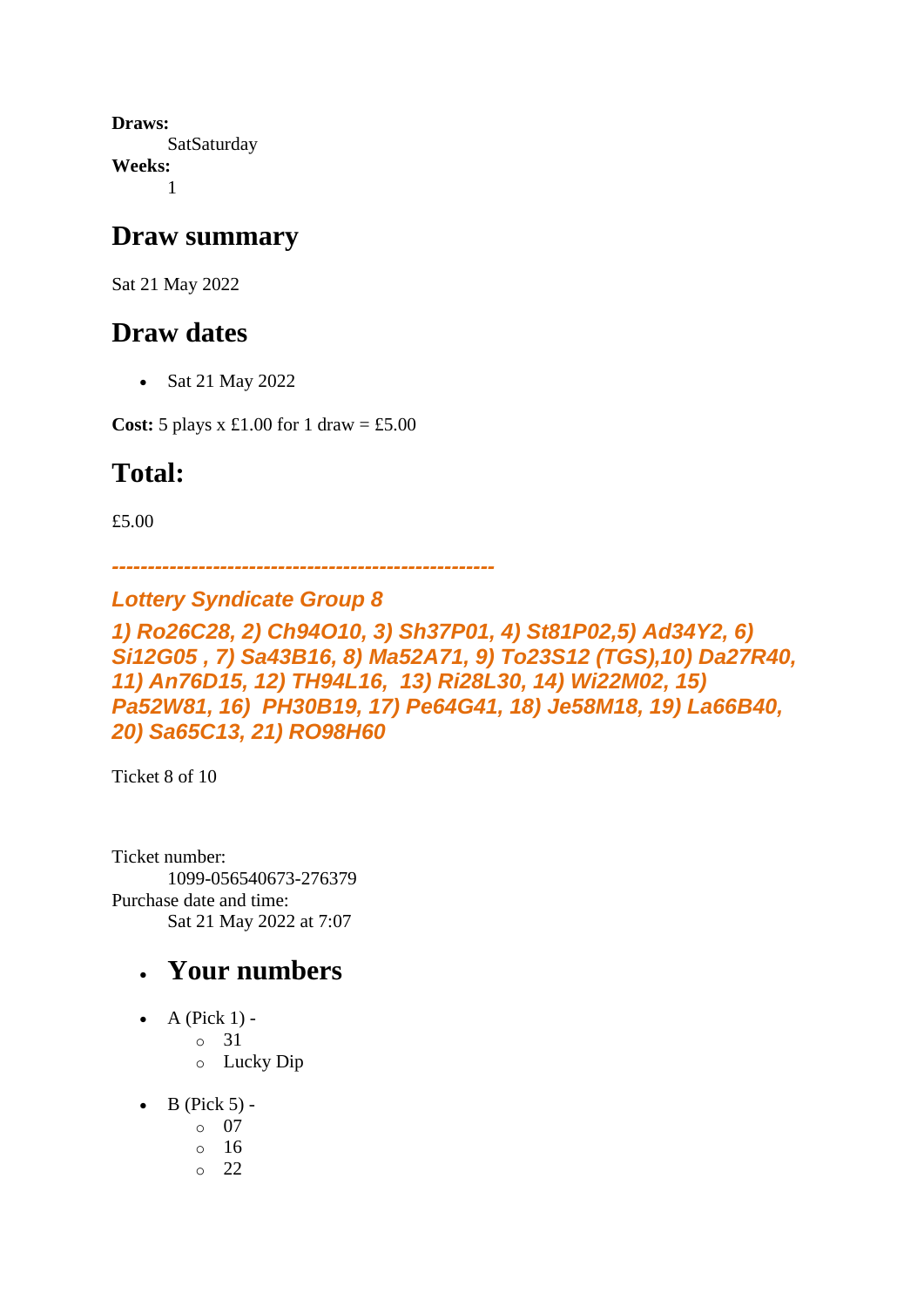- $\circ$  48
- o 51
- o Lucky Dip
- $\bullet$  C (Pick 1) -
	- $\circ$  33
	- o Lucky Dip
- D (Pick 2)
	- o 13
	- o 18
	- o Lucky Dip
- $\bullet$  E (Pick 1)
	- o 31
	- o Lucky Dip

### **Draws summary**

**Draws: SatSaturday Weeks:** 1

### **Draw summary**

Sat 21 May 2022

#### **Draw dates**

• Sat 21 May 2022

**Cost:** 5 plays x £1.00 for 1 draw = £5.00

### **Total:**

£5.00

*-----------------------------------------------------*

*Lottery Syndicate Group 9*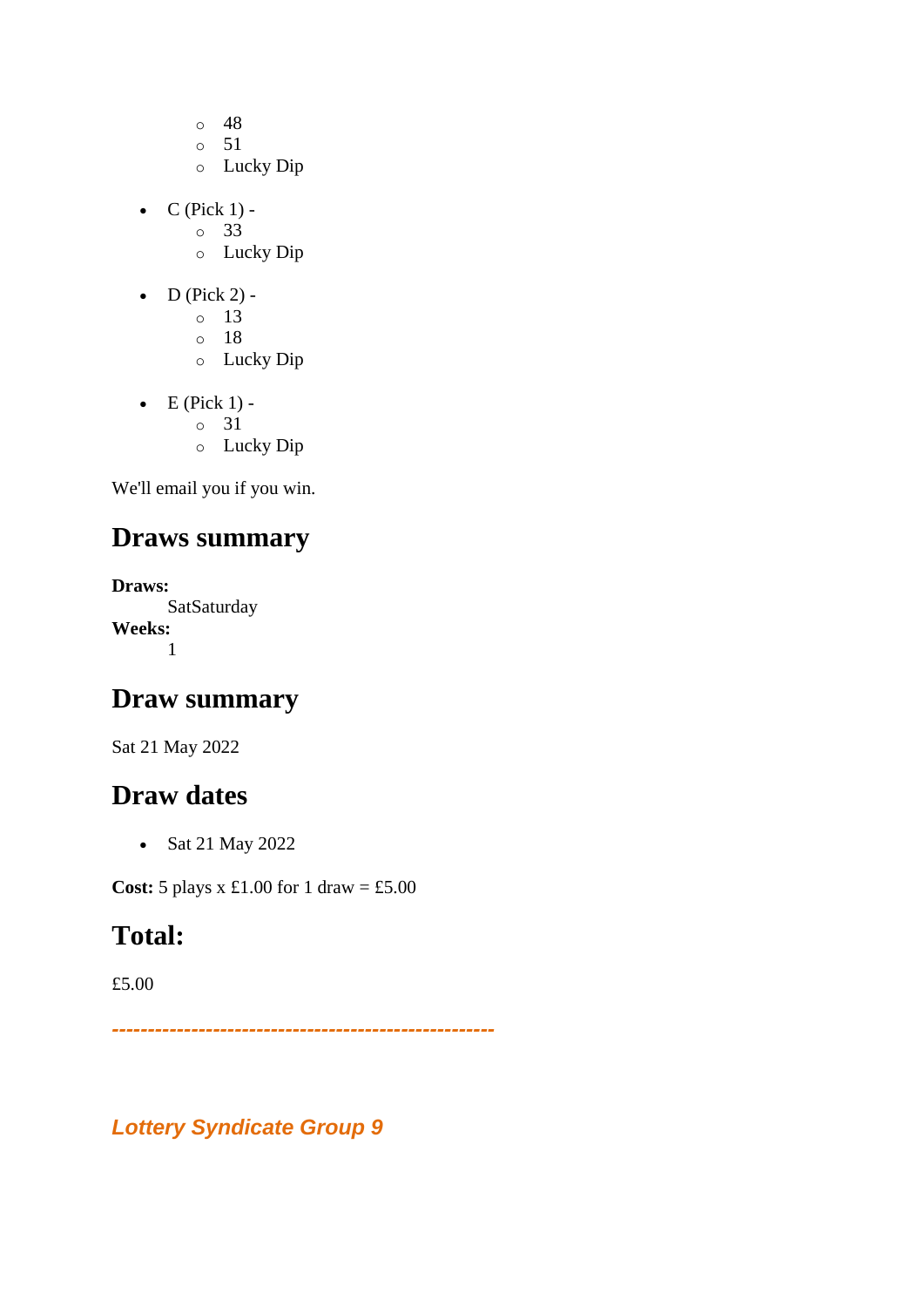#### *1) Ro26C28, 2) Ch94O10, 3) Sh37P01, 4) ---------------, 5) RO98H60, 6) No15L30, 7) Sa43B16, 8) Do1V1, 9) To23S12 (TGS),10) Da27R40, 11) Co09G02, 12) Ed15H21, 13) CE76J05, 14) Wi22M02, 15) Ra95K11, 16) PH30B19, 17) Jo02L24, 18) Je58M18, 19) La66B40, 20) Sa65C13, 21) Jo64A34*

Ticket 9 of 10

Ticket number: 1099-065977861-278379 Purchase date and time: Sat 21 May 2022 at 7:07

#### • **Your numbers**

- A (Pick  $1$ )
	- o 25
		- o Lucky Dip
- $\bullet$  B (Pick 5) -
	- $\circ$  03
	- o 08
	- o 15
	- o 19
	- o 21
	- o Lucky Dip
- $\bullet$  C (Pick 1) -
	- $\circ$  43
	- o Lucky Dip
- $D$  (Pick 2) -
	- $\circ$  05
	- o 08
	- o Lucky Dip
- $\bullet$  E (Pick 1)
	- o 31
	- o Lucky Dip

We'll email you if you win.

### **Draws summary**

**Draws:**

SatSaturday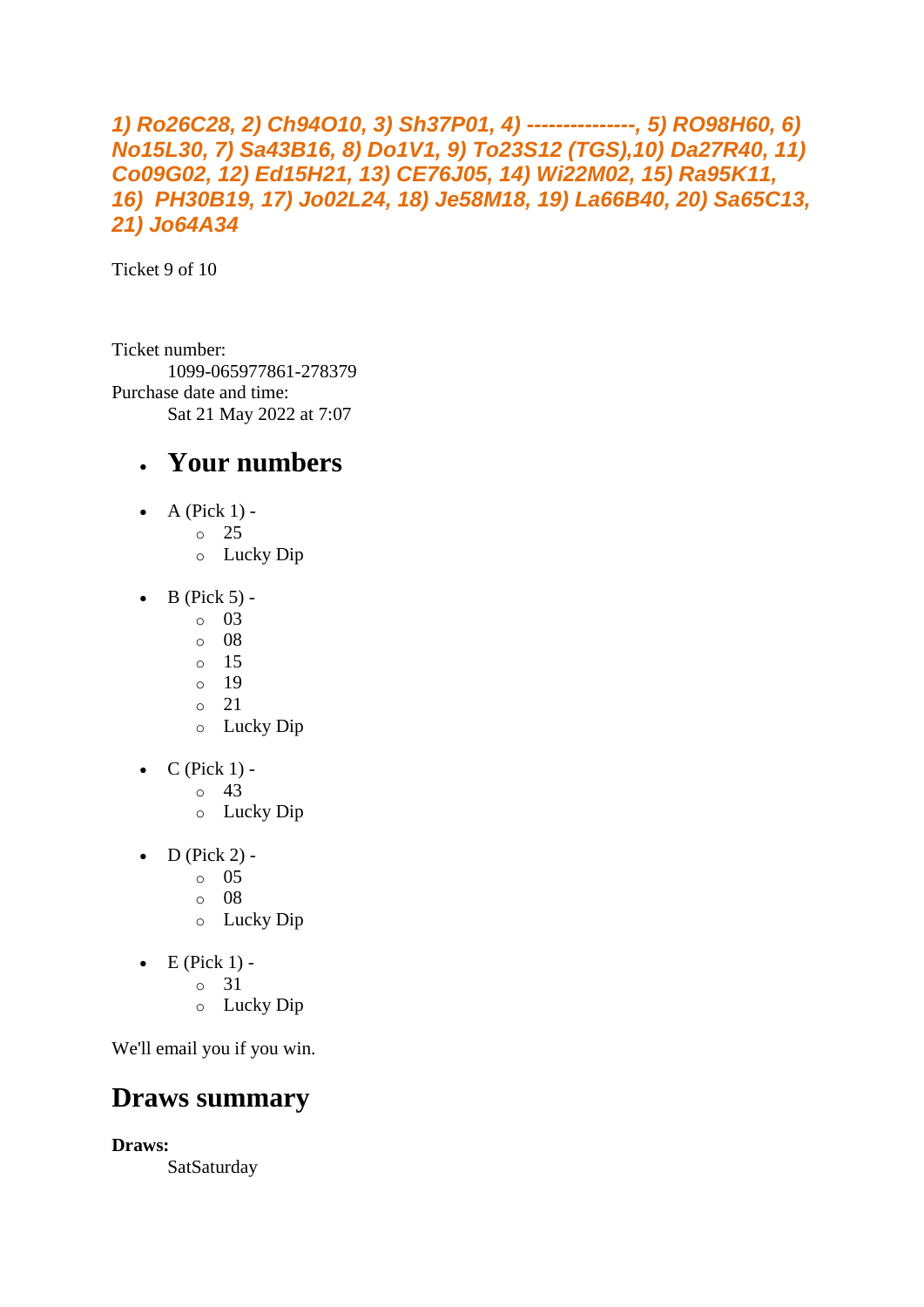**Weeks:** 1

#### **Draw summary**

Sat 21 May 2022

#### **Draw dates**

• Sat 21 May 2022

**Cost:** 5 plays x £1.00 for 1 draw = £5.00

#### **Total:**

£5.00

*-----------------------------------------------------*

#### *Lottery Syndicate Group 10*

#### *1) Ro26C28, 2) Ch94O10, 3) Sh37P01, 4) Ma98A17,5) Be11V1, 6) Ad34Y2, 7) Sa43B16, 8) Ma56S01, 9) To23S12 (TGS),10) Da27R40, 11) Lo82S20, 12) Da04G06, 13) RO98H60, 14) Wi22M02, 15) Ra11V02, 16) PH30B19, 17) Jo02L24, 18) Je58M18, 19) Ra95K11, 20) Sa65C13, 21) De47C03*

Ticket 10 of 10

Ticket number: 1099-002083329-273979 Purchase date and time: Sat 21 May 2022 at 7:07

- A (Pick  $1$ ) -
	- $\circ$  36
	- o Lucky Dip
- $\bullet$  B (Pick 5)
	- o 09
	- o 14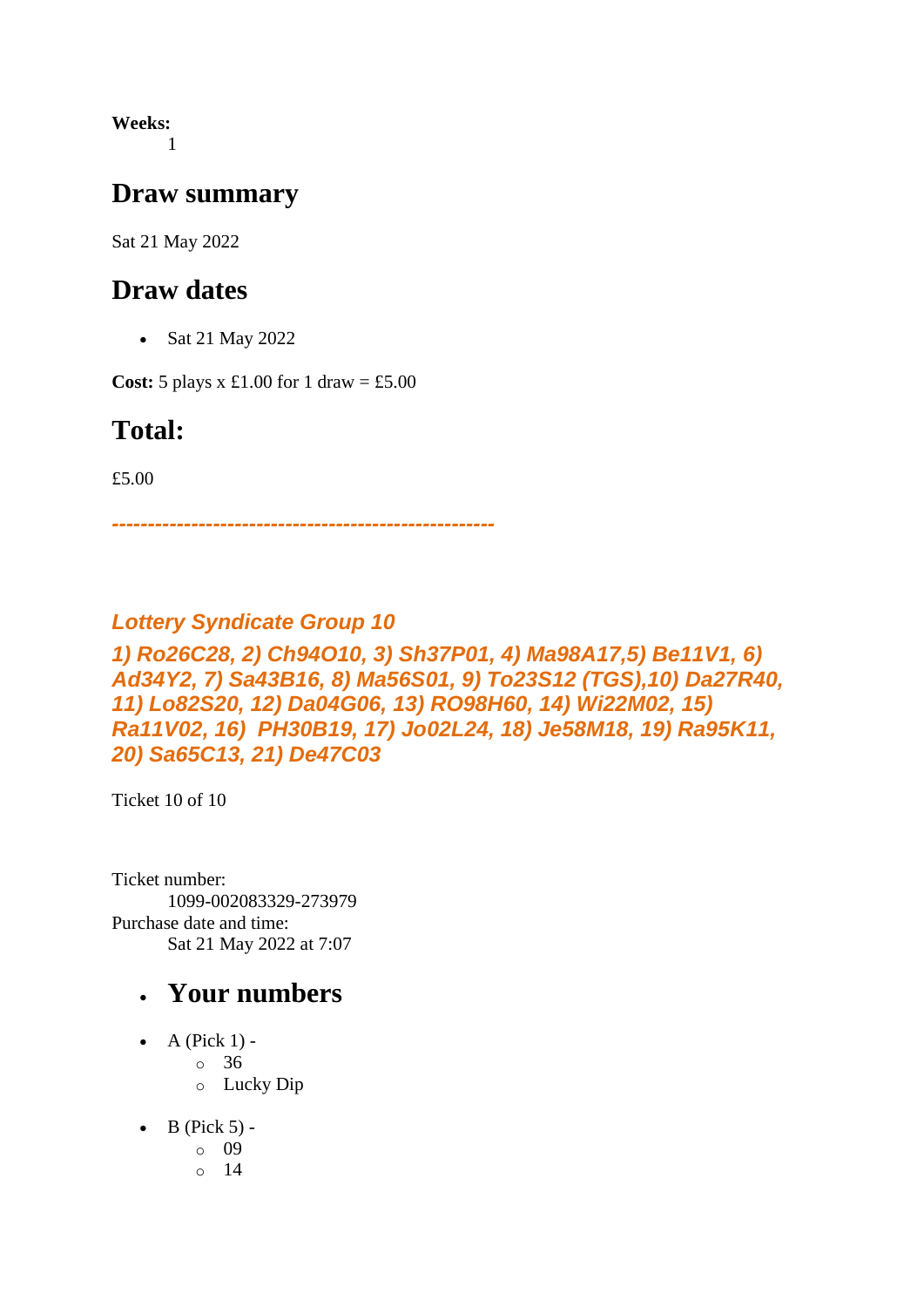- o 21
- o 32
- $\circ$  50
- o Lucky Dip
- $\bullet$  C (Pick 1) -
	- $\circ$  52
	- o Lucky Dip
- $\bullet$  D (Pick 2)
	- o 04
	- o 33
	- o Lucky Dip
- $\bullet$  E (Pick 1)
	- o 24
	- o Lucky Dip

### **Draws summary**

**Draws: SatSaturday Weeks:** 1

### **Draw summary**

Sat 21 May 2022

### **Draw dates**

• Sat 21 May 2022

**Cost:**  $5$  plays x  $\pounds1.00$  for  $1$  draw =  $\pounds5.00$ 

## **Total:**

£5.0

*Lottery Syndicate Group 11*

*-----------------------------------------------------*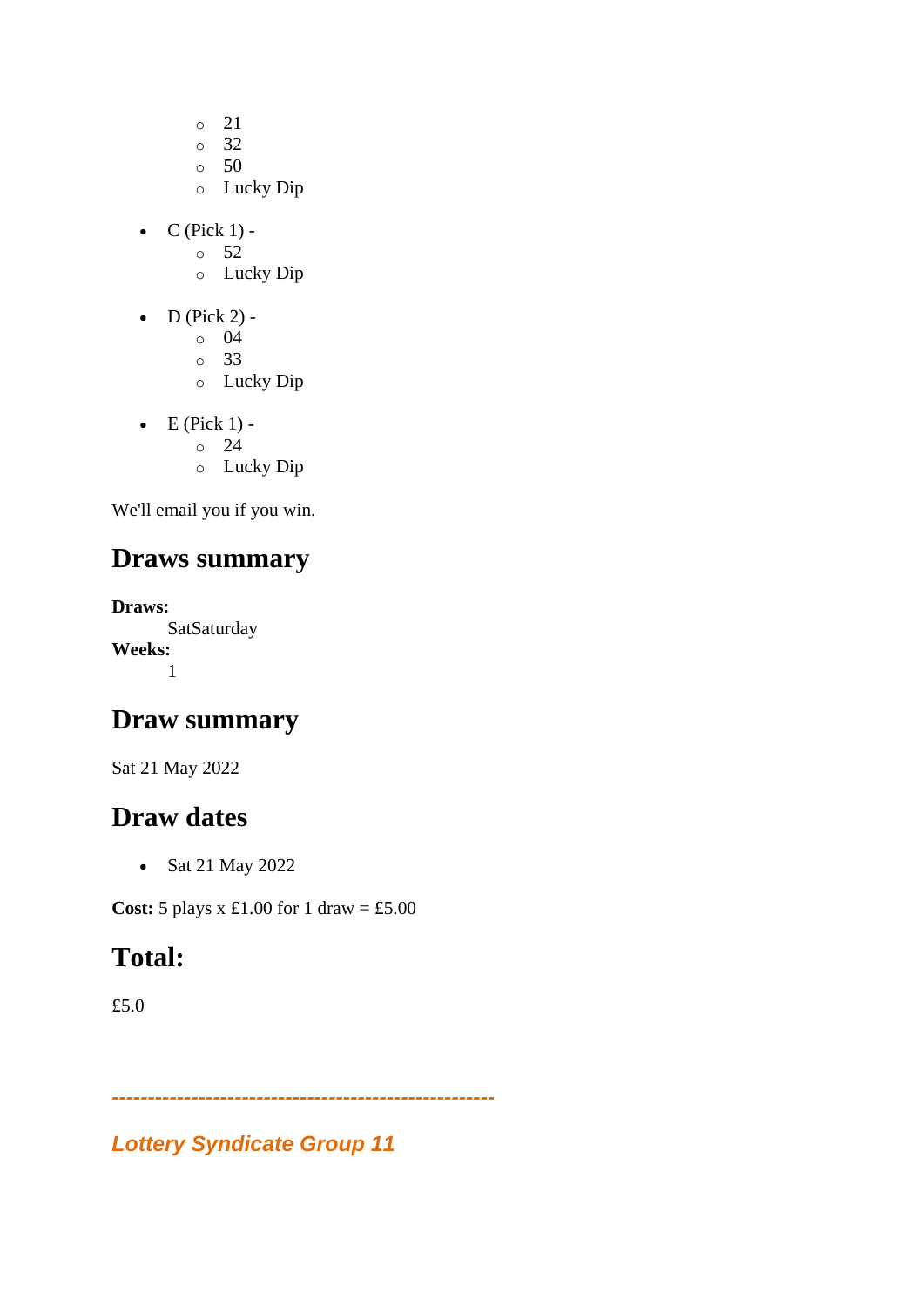#### *1) Ni07M01, 2) Te51W21, 3) Jo16V36, 4) Te19B30,5) Ca12W16,6) Fl57W09, 7) Be31D04, 8) Br28M07, 9) Sh37P01, 10) Ly92M15, 11) Ro30C06, 12) Go30A21, 13) Al30F18, 14) Ad34Y2, 15) Ma06H02, 16) Ma06M32, 17) Je58M18, 18) De05M22, 19) Ly77D26, 20) Jo64A34 21) FR30E17*

Ticket 1 of 10

Ticket number: 1099-066042117-275479 Purchase date and time: Sat 21 May 2022 at 7:08

### • **Your numbers**

- A (Pick  $1$ )
	- o 16
		- o Lucky Dip
- $\bullet$  B (Pick 5) -
	- $\circ$  10
	- o 25
	- o 29
	- o 33
	- o 36
	- o Lucky Dip
- $\bullet$  C (Pick 1)
	- o 27
	- o Lucky Dip
- $\bullet$  D (Pick 3)
	- o 03
	- o 08
	- o 32
	- o Lucky Dip
- $\bullet$  E (Pick 1)
	- o 19
	- o Lucky Dip

We'll email you if you win.

### **Draws summary**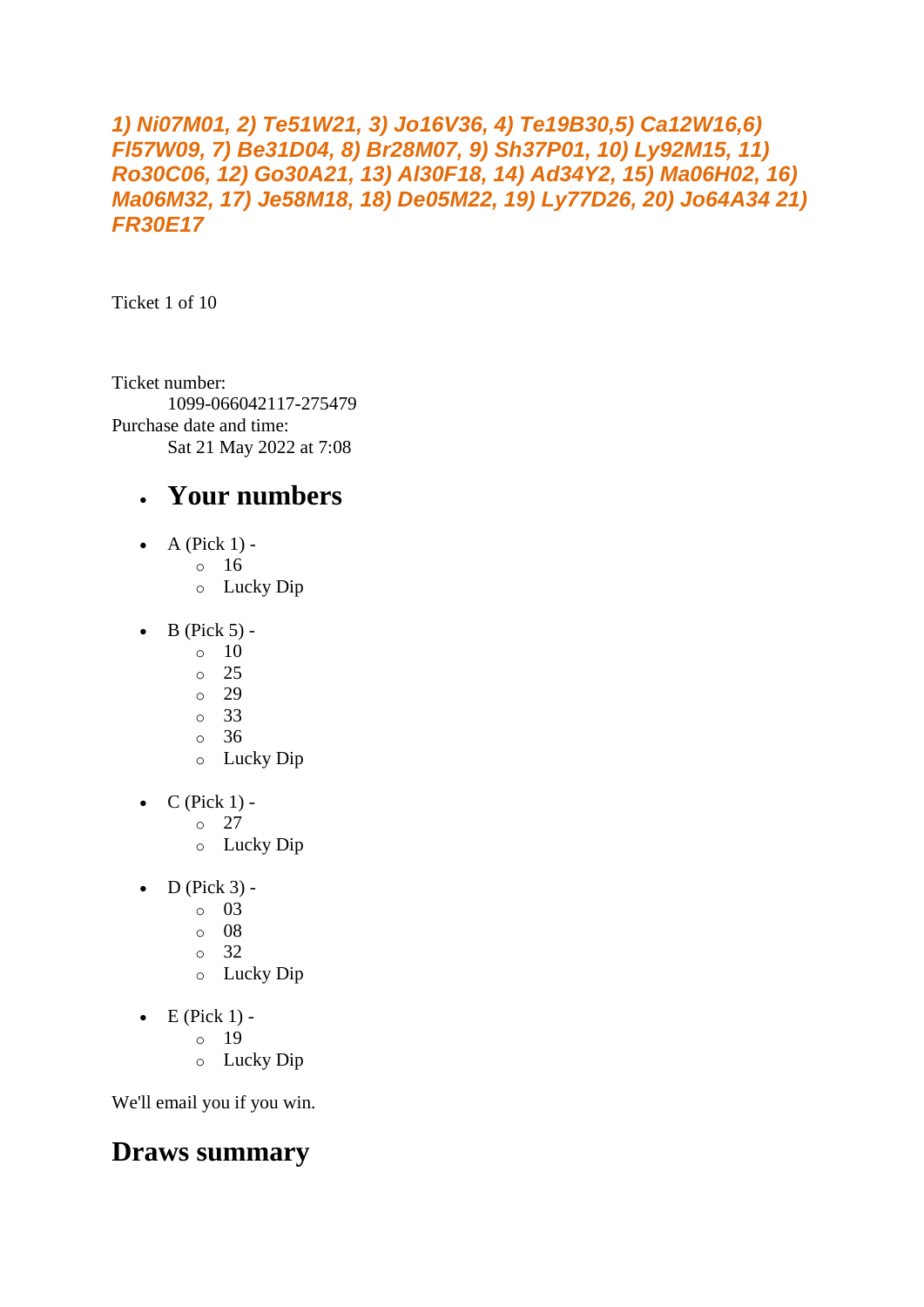**Draws: SatSaturday Weeks:** 1

#### **Draw summary**

Sat 21 May 2022

### **Draw dates**

• Sat 21 May 2022

**Cost:** 5 plays x £1.00 for 1 draw = £5.00

## **Total:**

£5.00

*-----------------------------------------------------*

*Lottery Syndicate Group 12*

```
1) Ro98H60, 2) Te51W21, 3) Fl57W09, 4) Ly92M15,5) ---------------,6) 
De05M22, 7) Be31D04, 8) Br28M07, 9) Ly77D26, 10) Ju31W11, 11) 
Ro30C06, 12) Go30A21, 13) Al30F18, 14) Jo54V2, 15) Ra11V02, 16) 
Ma80B01, 17) Bo96L03, 18) Ma06H02, 19) Ni07M01, 20) Jo64A34 21) 
AL01C21
```
Ticket 2 of 10

Ticket number: 1099-002084097-276379 Purchase date and time: Sat 21 May 2022 at 7:08

- A (Pick  $1$ )
	- o 11
		- o Lucky Dip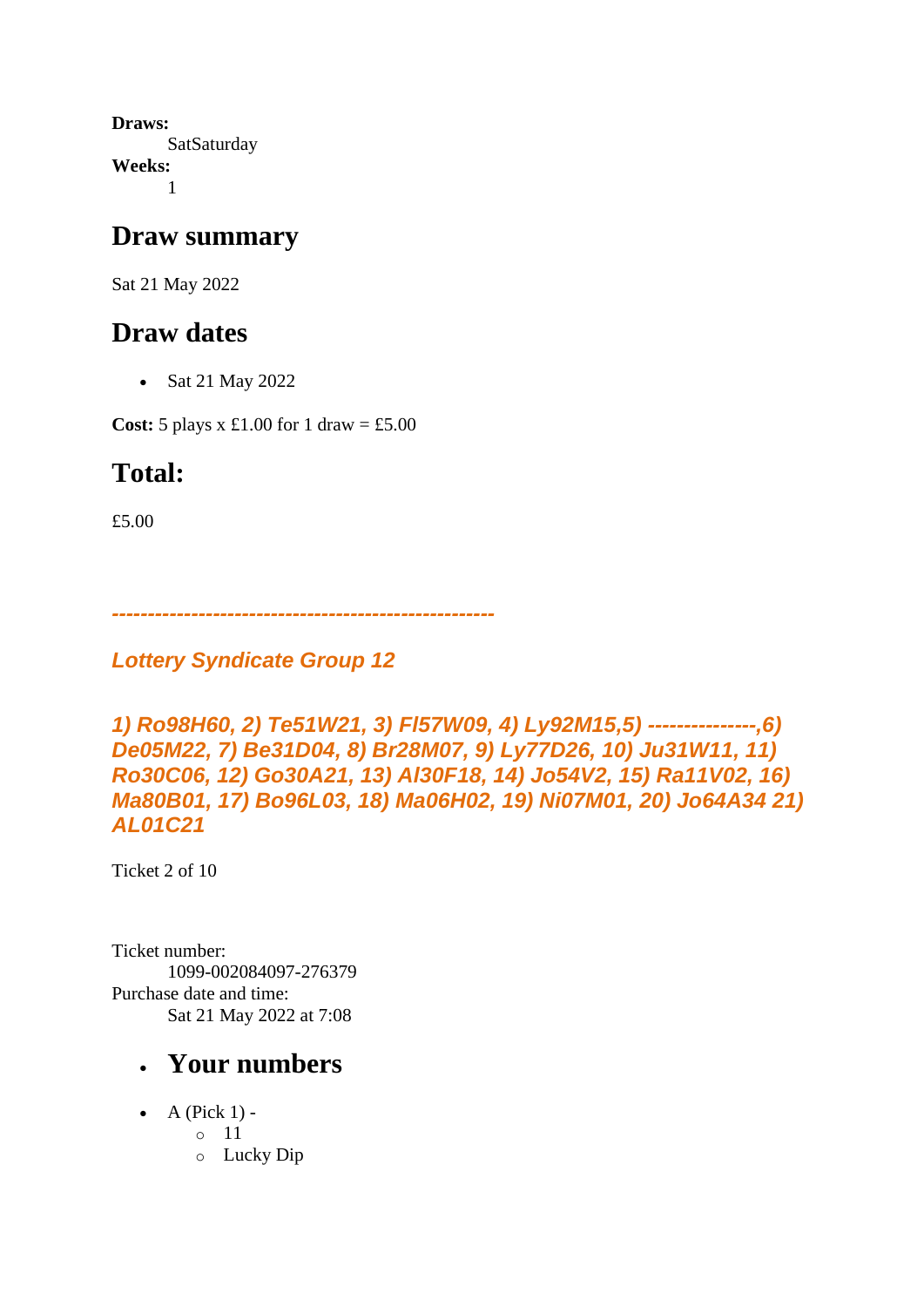- $\bullet$  B (Pick 5) -
	- $\circ$  41
	- o 44
	- $\circ$  52
	- o 55
	- o 58
	- o Lucky Dip
- $C$  (Pick 1) -
	- $\circ$  24
		- o Lucky Dip
- $\bullet$  D (Pick 3)
	- o 32
	- $\circ$  40
	- o 58
	- o Lucky Dip
- $\bullet$  E (Pick 1)
	- o 38
	- o Lucky Dip

## **Draws summary**

**Draws: SatSaturday Weeks:** 1

## **Draw summary**

Sat 21 May 2022

## **Draw dates**

• Sat 21 May 2022

**Cost:** 5 plays x £1.00 for 1 draw = £5.00

## **Total:**

£5.00

*-----------------------------------------------------*

### *Lottery Syndicate Group 13*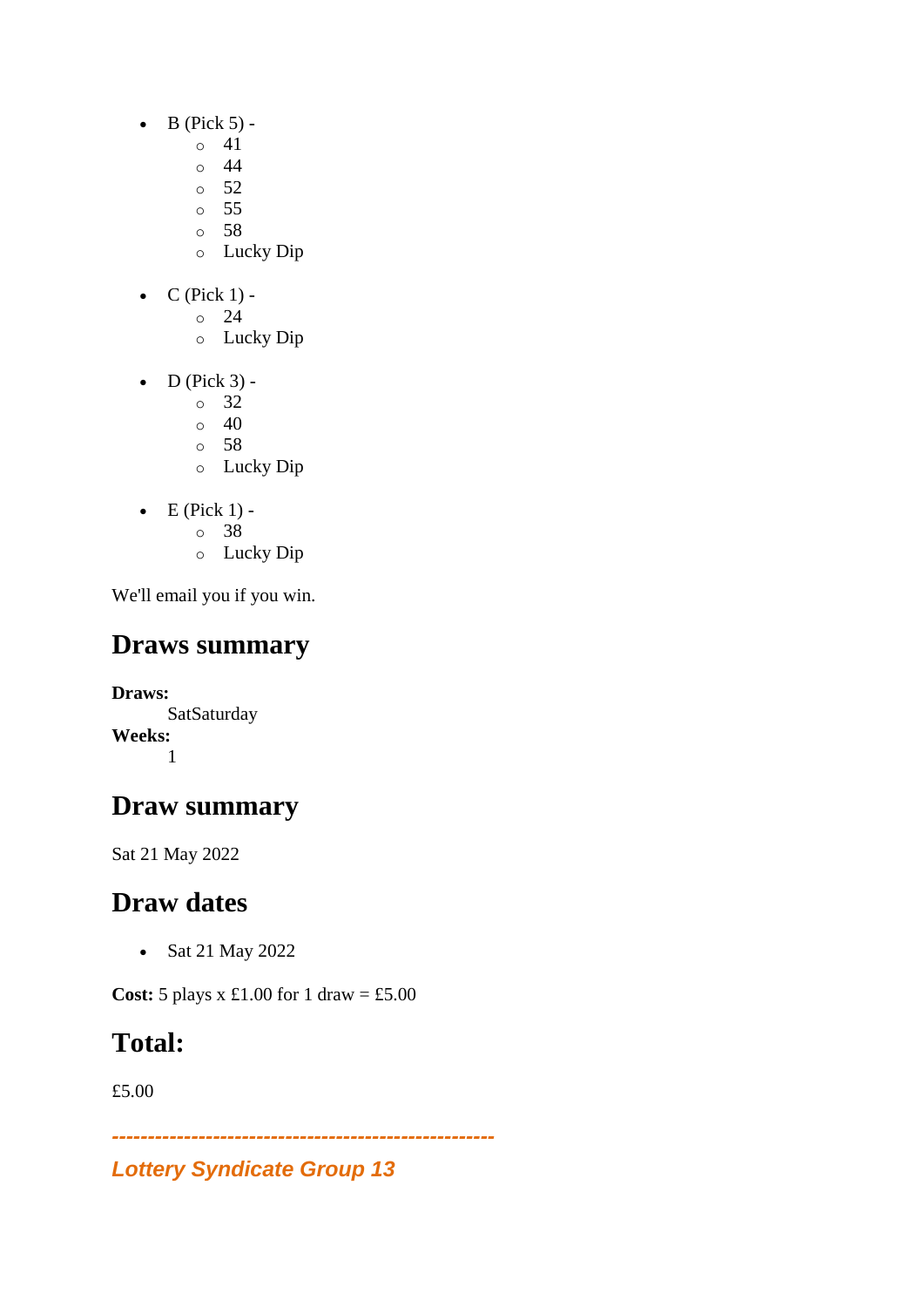#### *1) AL01C21, 2) Te51W21, 3) Fl57W09, 4) Ly77D26,5) Ma06M32, 6) Ni07M01, 7) Be31D04, 8) Br28M07, 9) An78T01,10) Ju31W11, 11) Ro30C06, 12) Go30A21, 13) Al30F18, 14) Ro98H60, 15) Ra11V02, 16) Ma80B01, 17) Bo96L03, 18) Be11V1, 19) Ly92M15, 20) De05M22, 21) Se32M12*

Ticket 3 of 10

Ticket number: 1099-028303621-275279 Purchase date and time: Sat 21 May 2022 at 7:08

#### • **Your numbers**

- A (Pick  $1$ )
	- o 54
		- o Lucky Dip
- $\bullet$  B (Pick 5)
	- o 15
		- o 27
		- o 28
		- $\circ$  40
		- $\circ$  47
		- o Lucky Dip
- $\bullet$  C (Pick 1) -
	- $\circ$  20
	- o Lucky Dip
- $\bullet$  D (Pick 3) -
	- $\circ$  16
	- o 30
	- $\circ$  34
	- o Lucky Dip
- $\bullet$  E (Pick 1)
	- o 03
	- o Lucky Dip

We'll email you if you win.

### **Draws summary**

**Draws:**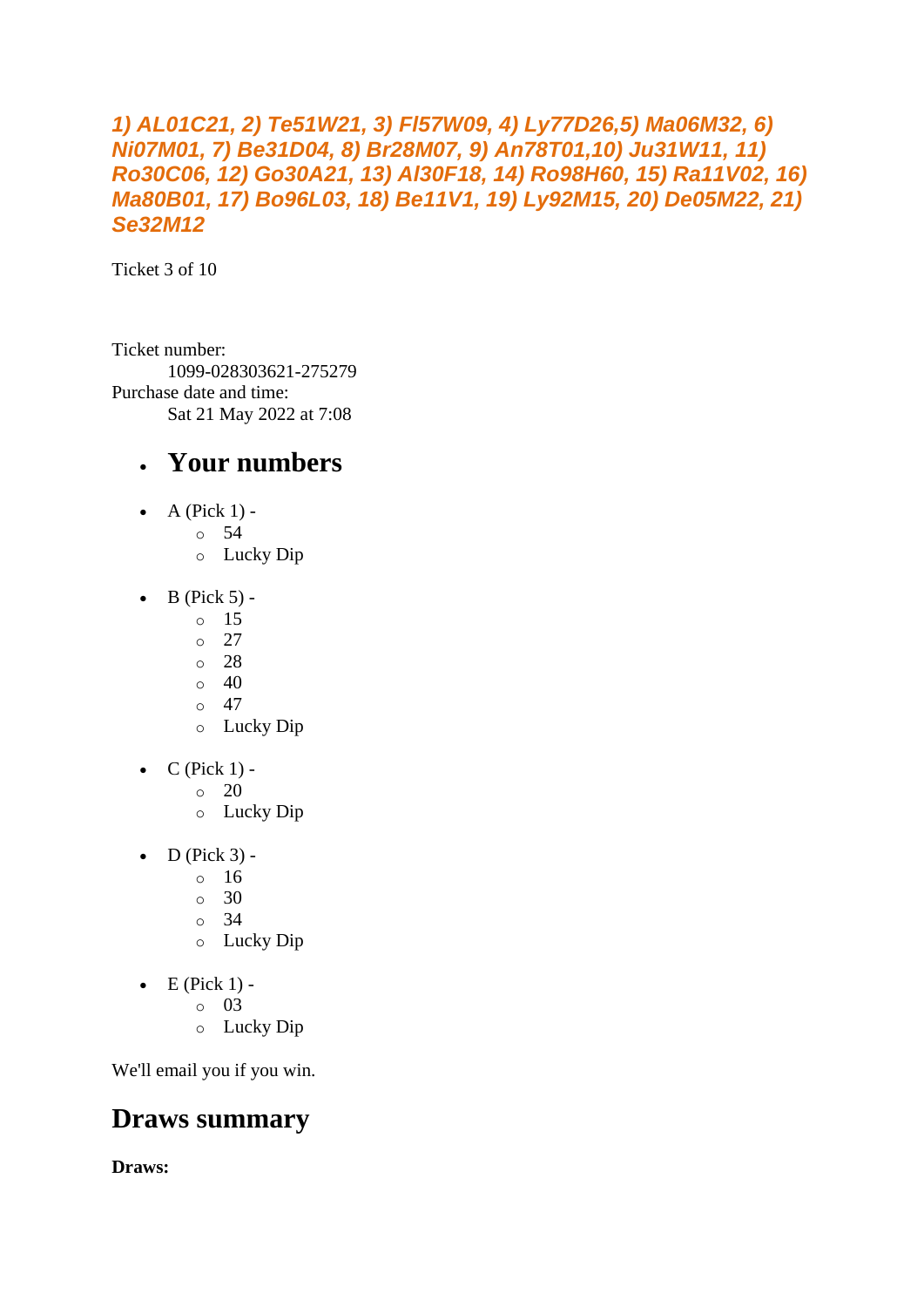**SatSaturday Weeks:** 1

#### **Draw summary**

Sat 21 May 2022

### **Draw dates**

• Sat 21 May 2022

**Cost:**  $5$  plays x £1.00 for 1 draw = £5.00

### **Total:**

£5.00

*-----------------------------------------------------*

#### *Lottery Syndicate Group 14*

*1) Jo16V36, 2) Te51W21, 3) La66B40 , 4) Ly92M15,5) De05M22,6) Ja77J10 , 7) Be31D04, 8) Br28M07, 9) Ma06M32,10) Ly77D26, 11) Ro30C06, 12) Go30A21, 13) Al30F18, 14) Ro98H60, 15) Ni07M01, 16) Lo82S20, 17) Be55G77, 18) Bo96L03, 19) Fl57W09, 20) Jo64A34, 21) Ja98D72*

Ticket 4 of 10

Ticket number: 1099-061782277-271879 Purchase date and time: Sat 21 May 2022 at 7:08

- $\bullet$  A (Pick 1)
	- o 38
	- o Lucky Dip
- $\bullet$  B (Pick 5)
	- o 17
	- o 21
	- o 24
	- o 25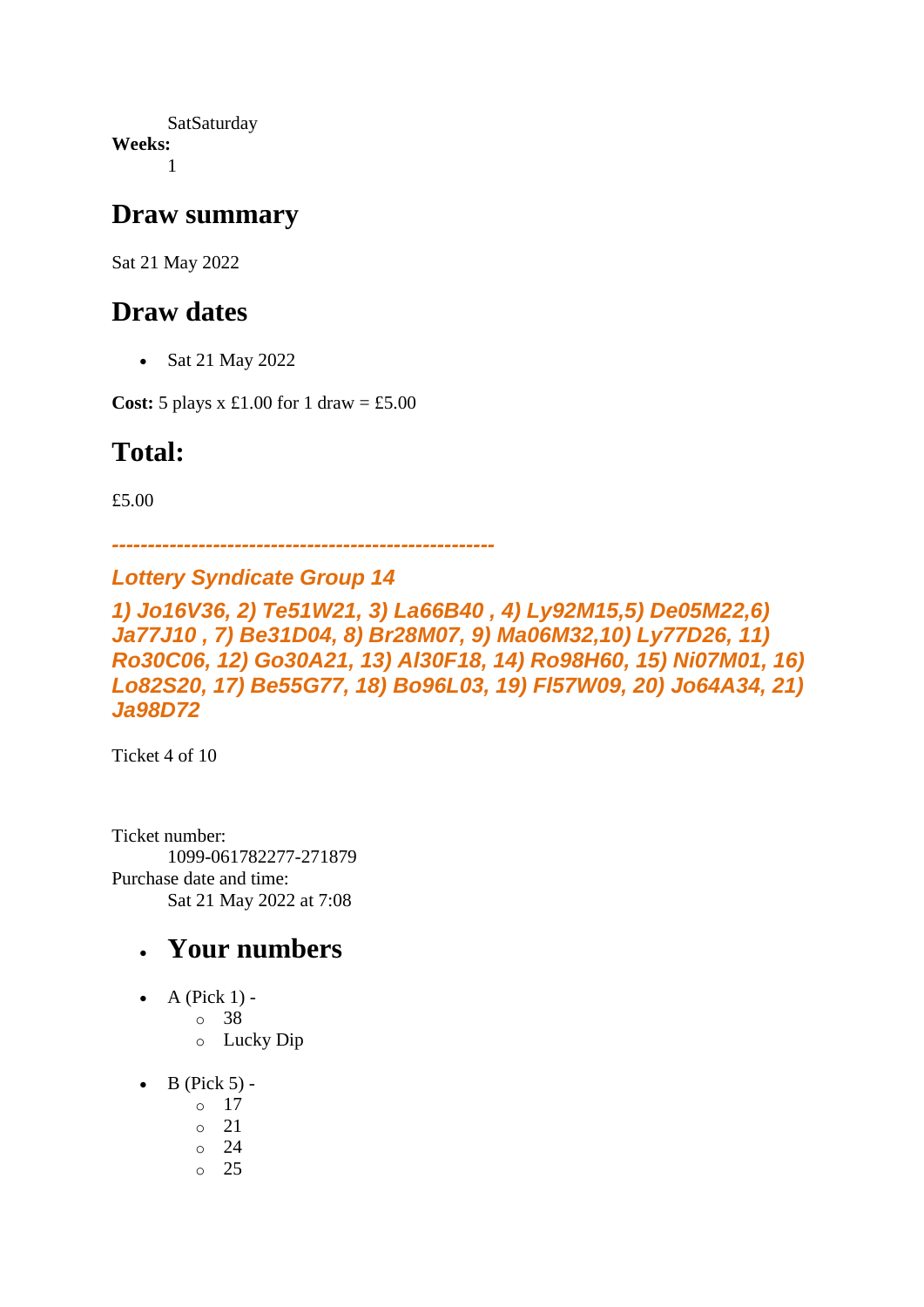- o 34
- o Lucky Dip
- $C$  (Pick 1)
	- o 17
		- o Lucky Dip
- $\bullet$  D (Pick 3)
	- o 16
	- o 18
	- o 30
	- o Lucky Dip
- $\bullet$  E (Pick 1) -
	- $\circ$  13
	- o Lucky Dip

### **Draws summary**

**Draws: SatSaturday Weeks:** 1

### **Draw summary**

Sat 21 May 2022

### **Draw dates**

• Sat 21 May 2022

**Cost:**  $5$  plays x £1.00 for 1 draw = £5.00

## **Total:**

£5.00

*-----------------------------------------------------*

#### *Lottery Syndicate Group 15*

*1) Jo16V36, 2) Te51W21, 3) Jo64A34, 4) Ma06M32,5) De05M22,6) Ja77J10, 7) Be31D04, 8) Br28M07, 9) Be55G77, 10) Bo96L03,11)*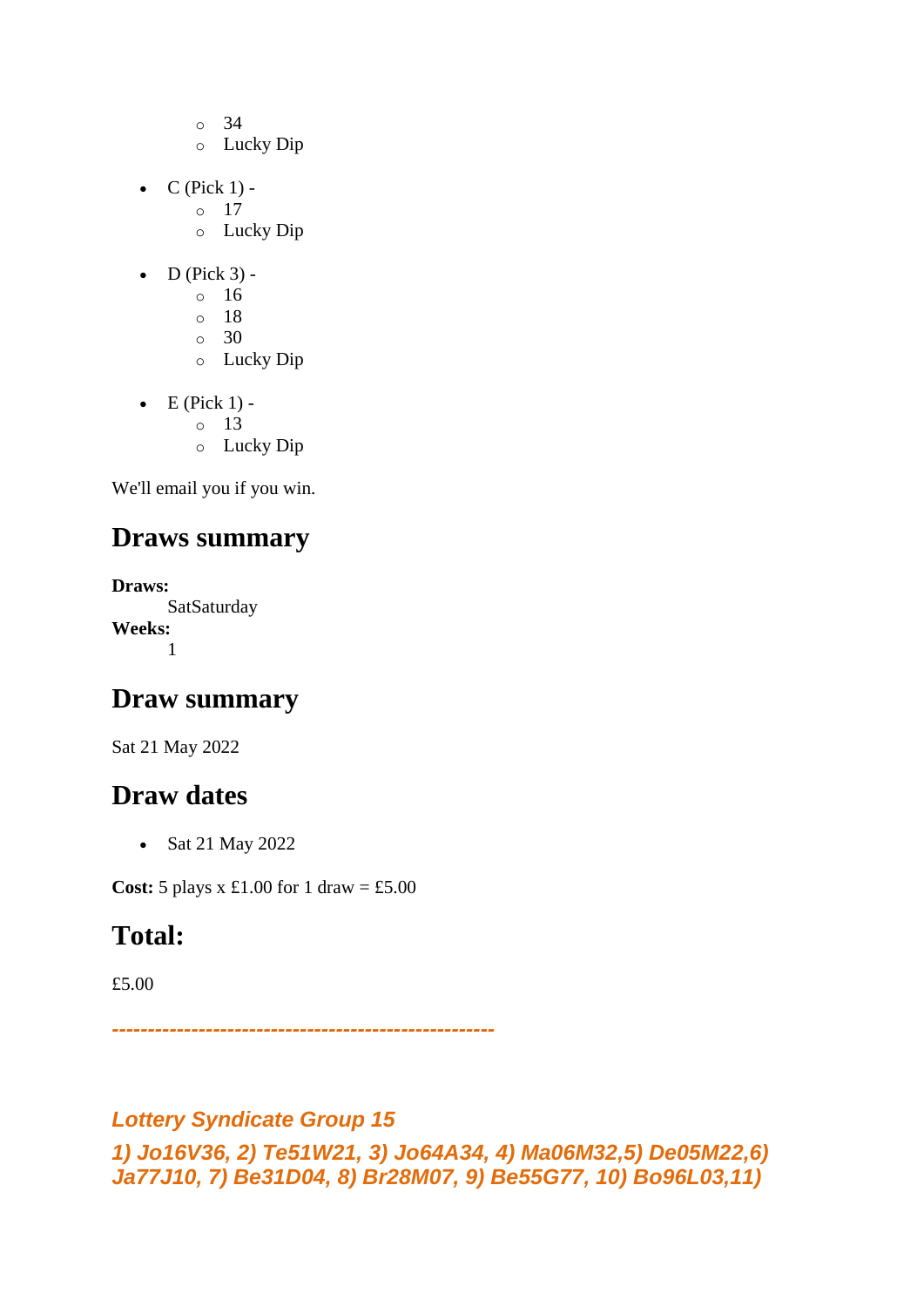#### *Ro30C06, 12) Go30A21, 13) Al30F18, 14) Ad34Y2, 15) Ph31W16, 16) Ly92M15, 17) St11L07, 18) Da04G06, 19) Ly77D26, 20) Ja98D72, 21) Vi53J31*

Ticket 5 of 10

Ticket number: 1099-007463424-276979 Purchase date and time: Sat 21 May 2022 at 7:08

#### • **Your numbers**

- A (Pick  $1$ ) -
	- $\circ$  27
		- o Lucky Dip
- $\bullet$  B (Pick 5) -
	- $\circ$  04
	- o 07
	- o 13
	- o 14 o 25
- $\bullet$  C (Pick 1)
	- o 17
	- o Lucky Dip
- $\bullet$  D (Pick 3) -
	- $\circ$  01
	- o 36
	- o 41
	- o Lucky Dip
- $\bullet$  E (Pick 1)
	- o 37
	- o Lucky Dip

We'll email you if you win.

#### **Draws summary**

**Draws:** SatSaturday **Weeks:** 1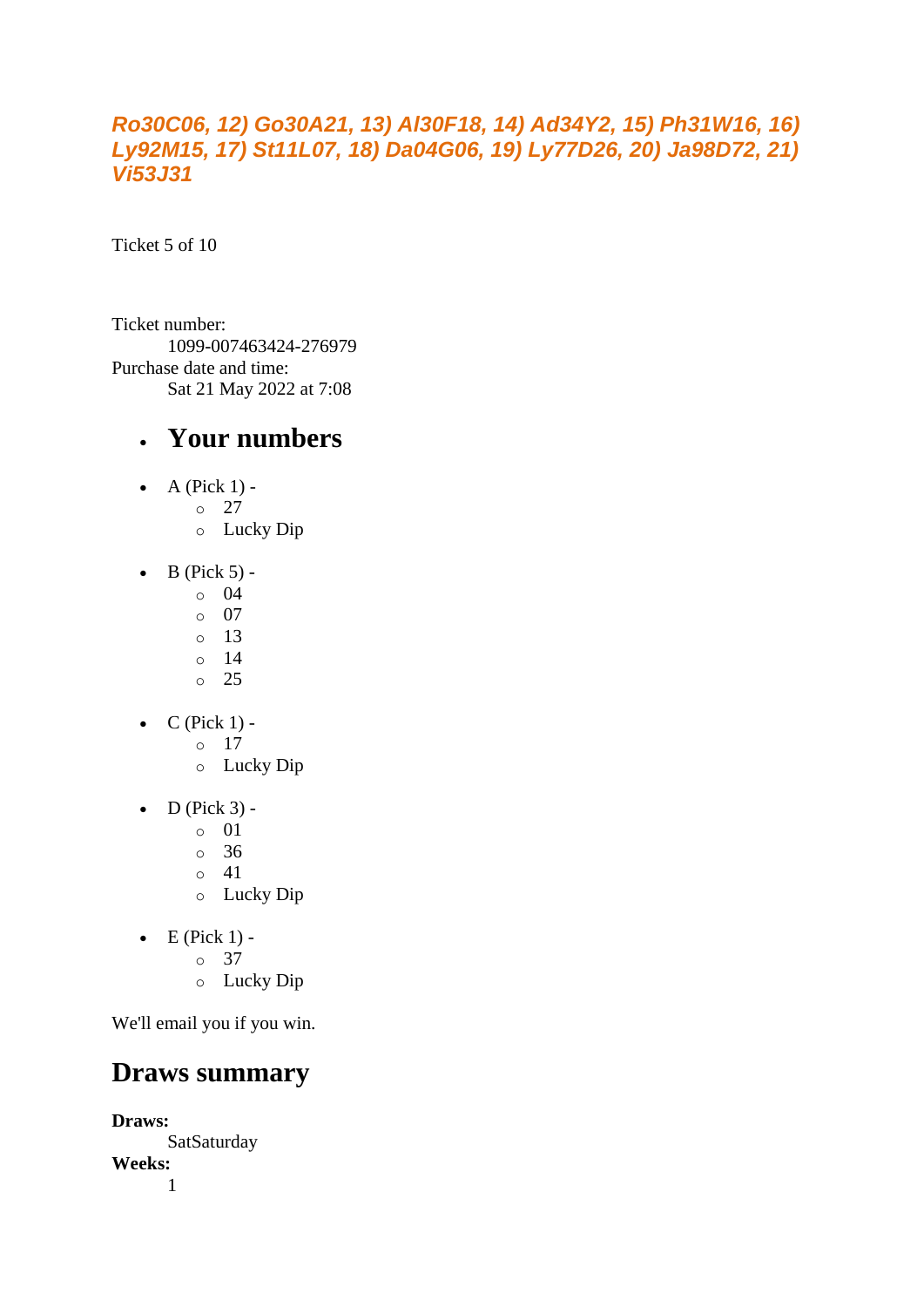#### **Draw summary**

Sat 21 May 2022

### **Draw dates**

• Sat 21 May 2022

**Cost:**  $5$  plays x £1.00 for 1 draw = £5.00

## **Total:**

£5.00

*-----------------------------------------------------*

#### *Lottery Syndicate Group 16*

*1) Ju86G11, 2) Ne03F12, 3) LE29H09, 4) Ja98D72, 5) Be55G77,6) Vi53J31, 7) Op64C23, 8) Ad34Y2, 9) Ph17C15,10) Ja77J10 , 11) La63A15, 12) DA28P08, 13) An78T01, 14) Mo29O15, 15) Ea21M03, 16) Da09B20, 17) Ra95K11, 18) Al57S13, 19) Jo54V2, 20) Do12P04, 21) St11L07*

Ticket 6 of 10

Ticket number: 1099-046250500-274179 Purchase date and time: Sat 21 May 2022 at 7:08

- A (Pick  $1$ )
	- o 48
		- o Lucky Dip
- $\bullet$  B (Pick 5) -
	- $\circ$  12
	- o 15
	- $\circ$  47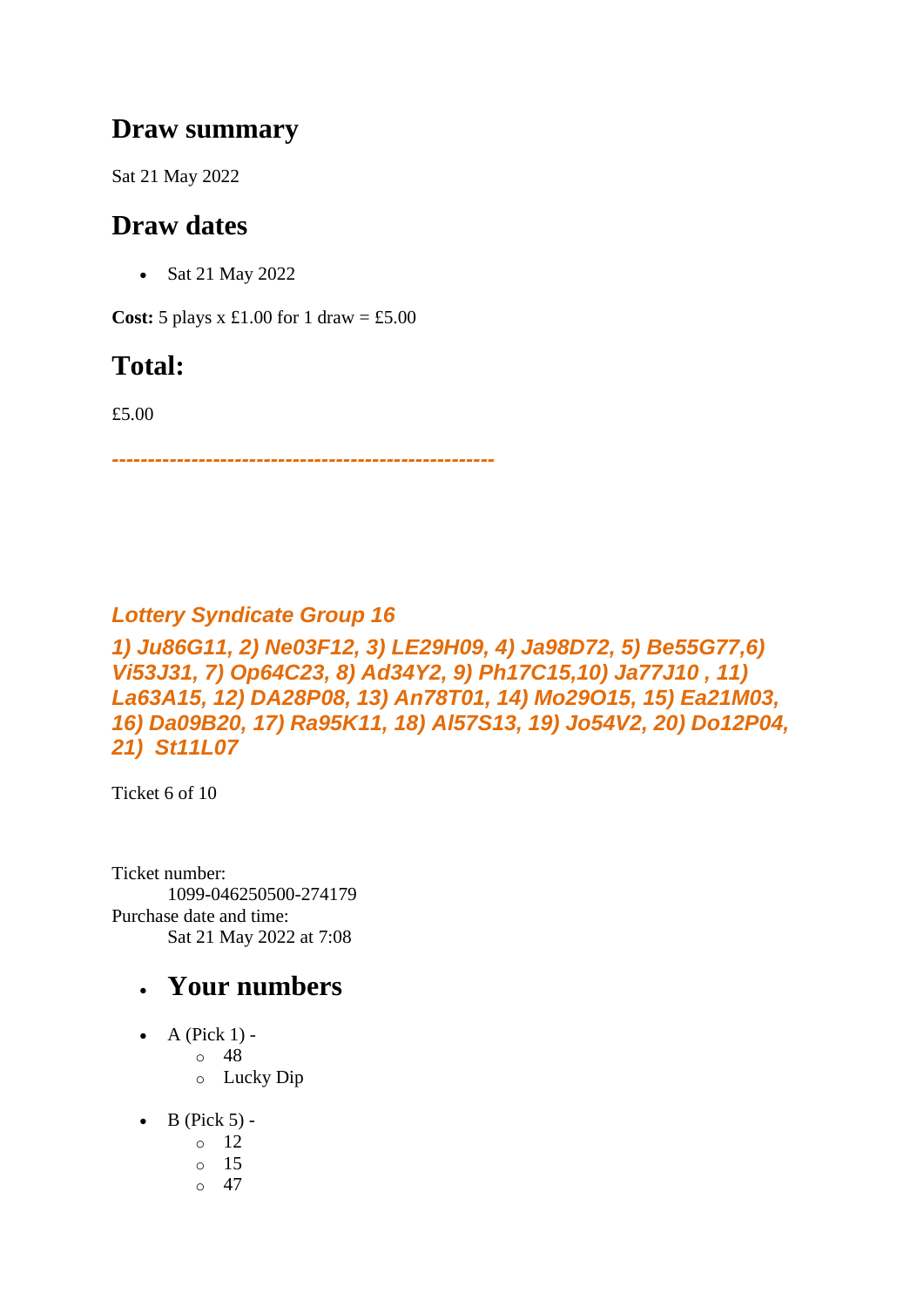- o 48
- o 59
- o Lucky Dip
- $C$  (Pick 1) -
	- $\circ$  44
	- o Lucky Dip
- $\bullet$  D (Pick 2) -
	- $\circ$  50
	- o 56
	- o Lucky Dip
- $\bullet$  E (Pick 1) -
	- $\circ$  30
	- o Lucky Dip

### **Draws summary**

**Draws: SatSaturday Weeks:** 1

### **Draw summary**

Sat 21 May 2022

### **Draw dates**

• Sat 21 May 2022

**Cost:**  $5$  plays x £1.00 for 1 draw = £5.00

### **Total:**

£5.00

*-------------------------------------------------------------*

#### *Lottery Syndicate Group 17*

*1) Vi53J31, 2) Ke85R07, 3) Jo54V2, 4) Ra95K11, 5) MA88C05 ,6) Ju46C20, 7) Ma06M32, 8) Ma03N09, 9) Ph17C15,10) Cs98M2, 11) La63A15, 12) Ju86G11, 13) Al57S13, 14) Mo29O15, 15) Ea21M03, 16)*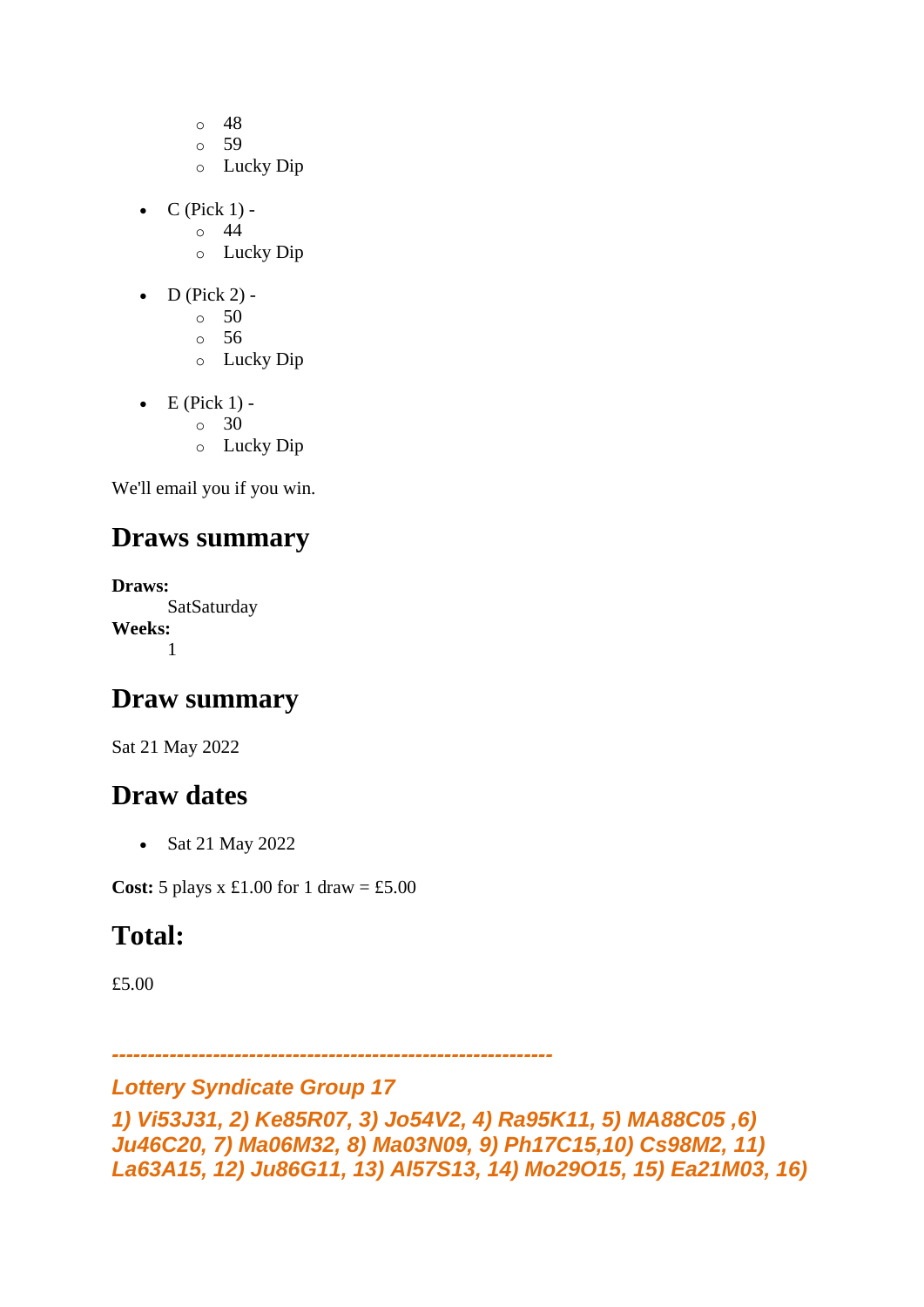#### *DA28P08, 17) Sa65C13, 18) Ri28L30, 19) Ja98D72, 20) Ja77J10, 21) St11L07*

Ticket 7 of 10

Ticket number: 1099-007397888-275879 Purchase date and time: Sat 21 May 2022 at 7:08

#### • **Your numbers**

- $\bullet$  A (Pick 1) -
	- $\circ$  34
		- o Lucky Dip
- $\bullet$  B (Pick 5) -
	- $\circ$  10
	- o 11
	- o 16
	- o 19 o 25
	- o Lucky Dip
- $\bullet$  C (Pick 1)
	- o 54
	- o Lucky Dip
- $\bullet$  D (Pick 2)
	- o 16
	- o 33
	- o Lucky Dip
- $\bullet$  E (Pick 1)
	- o 22
	- o Lucky Dip

We'll email you if you win.

### **Draws summary**

**Draws:** SatSaturday **Weeks:** 1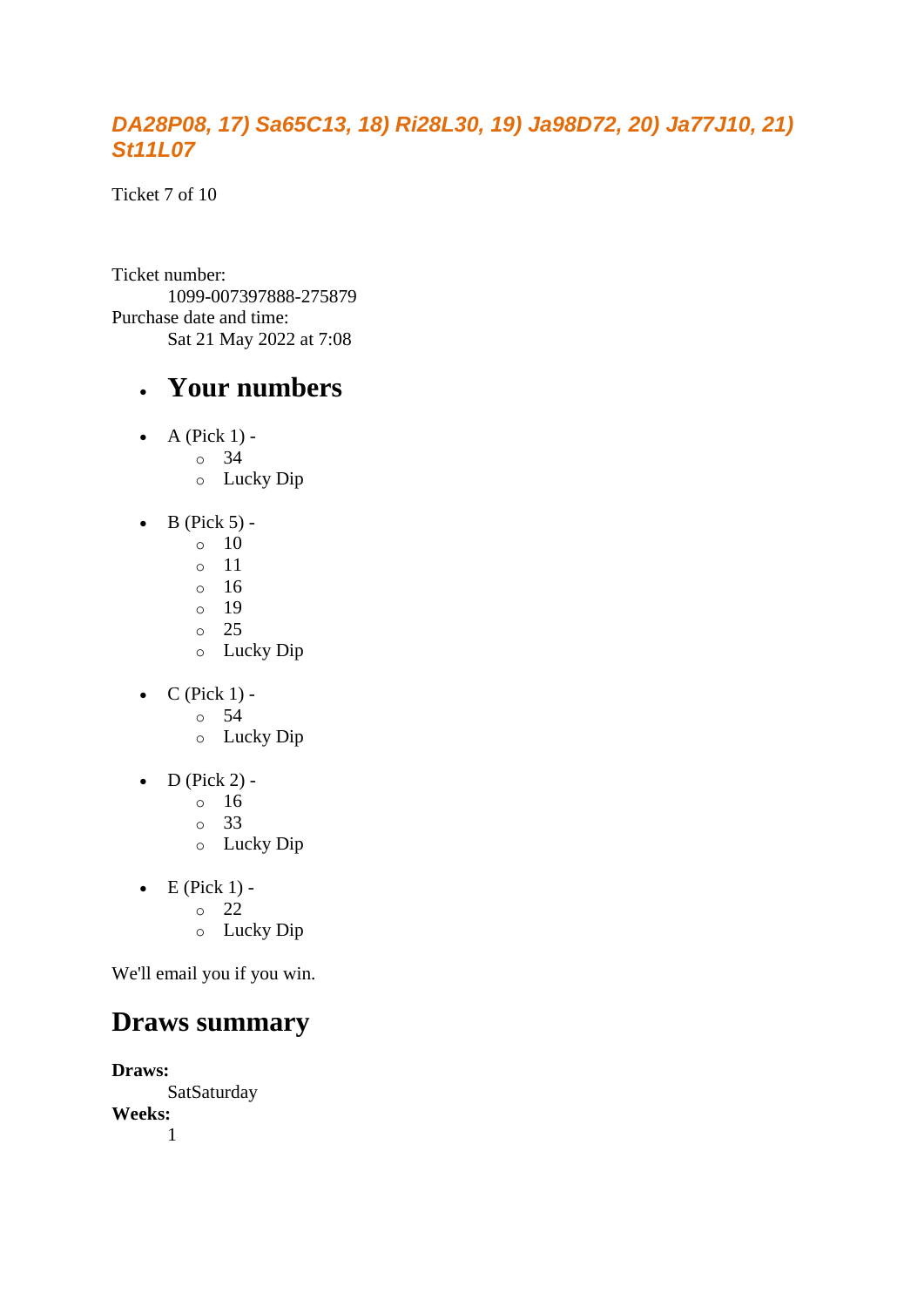### **Draw summary**

Sat 21 May 2022

### **Draw dates**

• Sat 21 May 2022

**Cost:**  $5$  plays x £1.00 for 1 draw = £5.00

## **Total:**

£5.00

#### *------------------------------------------------------------*

#### *Lottery Syndicate Group 18*

*1) La63A15, 2) Ke85R07, 3) Wi61F02, 4) Ma8S23,5) Ad34Y2, 6) Do12P04, 7) Ju46C20, 8) Al57S13, 9) Ph17C15,10) Ma06H02, 11) Ju51G23, 12) Ro52P07, 13) MA88C05, 14) Mo29O15, 15) Ea21M03, 16) DA28P08, 17) Ra95K11, 18) Ro09C26, 19) Da12S11, 20) Be11V1, 21) Ju86G11*

Ticket 8 of 10

Ticket number: 1099-040942080-273579 Purchase date and time: Sat 21 May 2022 at 7:08

- A (Pick  $1$ )
	- o 29
	- o Lucky Dip
- $\bullet$  B (Pick 5)
	- o 08
	- o 29
	- o 39
	- o 45
	- o 59
	- o Lucky Dip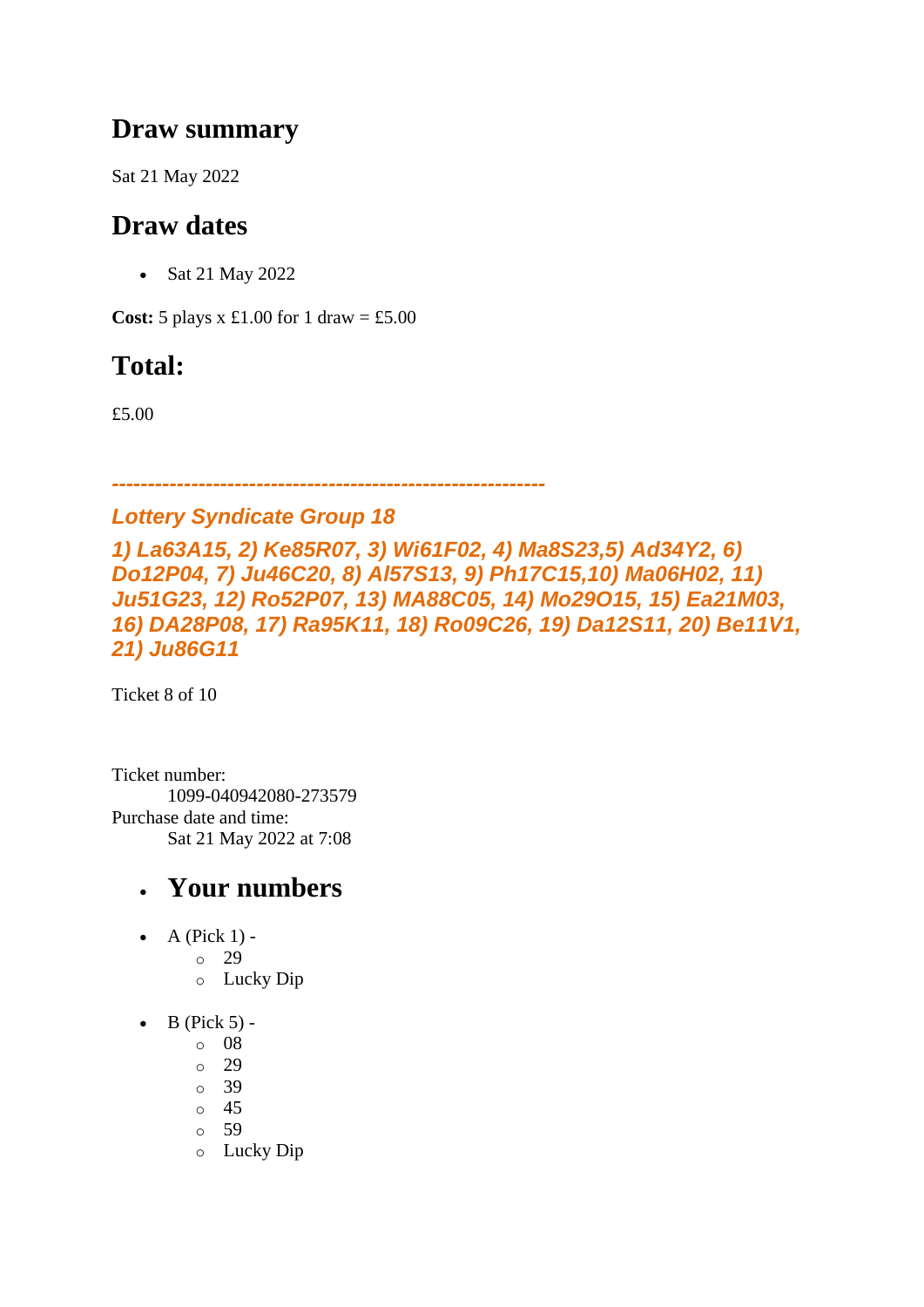- $\bullet$  C (Pick 1) -
	- $\circ$  02
	- o Lucky Dip
- $D$  (Pick 2)
	- o 17
	- $\circ$  57
	- o Lucky Dip
- $\bullet$  E (Pick 1)
	- o 46
	- o Lucky Dip

### **Draws summary**

**Draws: SatSaturday Weeks:** 1

### **Draw summary**

Sat 21 May 2022

## **Draw dates**

• Sat 21 May 2022

**Cost:**  $5$  plays x £1.00 for 1 draw = £5.00

## **Total:**

£5.00

*---------------------------------------------------------*

#### *Lottery Syndicate Group 19*

*1) Ry98M51, 2) Jo16V36, 3) Wi61F02, 4) Ad34Y2, 5) Ju51G23,6) Ra95K11,7) DA28P08, 8) De87M01, 9) Ja34T15,10) Ch75T16, 11) Ca12W16, 12) St07S04, 13) Ro09C26, 14) Ro52P07, 15) Ph31W16,*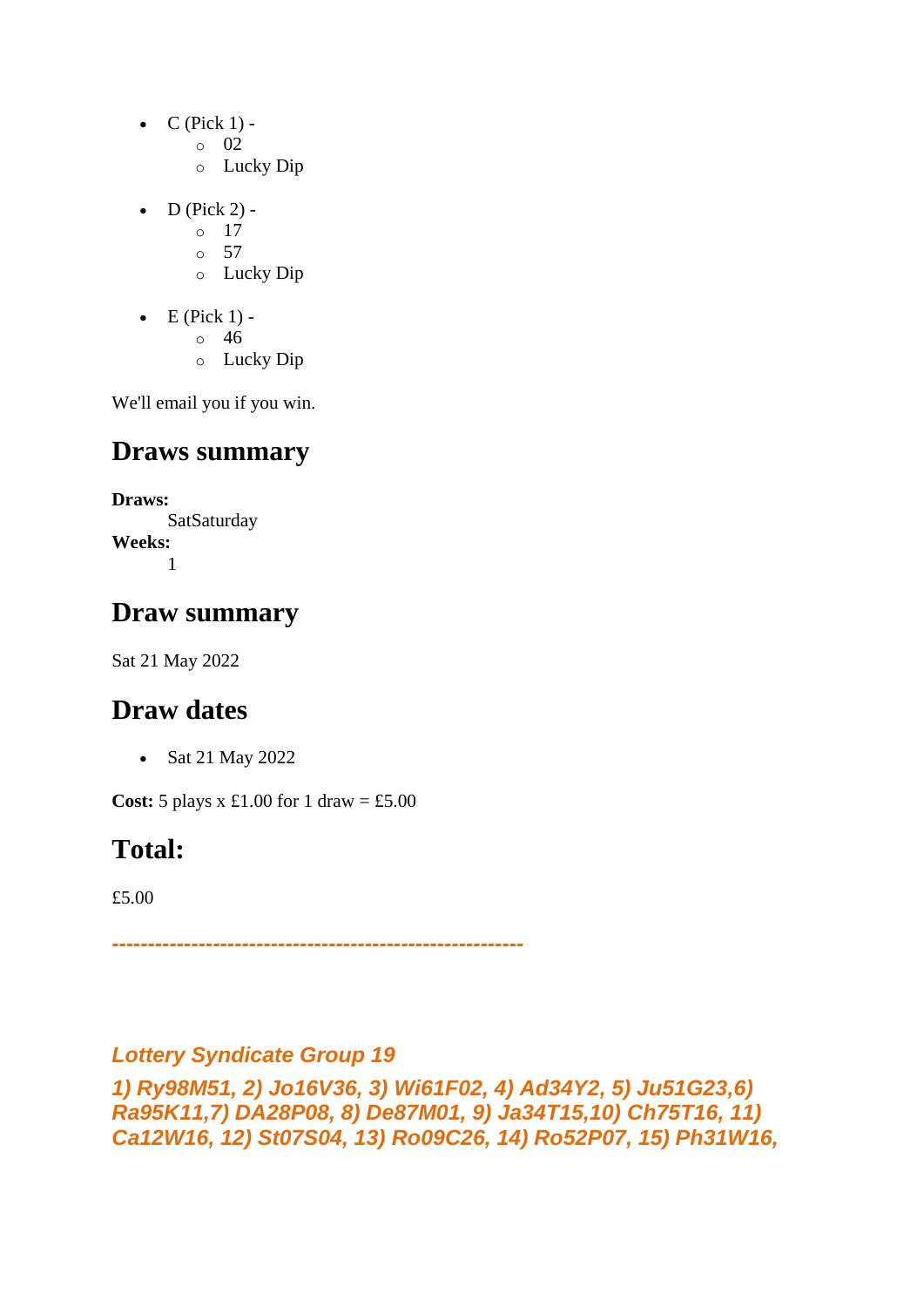#### *16) Mi68H03/MI68H03, 17) La63A15, 18) Ge08D01, 19) Ka10K21, 20Da09B20, 21) Ke85R07*

Ticket 9 of 10

Ticket number: 1099-024235520-270979 Purchase date and time: Sat 21 May 2022 at 7:08

#### • **Your numbers**

- A (Pick  $1$ ) -
	- $\degree$  49
		- o Lucky Dip
- $\bullet$  B (Pick 5)
	- o 02
	- o 07
	- o 17
	- o 36
	- o 54 o Lucky Dip
- $\bullet$  C (Pick 1)
	- o 07
	- o Lucky Dip
- $\bullet$  D (Pick 2) -
	- $\circ$  12
	- o 26
	- o Lucky Dip
- $\bullet$  E (Pick 1) -
	- $\circ$  40
	- o Lucky Dip

We'll email you if you win.

### **Draws summary**

**Draws:** SatSaturday **Weeks:** 1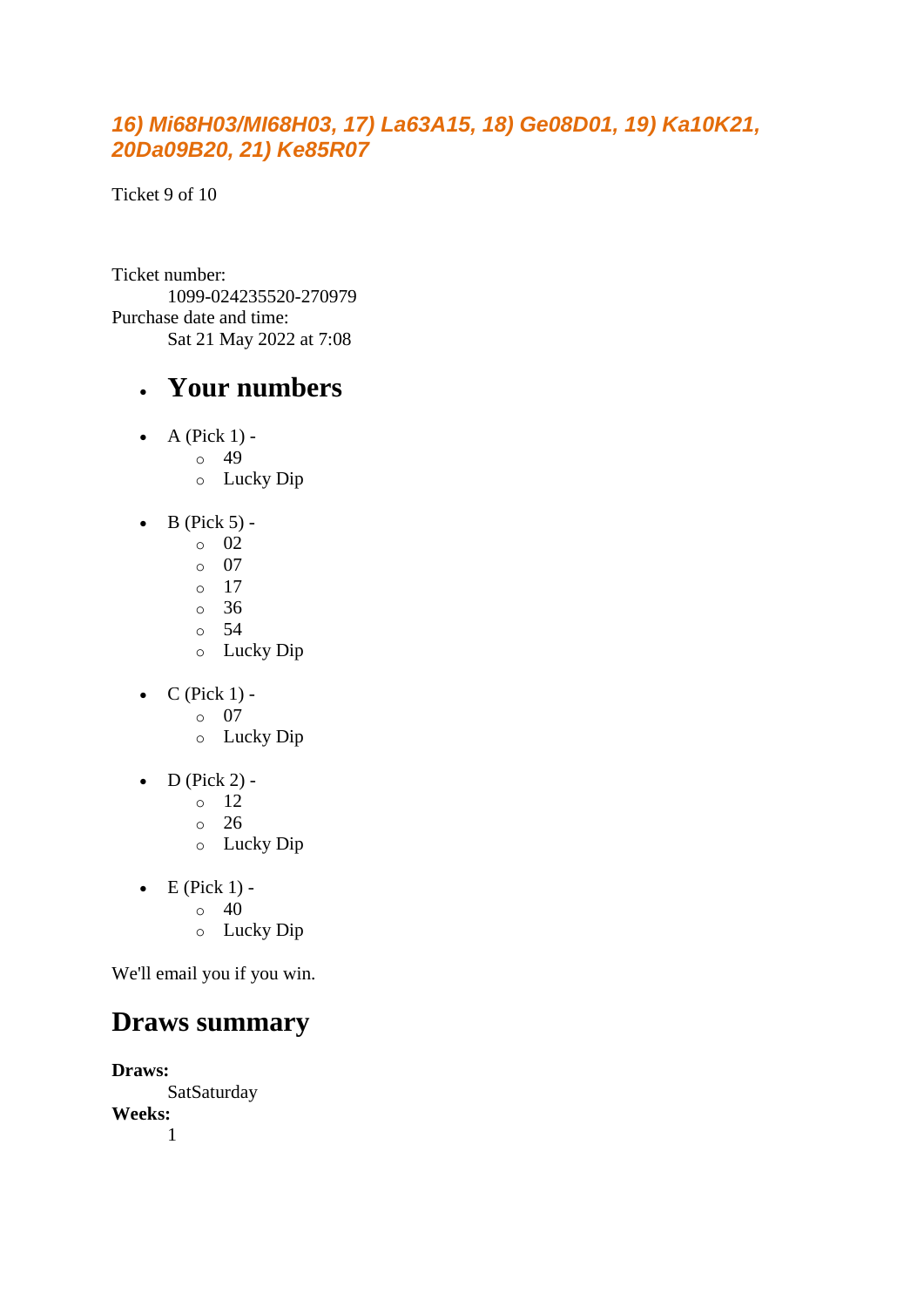### **Draw summary**

Sat 21 May 2022

### **Draw dates**

• Sat 21 May 2022

**Cost:**  $5$  plays x £1.00 for 1 draw = £5.00

### **Total:**

£5.00

*--------------------------------------------------------*

#### *Lottery Syndicate Group 20*

*1) Ry98M51, 2) Ri28L30, 3) DA28P08, 4) Ka10K21,5) Ch75T16,6) Lo82S20,7) La63A15, 8) Ra95K11, 9) Ja34T15,10) De87M01, 11) Ro52P07, 12) Ad05R11, 13) Da84S01, 14) Bo96L03, 15) Ph12O16, 16) Mi68H03/MI68H03, 17) Ga58S03 (G. Schmidt), 18) StJoWal, 19) Ro98H60, 20) Ju51G23, 21) Cs98M20*

Ticket 10 of 10

Ticket number: 1099-063018500-274779 Purchase date and time: Sat 21 May 2022 at 7:08

- $\bullet$  A (Pick 1)
	- o 24
		- o Lucky Dip
- $\bullet$  B (Pick 5)
	- o 03
	- o 12
	- o 17
	- o 29
	- $\circ$  57
	- o Lucky Dip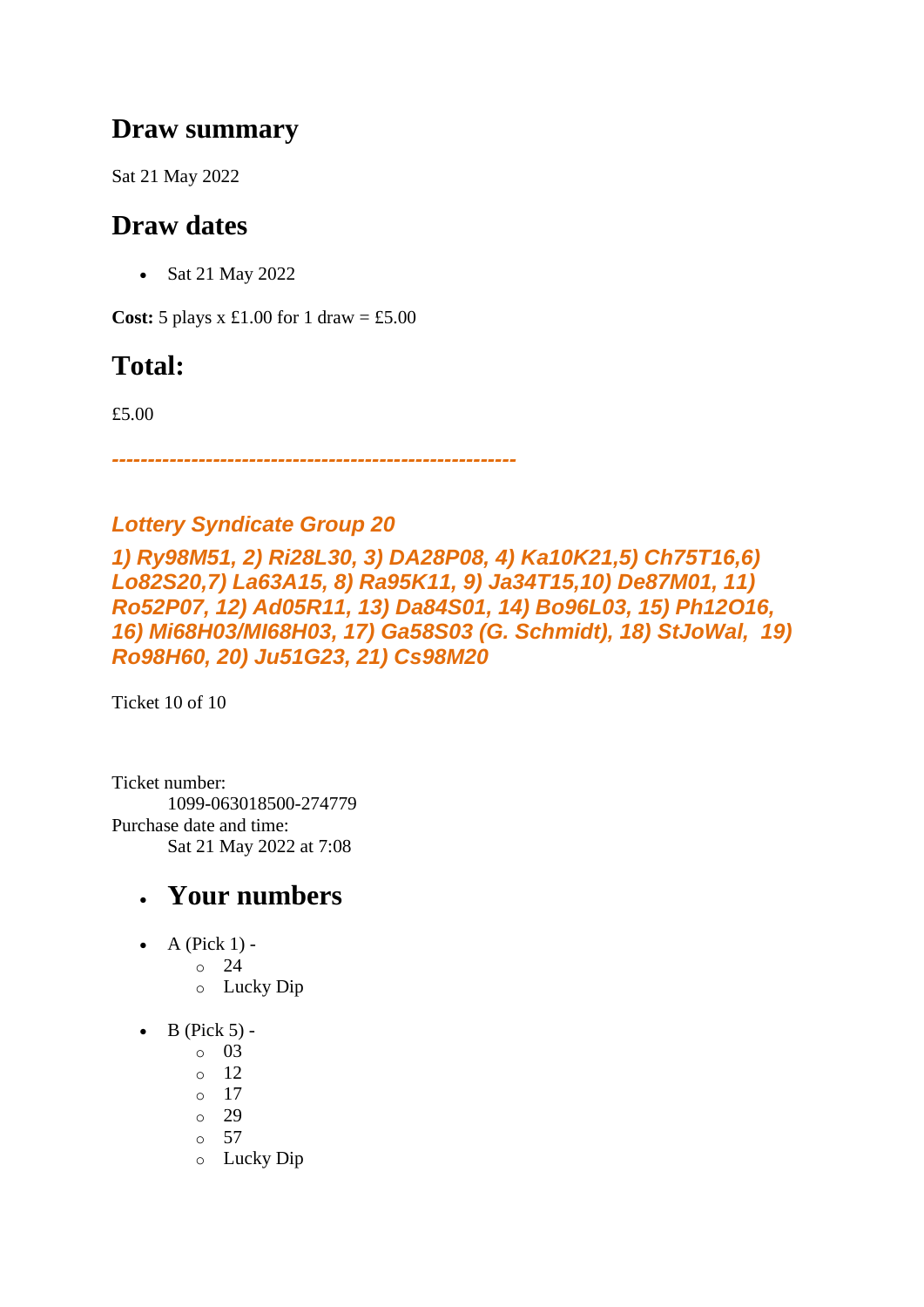- $C$  (Pick 1) -
	- $\circ$  24
	- o Lucky Dip
- $\bullet$  D (Pick 2)
	- o 01
	- $\circ$  20
	- o Lucky Dip
- $\bullet$  E (Pick 1)
	- o 52
	- o Lucky Dip

### **Draws summary**

**Draws: SatSaturday Weeks:** 1

### **Draw summary**

Sat 21 May 2022

### **Draw dates**

• Sat 21 May 2022

**Cost:**  $5$  plays x £1.00 for 1 draw = £5.00

### **Total:**

£5.0

*----------------------------------------------------------*

#### *Lottery Syndicate Group 21*

*1) An57P10, 2) An58P14, 3) Te68W11, 4) Jo16V36, 5) Go54H16,6) If33O7, 7) Ka30M09, 8) Da84S01, 9) Ga58S03 (G. Schmidt),10) Te21W11, 11) Ro52P07, 12) Mo08K09, 13) Ry98M51, 14) ---------------, 15) Mi02L17, 16) Ro98H60, 17) Ar35L11, 18) Ri52F56, 19) AD25W12, 20) Cs98M20, 21) Ph12O16*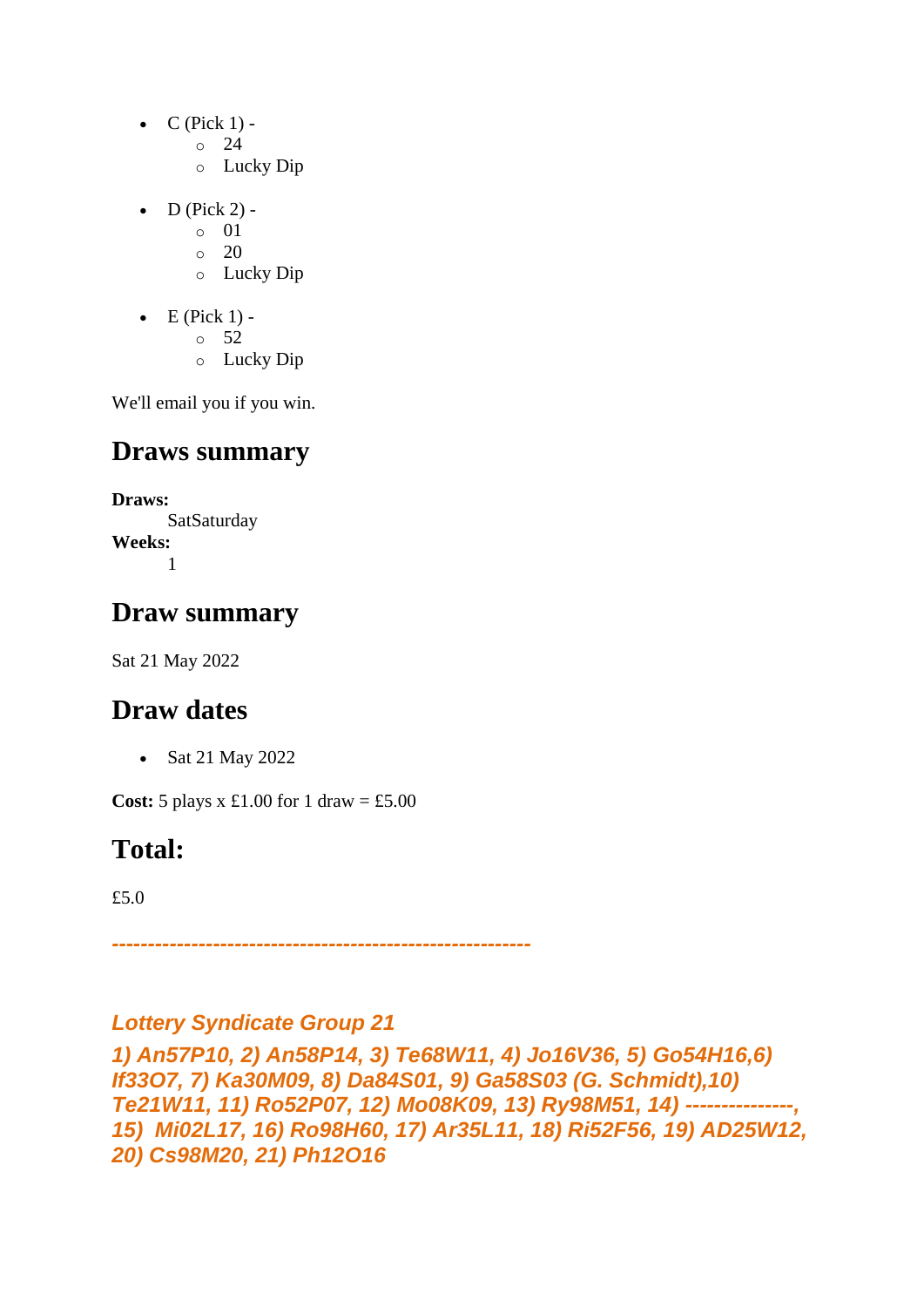#### Ticket 1 of 10

Ticket number: 1099-032295685-276279 Purchase date and time: Sat 21 May 2022 at 7:09

### • **Your numbers**

- $\bullet$  A (Pick 1)
	- o 33
	- o Lucky Dip
- $\bullet$  B (Pick 5)
	- o 02
	- $\circ$  04
	- o 08
	- o 35
	- o 43
	- o Lucky Dip
- $\bullet$  C (Pick 1)
	- o 04
	- o Lucky Dip
- $\bullet$  D (Pick 3)
	- o 04
	- o 18
	- o 34
	- o Lucky Dip
- $\bullet$  E (Pick 1)
	- o 35
	- o Lucky Dip

We'll email you if you win.

### **Draws summary**

**Draws: SatSaturday Weeks:** 1

### **Draw summary**

Sat 21 May 2022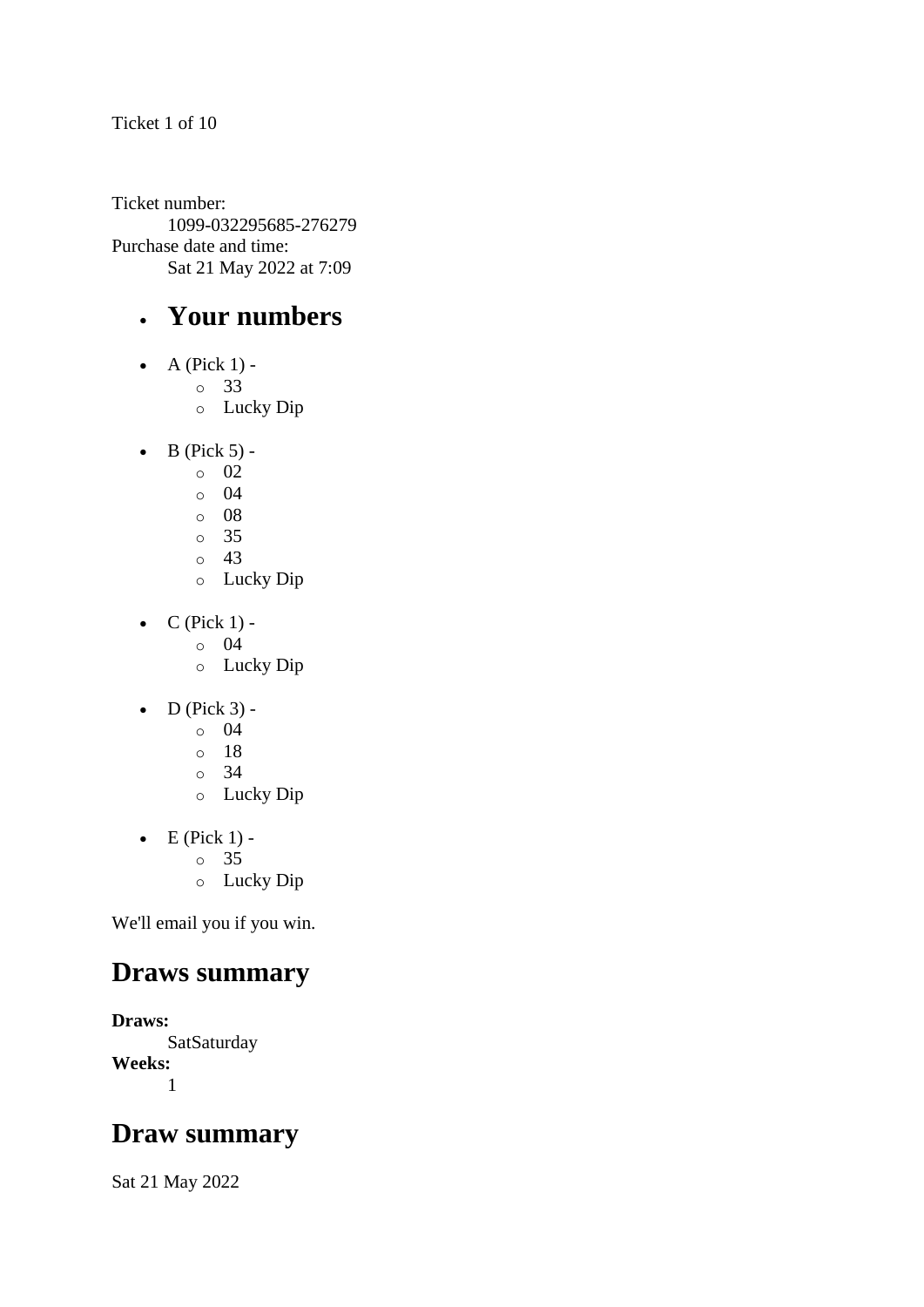#### **Draw dates**

• Sat 21 May 2022

**Cost:** 5 plays x £1.00 for 1 draw = £5.00

### **Total:**

£5.00

*------------------------------------------------------------*

#### *Lottery Syndicate Group 22*

#### *1) An57P10, 2) Jo54V2, 3) Ph12O16, 4) MI04J16, 5) Go54H16,6) If33O77, 7) Da10N11Norcup , 8) Da84S01, 9) Ga58S03 (G. Schmidt),10) Te21W11, 11) Vi53J31, 12) Mi68H03/MI68H03, 13) Ed15H21, 14) Op64C23, 15) Jo16V36, 16) Ar35L11, 17) Pe20L31, 18) An67B17, 19) AD25W12, 20) Se32M12, 21) Jo92Y20*

Ticket 2 of 10

Ticket number: 1099-065835781-270879 Purchase date and time: Sat 21 May 2022 at 7:09

- $\bullet$  A (Pick 1)
	- o 19
	- o Lucky Dip
- $\bullet$  B (Pick 5)
	- o 08
	- o 30
	- o 39
	- $\circ$  48
	- o 58
	- o Lucky Dip
- $C$  (Pick 1) -
	- $\circ$  42
	- o Lucky Dip
- $D$  (Pick 3) -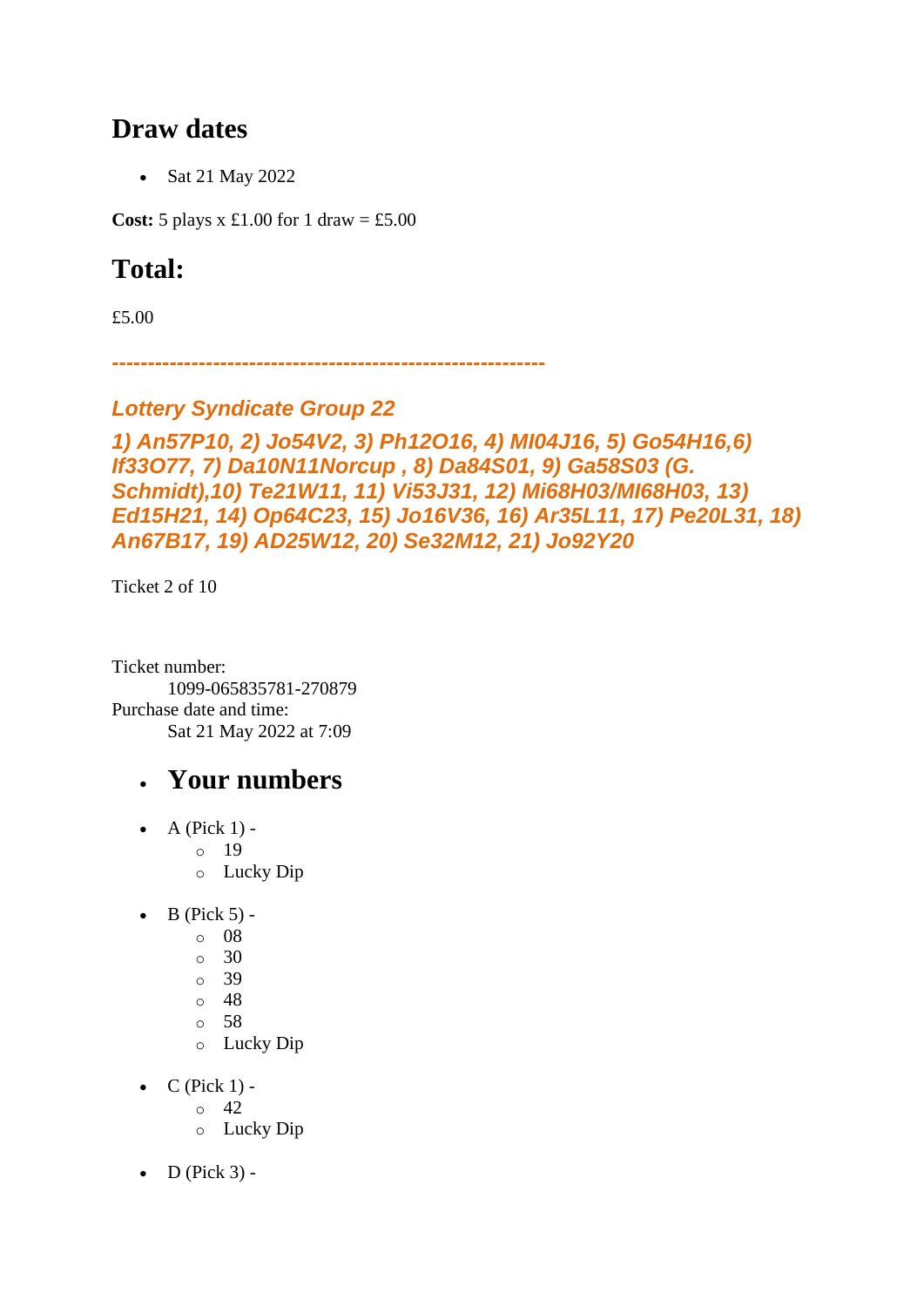o 12 o 32 o 33 o Lucky Dip

 $\bullet$  E (Pick 1) -

o 04

o Lucky Dip

We'll email you if you win.

#### **Draws summary**

**Draws: SatSaturday Weeks:** 1

#### **Draw summary**

Sat 21 May 2022

#### **Draw dates**

• Sat 21 May 2022

**Cost:**  $5$  plays x £1.00 for 1 draw = £5.00

### **Total:**

£5.00

*---------------------------------------------------*

#### *Lottery Syndicate Group 23*

*1) Jo54V2, 2) An58P14, 3) Ri52F56, 4) Da84S01, 5) Ha98S01, 6) PE67S20, 7) Wi90H05, 8) Ru39M44, 9) Ga58S03 (G. Schmidt),10) Gr27B30, 11) Ma16W01, 12) Be11V1, 13) Ad05R11, 14) Ab01A01, 15) Ph12O16, 16) He18T10, 17) MI04J16, 18) Mi68H03/MI68H03, 19) Sa52D05, 20) Pe20L31, 21) Jo92Y20*

Ticket 3 of 10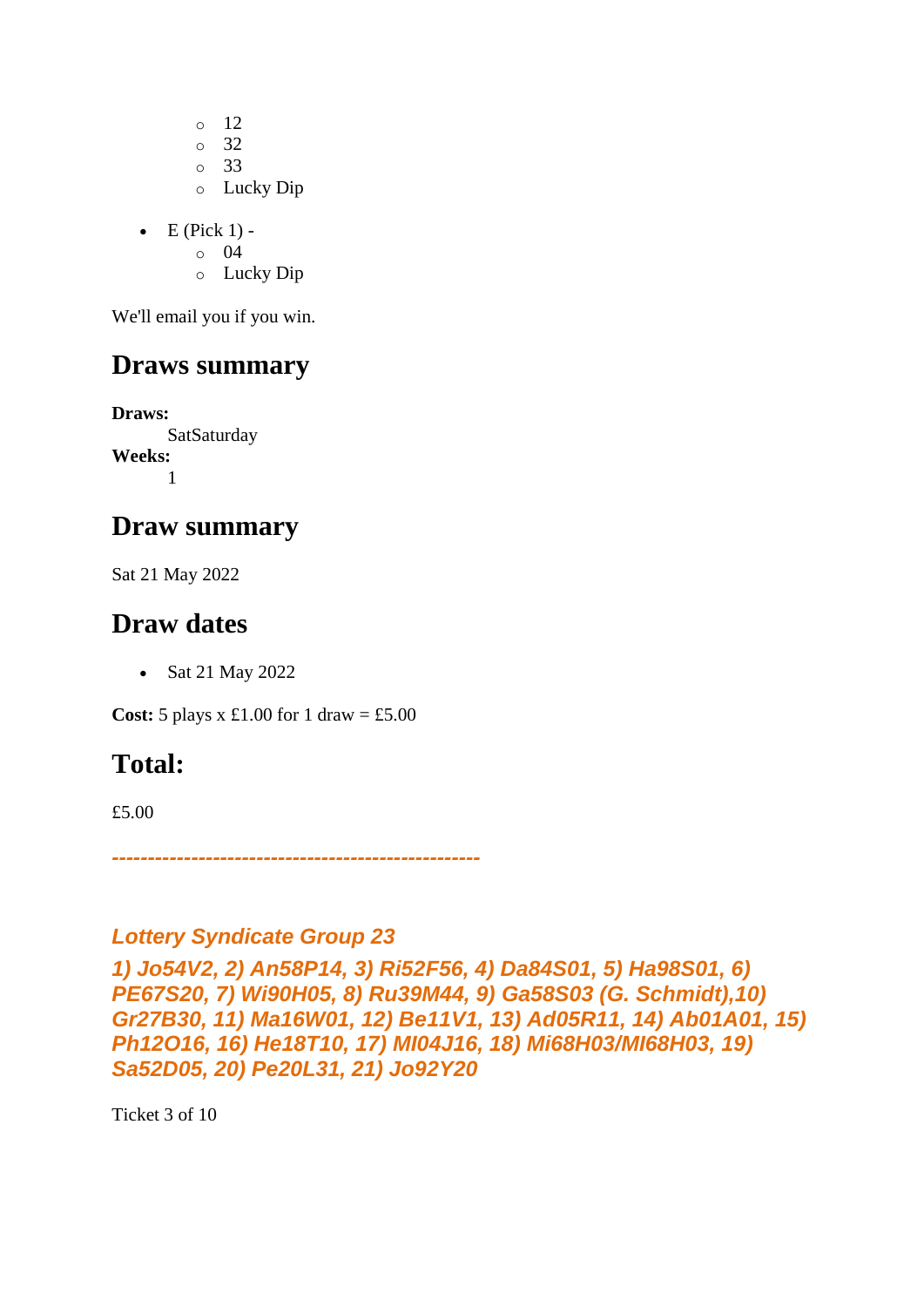Ticket number: 1099-011396869-277579 Purchase date and time: Sat 21 May 2022 at 7:09

### • **Your numbers**

- $\bullet$  A (Pick 1)
	- o 05
		- o Lucky Dip
- $\bullet$  B (Pick 5)
	- o 11
	- o 12
	- o 33
	- $\circ$  40
	- $\circ$  42
	- o Lucky Dip
- $\bullet$  C (Pick 1)
	- o 17
	- o Lucky Dip
- $\bullet$  D (Pick 3)
	- o 05
	- o 08
	- o 22
	- o Lucky Dip
- $\bullet$  E (Pick 1) -
	- $\circ$  50
	- o Lucky Dip

We'll email you if you win.

### **Draws summary**

**Draws: SatSaturday Weeks:** 1

### **Draw summary**

Sat 21 May 2022

## **Draw dates**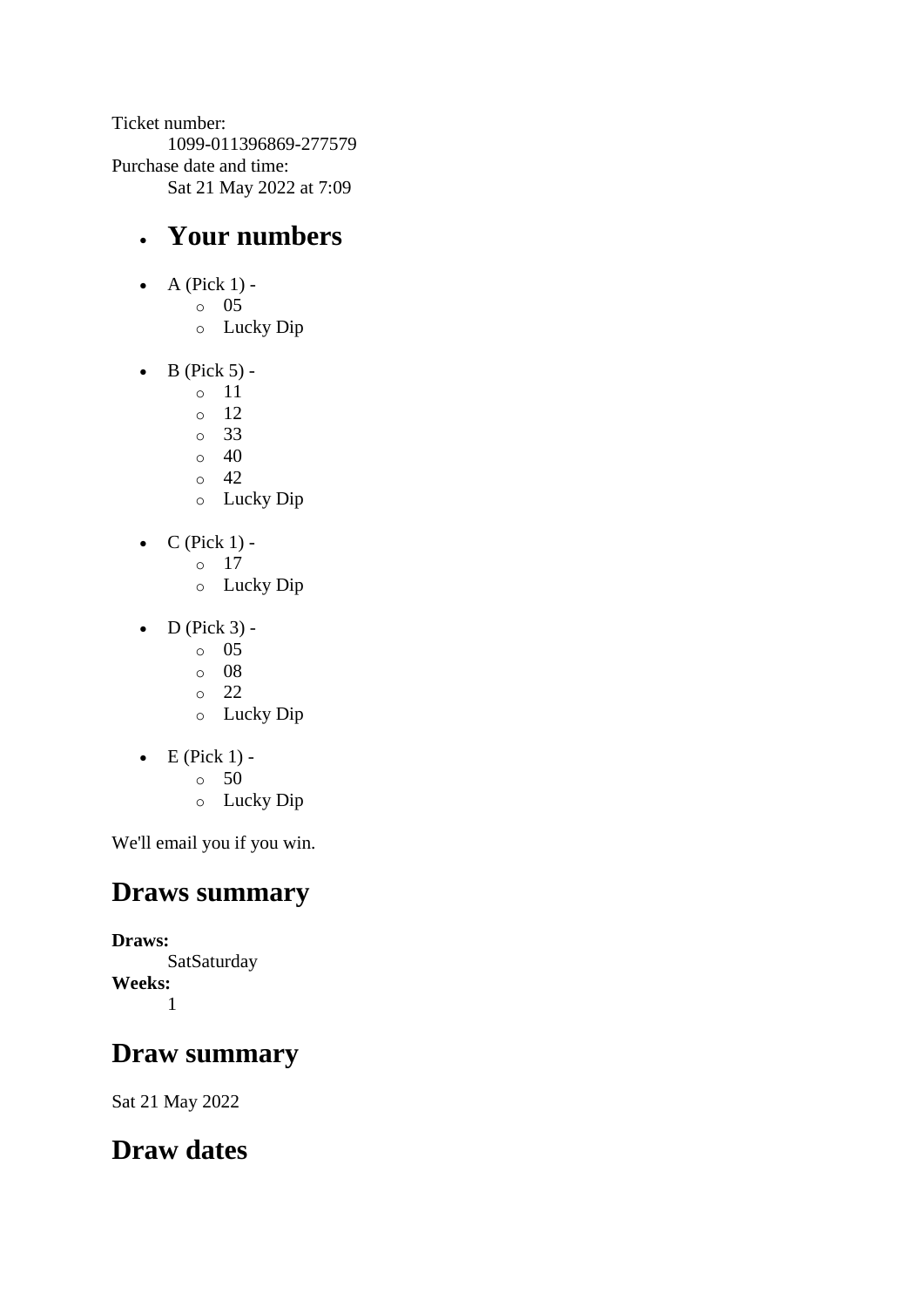• Sat 21 May 2022

**Cost:** 5 plays x £1.00 for 1 draw = £5.00

#### **Total:**

£5.00

*----------------------------------------------------*

#### *Lottery Syndicate Group 24*

*1) Sa52D05, 2) Wi90H05, 3) Ma8S23, 4) Pe20L31,5) CA42S01,6) Ph12O16, 7) Pe03S23, 8) Ru39M44, 9) Ga58S03 (G. Schmidt),10) Sh20S29, 11) Ma16W01, 12) Fr02B01, 13) Ma98D73, 14) Te68W11, 15) Da84S01, 16) He18T10, 17) MI04J16, 18) PE67S20, 19) StJoWal, 20) Jo54V2, 21) Jo92Y20*

Ticket 4 of 10

Ticket number: 1099-044941061-275279 Purchase date and time: Sat 21 May 2022 at 7:09

- A (Pick  $1$ )
	- o 06
	- o Lucky Dip
- $\bullet$  B (Pick 5)
	- o 08
		- o 18
		- o 21
	- o 41
	- o 53
	- o Lucky Dip
- $\bullet$  C (Pick 1)
	- o 13
		- o Lucky Dip
- $\bullet$  D (Pick 3)
	- o 05
	- o 23
	- o 33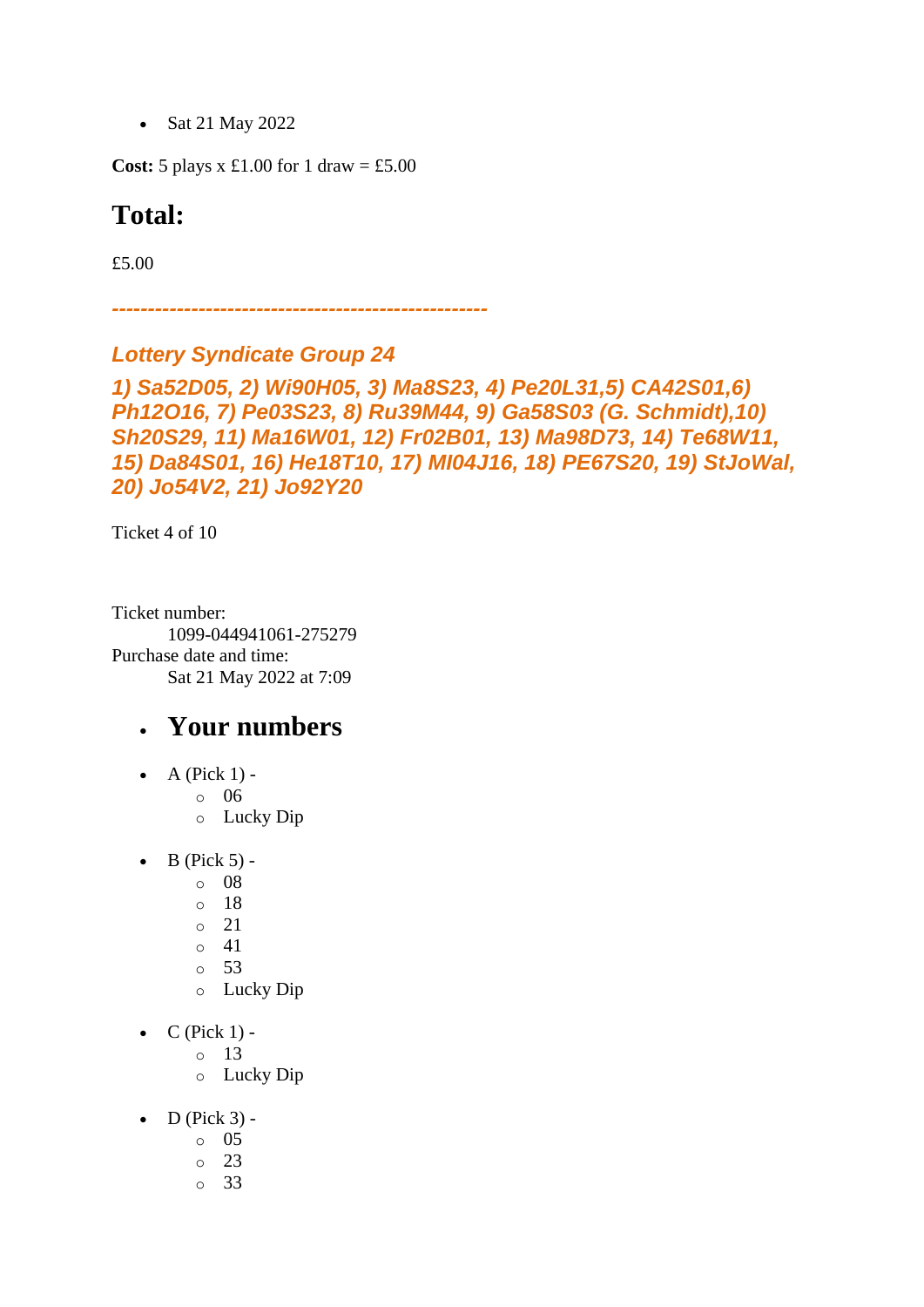- o Lucky Dip
- $\bullet$  E (Pick 1)
	- o 46
		- o Lucky Dip

#### **Draws summary**

**Draws:** SatSaturday **Weeks:** 1

#### **Draw summary**

Sat 21 May 2022

### **Draw dates**

• Sat 21 May 2022

**Cost:**  $5$  plays x £1.00 for 1 draw = £5.00

### **Total:**

£5.00

*----------------------------------------------------------*

#### *Lottery Syndicate Group 25*

*1) Sa52D05, 2) Ju86G11, 3) Jo57F06, 4) Jo16V36,5) Ry98M51, 6) CA42S01, 7) Wi90H05, 8) Fr02B01, 9) Te19B30,10) TH94L16, 11) Ma86M06, 12) De47C03, 13) MI04J16, 14) Sh20S29, 15) Te68W11,16) Ma8S23, 17) St81P02, 18) Ha98S01, 19) Ma94N21, 20) Be11V1, 21) Eu12R03*

Ticket 5 of 10

Ticket number: 1099-001894145-274479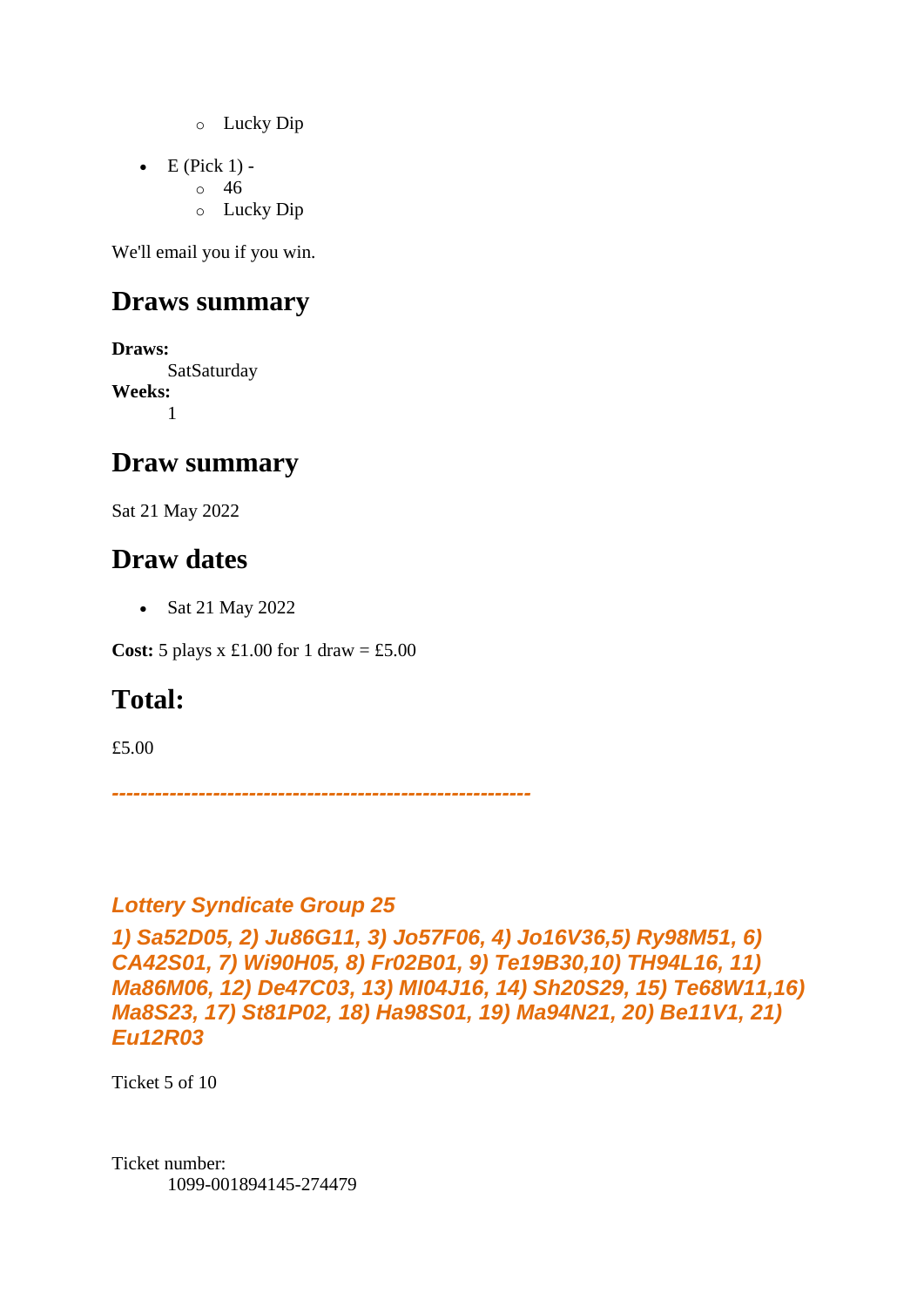Purchase date and time: Sat 21 May 2022 at 7:09

#### • **Your numbers**

- $\bullet$  A (Pick 1)
	- o 41
		- o Lucky Dip
- $\bullet$  B (Pick 5)
	- o 04
	- $0 \t 21$
	- o 26
	- o 37
	- o 43
	- o Lucky Dip
- $\bullet$  C (Pick 1)
	- o 34
	- o Lucky Dip
- $\bullet$  D (Pick 3)
	- o 15
	- o 23
	- o 37
	- o Lucky Dip
- $\bullet$  E (Pick 1) -
	- $\circ$  53
	- o Lucky Dip

We'll email you if you win.

### **Draws summary**

**Draws:** SatSaturday **Weeks:** 1

## **Draw summary**

Sat 21 May 2022

## **Draw dates**

• Sat 21 May 2022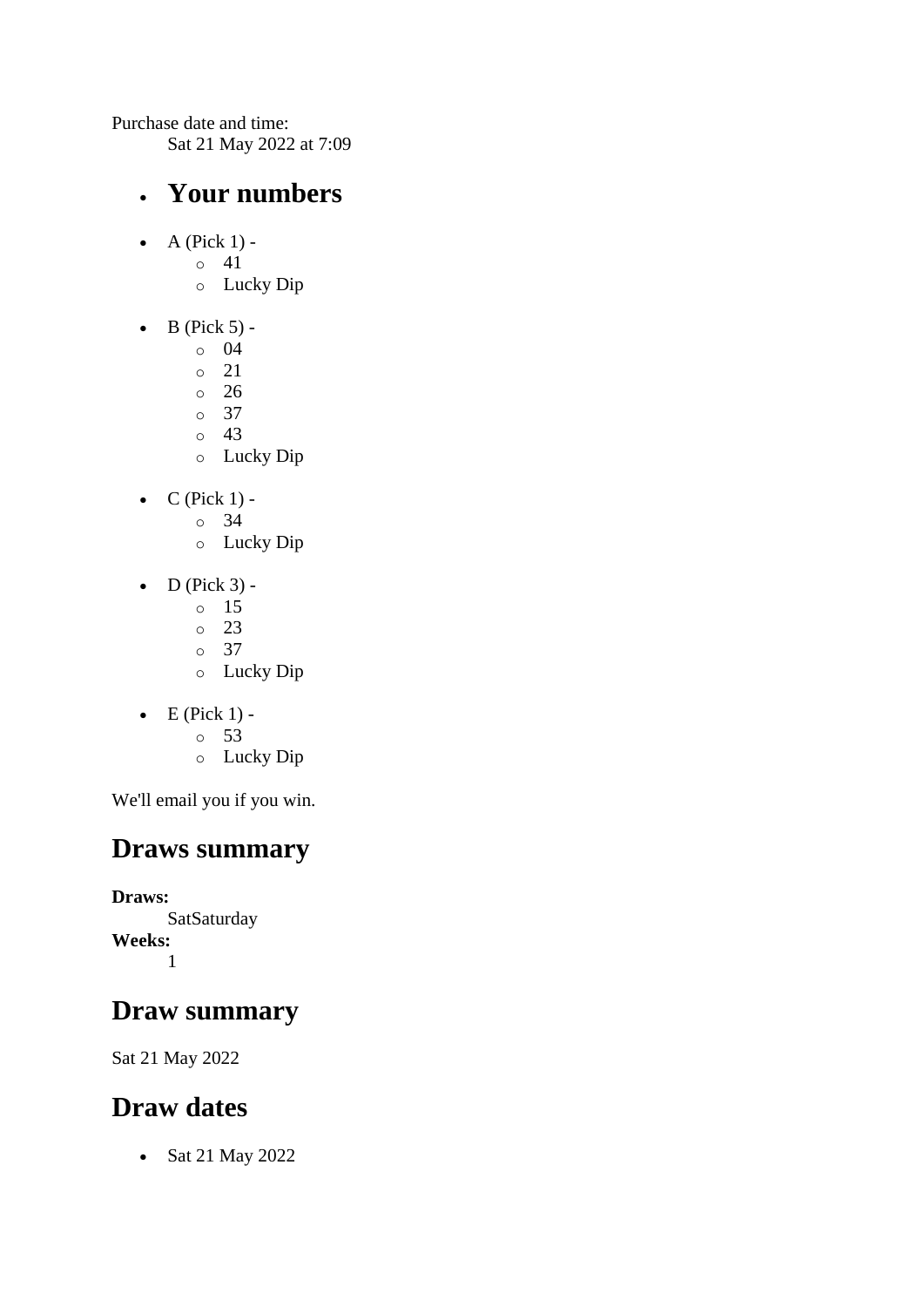**Cost:**  $5$  plays x £1.00 for 1 draw = £5.00

## **Total:**

£5.00

*-------------------------------------------------*

#### *Lottery Syndicate Group 26*

*1) Ry98M51, 2) Te68W11, 3) Be55G77, 4) Sh20S29,5) StJoWal,6) CA42S01, 7) Jo16V36, 8) Al57S13, 9) Te19B30,10) Pe03S23, 11) Pa65A06, 12) De47C03, 13) Ka30M09, 14) Ha90S03, 15) Ma52A71,16) Ma86M06 17) Ed55T02, 18) St81P02, 19) TH94L16, 20) Ma56S01, 21) Jo92Y20*

Ticket 6 of 10

Ticket number: 1099-018729729-272879 Purchase date and time: Sat 21 May 2022 at 7:09

- $\bullet$  A (Pick 1)
	- o 55
	- o Lucky Dip
- $\bullet$  B (Pick 5)
	- o 03
	- o 08
	- o 11
	- o 15
	- o 54
	- o Lucky Dip
- $C$  (Pick 1) -
	- $\circ$  47
	- o Lucky Dip
- $\bullet$  D (Pick 2) -
	- $\circ$  16
	- $\circ$  20
	- o Lucky Dip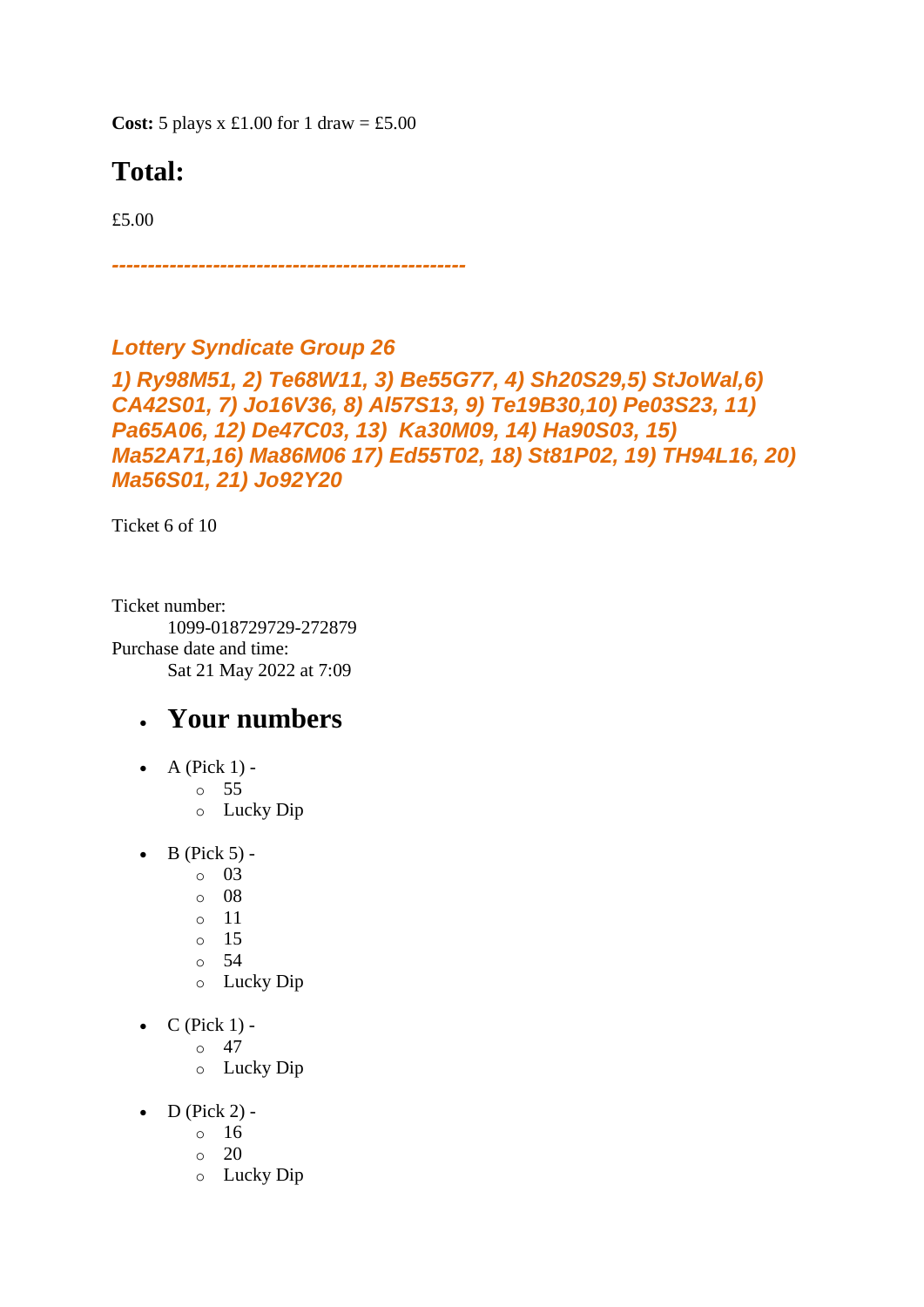- $\bullet$  E (Pick 1) -
	- $\circ$  30
	- o Lucky Dip

#### **Draws summary**

**Draws:** SatSaturday **Weeks:** 1

#### **Draw summary**

Sat 21 May 2022

### **Draw dates**

• Sat 21 May 2022

**Cost:** 5 plays x £1.00 for 1 draw = £5.00

### **Total:**

£5.00

*----------------------------------------------------*

#### *Lottery Syndicate Group 27*

*1) Al57S13, 2) CE76J05, 3) Be55G77, 4) Sh20S29,5) Mo08K09,6) CA42S01, 7) Pa65A06, 8) Ha90S03, 9) Te19B30,10) Te68W11, 11) Mi68H03/MI68H03, 12) De47C03, 13) Gr27B30, 14) St81P02, 15) Ro57M05, 16) LE29H09, 17) Ma56S01, 18) Ra51N11, 19) Do1V1, 20) Ni02G12, 21) Jo92Y20*

Ticket 7 of 10

Ticket number: 1099-018664193-271779 Purchase date and time: Sat 21 May 2022 at 7:09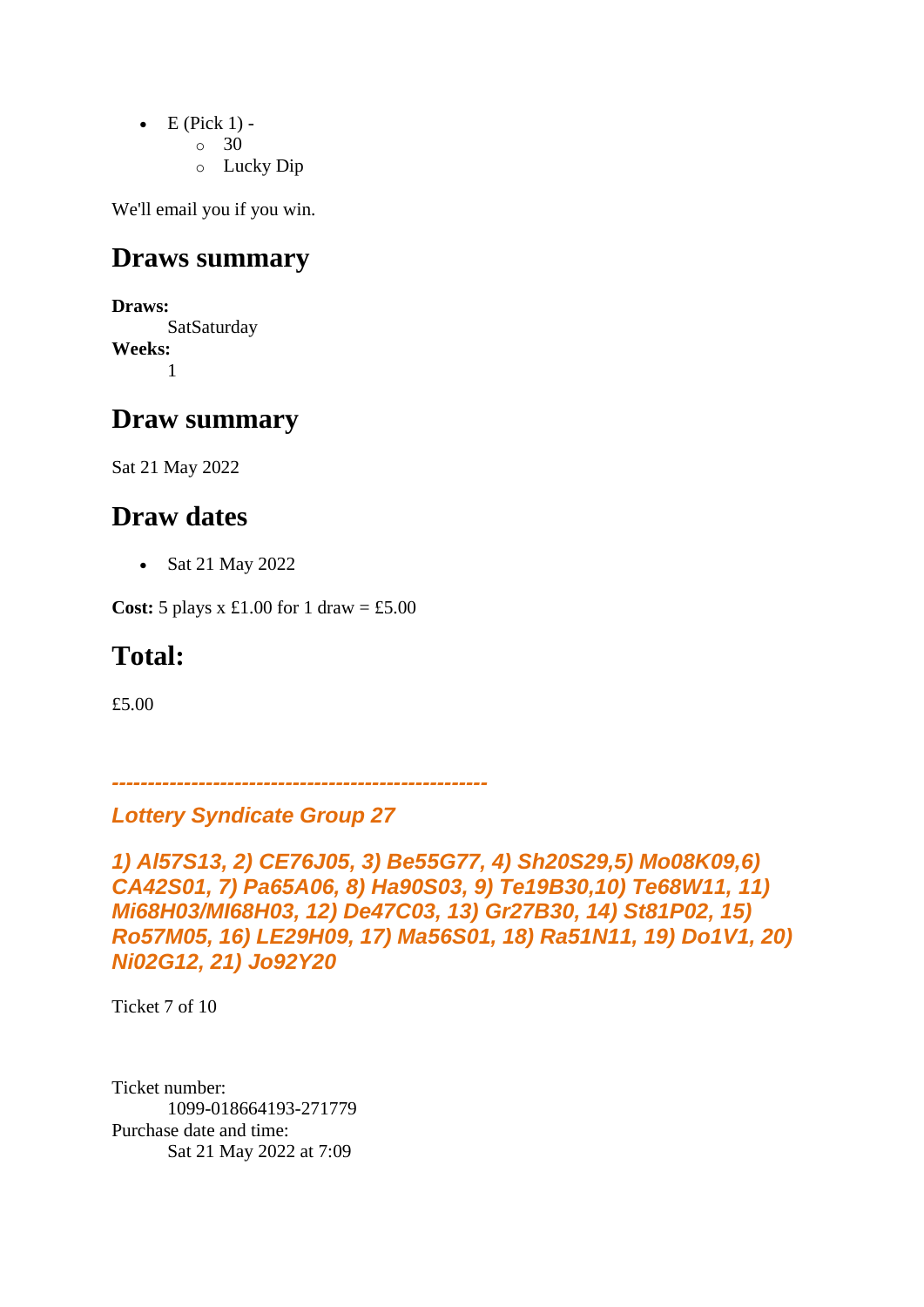### • **Your numbers**

- $\bullet$  A (Pick 1)
	- o 08
	- o Lucky Dip
- $\bullet$  B (Pick 5) -
	- $\circ$  02
	- o 21
	- o 49
	- o 52
	- o 55
	- o Lucky Dip
- $\bullet$  C (Pick 1) -
	- $\circ$  46
	- o Lucky Dip
- $\bullet$  D (Pick 2)
	- o 15
	- o 19
	- o Lucky Dip
- $\bullet$  E (Pick 1) o 37
	-
	- o Lucky Dip

We'll email you if you win.

## **Draws summary**

**Draws: SatSaturday Weeks:** 1

### **Draw summary**

Sat 21 May 2022

### **Draw dates**

• Sat 21 May 2022

**Cost:** 5 plays x £1.00 for 1 draw = £5.00

### **Total:**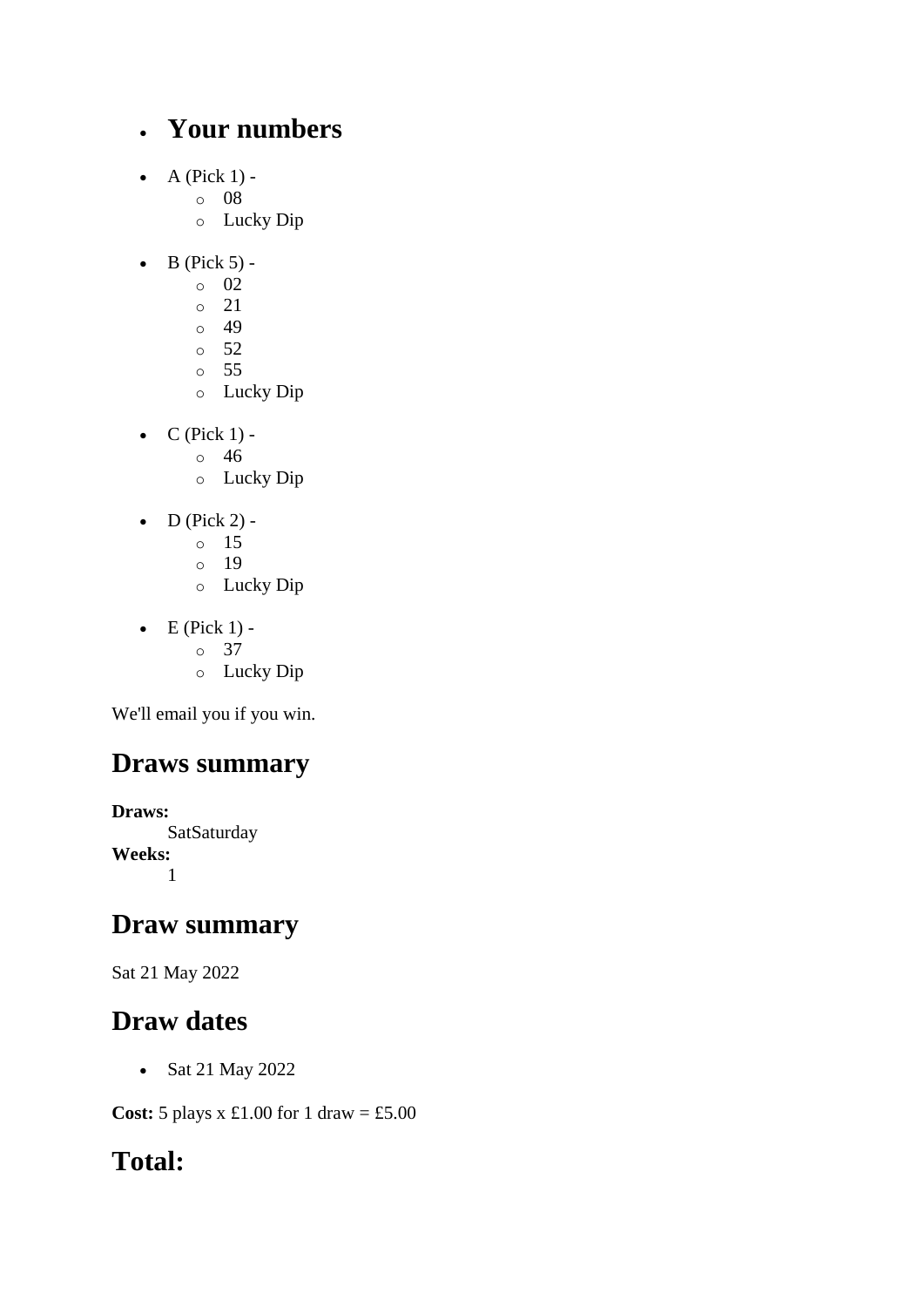*Lottery Syndicate Group 28*

*----------------------------------------------------*

*1) Ti53W41, 2) Ra51N11, 3) Ma52A71, 4) --------------, 5) Ma98D73,6) Ro57M05, 7) StJoWal, 8) Pe57L11, 9) De05M22, 10) Ne03F12, 11) Ca12W16, 12) Ni02G12, 13) Vi53J31, 14) Pe03S23, 15) Jo16V36, 16) Ri52F56, 17) Jo57F06, 18) Ma56S01, 19) Ra86P02, 20) Ro07W32, 21) Pe21W01*

Ticket 8 of 10

Ticket number: 1099-028101381-273779 Purchase date and time: Sat 21 May 2022 at 7:09

- $\bullet$  A (Pick 1)
	- o 38
	- o Lucky Dip
- $\bullet$  B (Pick 5)
	- o 14
	- o 19
	- $\circ$  34
	- o 44
	- o 53
	- o Lucky Dip
- $\bullet$  C (Pick 1)
	- o 46
	- o Lucky Dip
- $\bullet$  D (Pick 2)
	- o 01
	- o 13
	- o Lucky Dip
- $\bullet$  E (Pick 1)
	- o 55
	- o Lucky Dip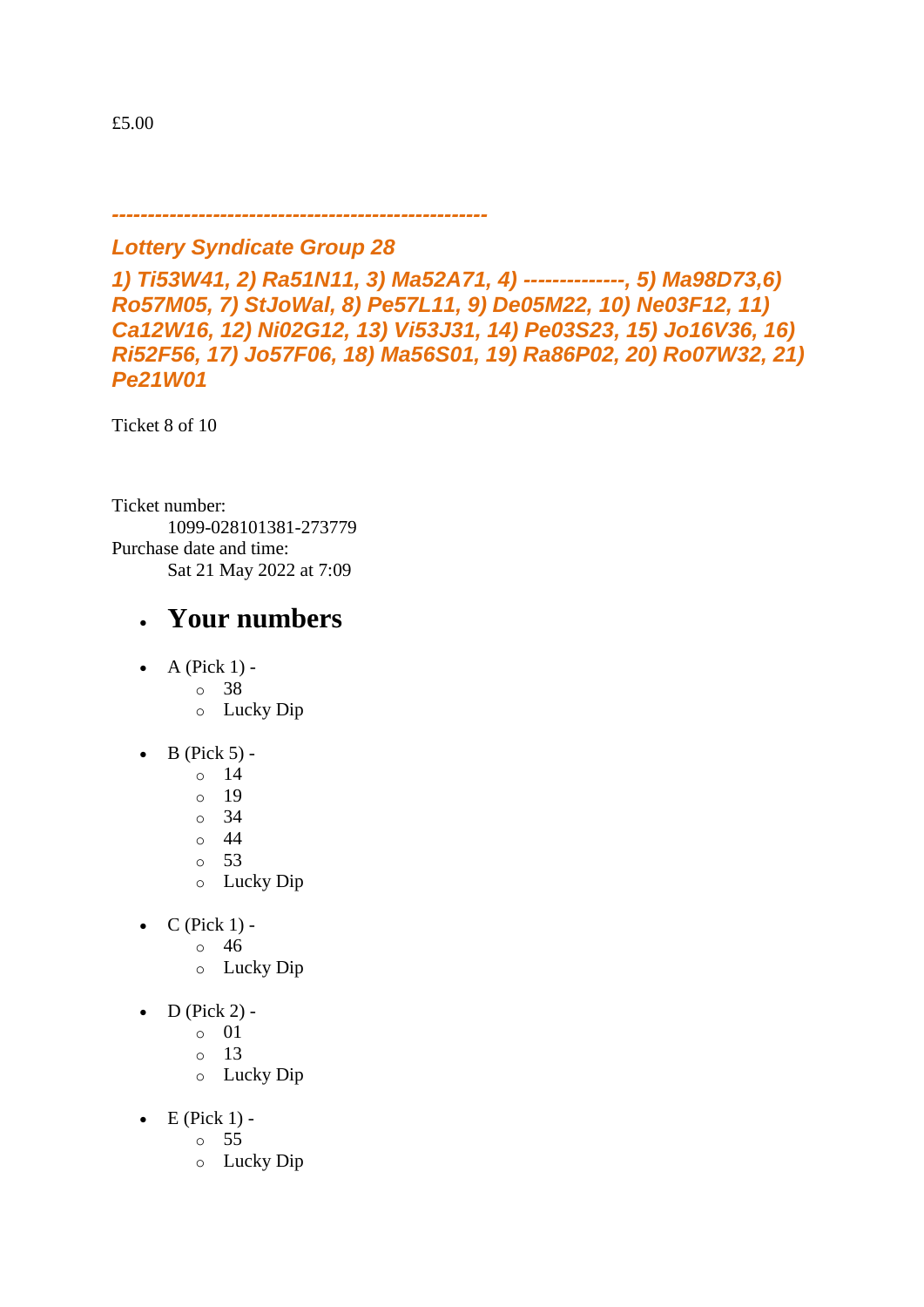### **Draws summary**

**Draws: SatSaturday Weeks:** 1

### **Draw summary**

Sat 21 May 2022

### **Draw dates**

• Sat 21 May 2022

**Cost:** 5 plays x £1.00 for 1 draw = £5.00

## **Total:**

£5.00

*----------------------------------------------------*

#### *Lottery Syndicate Group 29*

*1) FR30E17, 2) Pe03S23, 3) Li08G23, 4) Ri05M06,5) Ad05R11, 6) Pa52W81, 7) Mo08K09, 8) Me21F22, 9) Ra86P02,10) Mi02L17, 11) Ed55T02, 12) De05M22, 13) Jo54V2, 14) Ma56S01, 15) Pe57L11, 16) - David1980, 17) Ju86G11, 18) Jo57F06, 19) Pe20L31, 20) Ma52A71, 21) Pe21W01*

Ticket 9 of 10

Ticket number: 1099-052204289-276079 Purchase date and time: Sat 21 May 2022 at 7:09

### • **Your numbers**

• A (Pick  $1$ ) -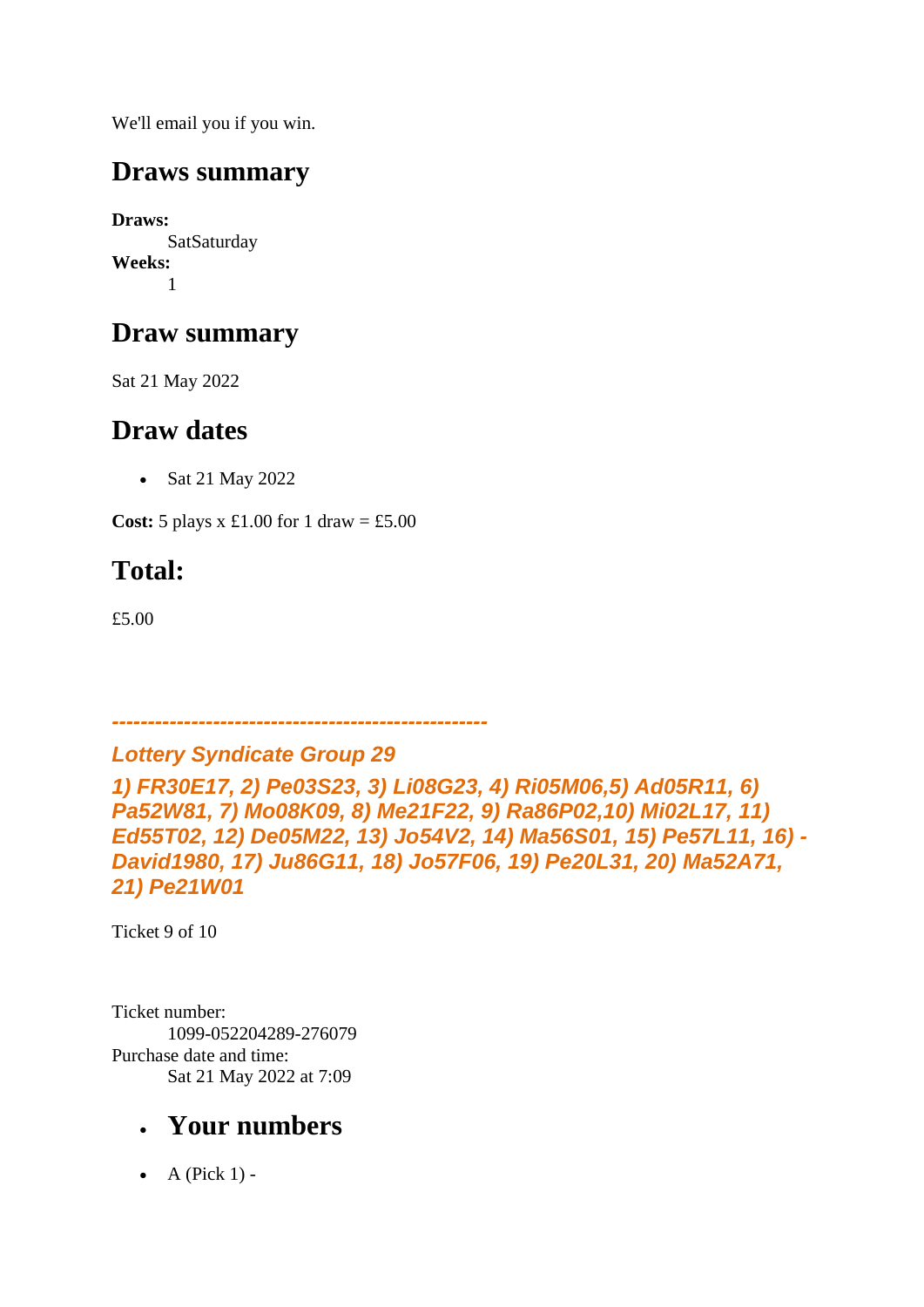- o 49
- o Lucky Dip
- $\bullet$  B (Pick 5)
	- o 03
	- o 11
	- $\circ$  12
	- o 37
	- o 54
	- o Lucky Dip
- $\bullet$  C (Pick 1)
	- o 24
	- o Lucky Dip
- $D$  (Pick 2) -
	- $\circ$  44
	- o 53
	- o Lucky Dip
- $\bullet$  E (Pick 1)
	- o 51
	- o Lucky Dip

### **Draws summary**

**Draws: SatSaturday Weeks:** 1

### **Draw summary**

Sat 21 May 2022

### **Draw dates**

• Sat 21 May 2022

**Cost:** 5 plays x £1.00 for 1 draw = £5.00

### **Total:**

£5.00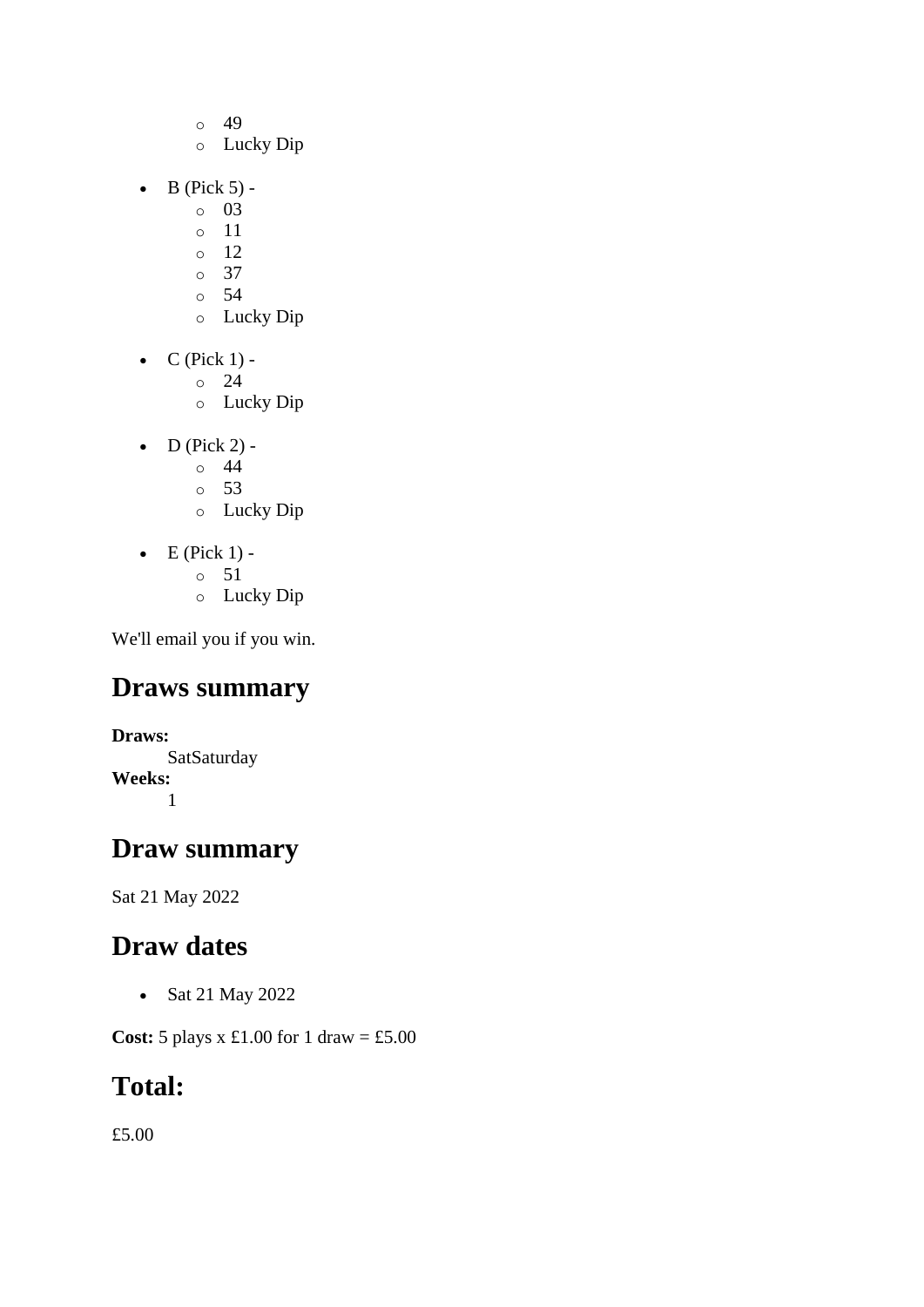#### *Lottery Syndicate Group 30*

*----------------------------------------------------*

*1) Ca05F01, 2) Si12G05, 3) Me21F22, 4) Ad05R11, 5) Pe21W01, 6) De05M22, 7) Pe03S23, 8) Li08G23, 9) Dy02J22,10) Jo57F06, 11) Ra86P02, 12) Si02M02, 13) Sa03M11, 14) BA09K03Basat, 15) Mi19B24, 16) Do1V1, 17) Hi06R06, 18) Ri05M06, 19) Pe20L31, 20) Ne03F12, 21) Ge08D01*

Ticket 10 of 10

Ticket number: 1099-007463936-278579 Purchase date and time: Sat 21 May 2022 at 7:09

### • **Your numbers**

- $\bullet$  A (Pick 1)
	- o 11
	- o Lucky Dip
- $\bullet$  B (Pick 5)
	- o 11
	- o 18
	- o 23
	- o 28
	- $\circ$  49
	- o Lucky Dip
- $\bullet$  C (Pick 1)
	- o 07
	- o Lucky Dip
- $D$  (Pick 2)
	- o 18
	- o 50
	- o Lucky Dip
- $\bullet$  E (Pick 1) -
	- $\circ$  45
	- o Lucky Dip

We'll email you if you win.

### **Draws summary**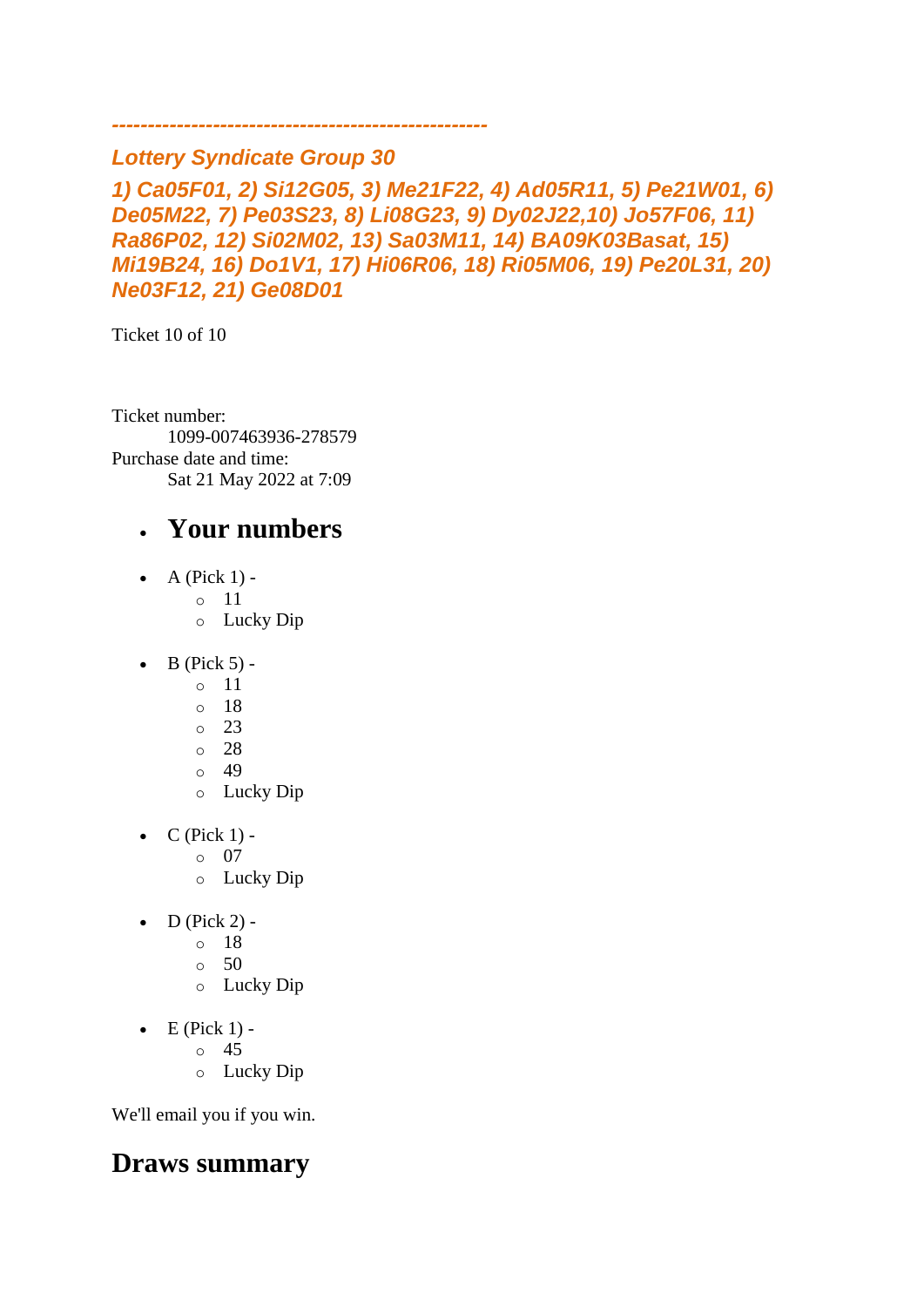**Draws: SatSaturday Weeks:** 1

#### **Draw summary**

Sat 21 May 2022

### **Draw dates**

• Sat 21 May 2022

**Cost:** 5 plays x £1.00 for 1 draw = £5.00

### **Total:**

£5.0

*----------------------------------------------------*

#### *Lottery Syndicate Group 31*

*1) Ca05F01, 2) To10J23, 3) Dy02J22, 4) Ad05R11, 5) Ne03F12, 6) De05M22, 7) Os08Z32, 8) Li08G23, 9) Sa03M11,10) Jo57F06, 11) Fr02B01, 12) Si02M02, 13) Ka12M04, 14) IA05W25, 15) Mi19B24, 16) Do1V1, 17) Hi06R06, 18) Ri05M06, 19) Ma02L23, 20) Ka10K21, 21) Ge08D01*

Ticket 1 of 4

Ticket number: 1099-006155777-273979 Purchase date and time: Sat 21 May 2022 at 7:11

- A (Pick  $1$ )
	- o 45
	- o Lucky Dip
- $\bullet$  B (Pick 5)
	- o 01
	- o 02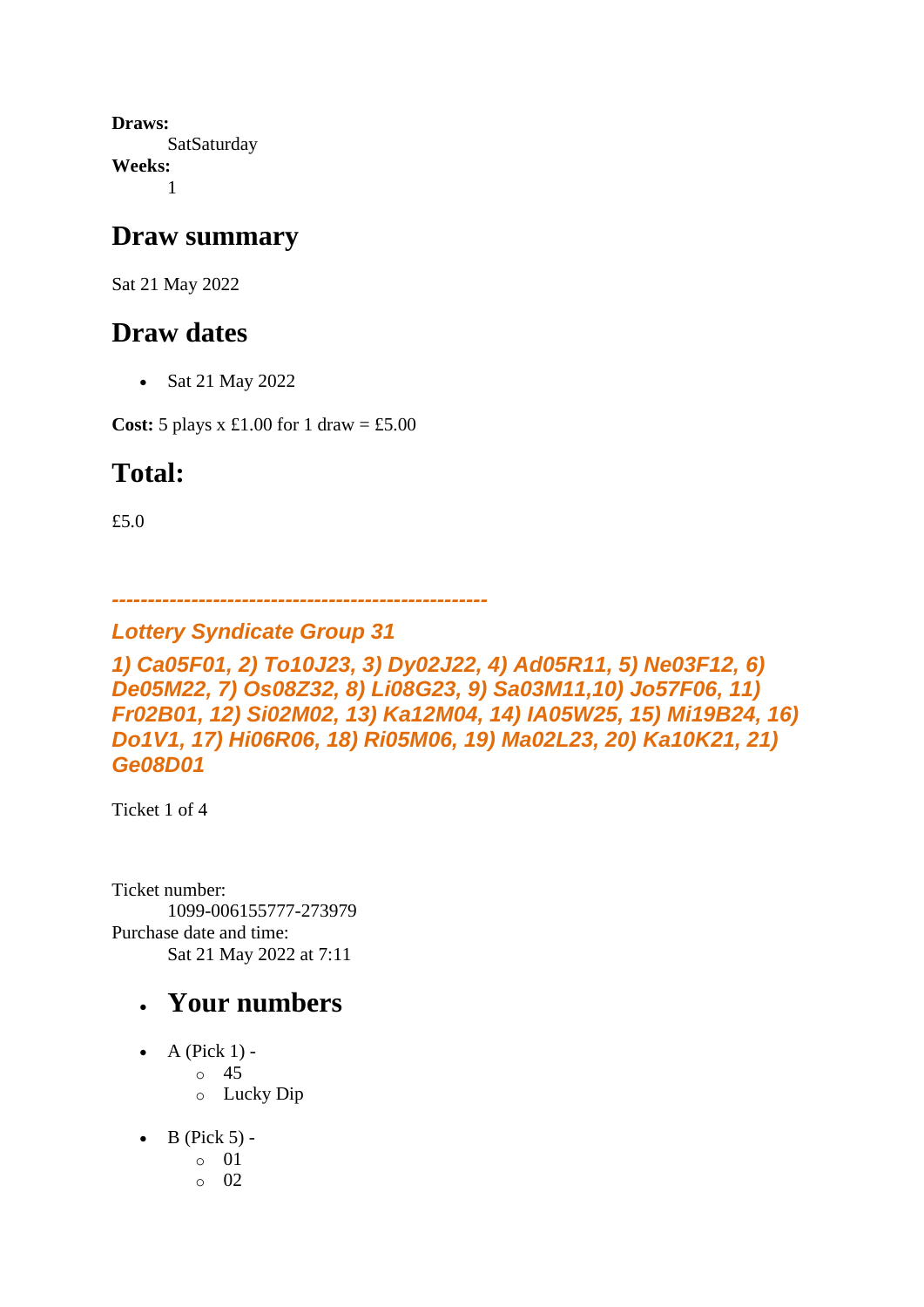- o 26
- o 35
- o 42
- o Lucky Dip
- $\bullet$  C (Pick 1)
	- o 34
	- o Lucky Dip
- $\bullet$  D (Pick 3)
	- o 27
	- o 33
	- o 35
	- o Lucky Dip
- $\bullet$  E (Pick 1) - $\circ$  20
	- o Lucky Dip
- We'll email you if you win.

### **Draws summary**

**Draws: SatSaturday Weeks:** 1

### **Draw summary**

Sat 21 May 2022

#### **Draw dates**

• Sat 21 May 2022

**Cost:** 5 plays x £1.00 for 1 draw = £5.00

### **Total:**

£5.00

*Lottery Syndicate Group 32*

*----------------------------------------------------*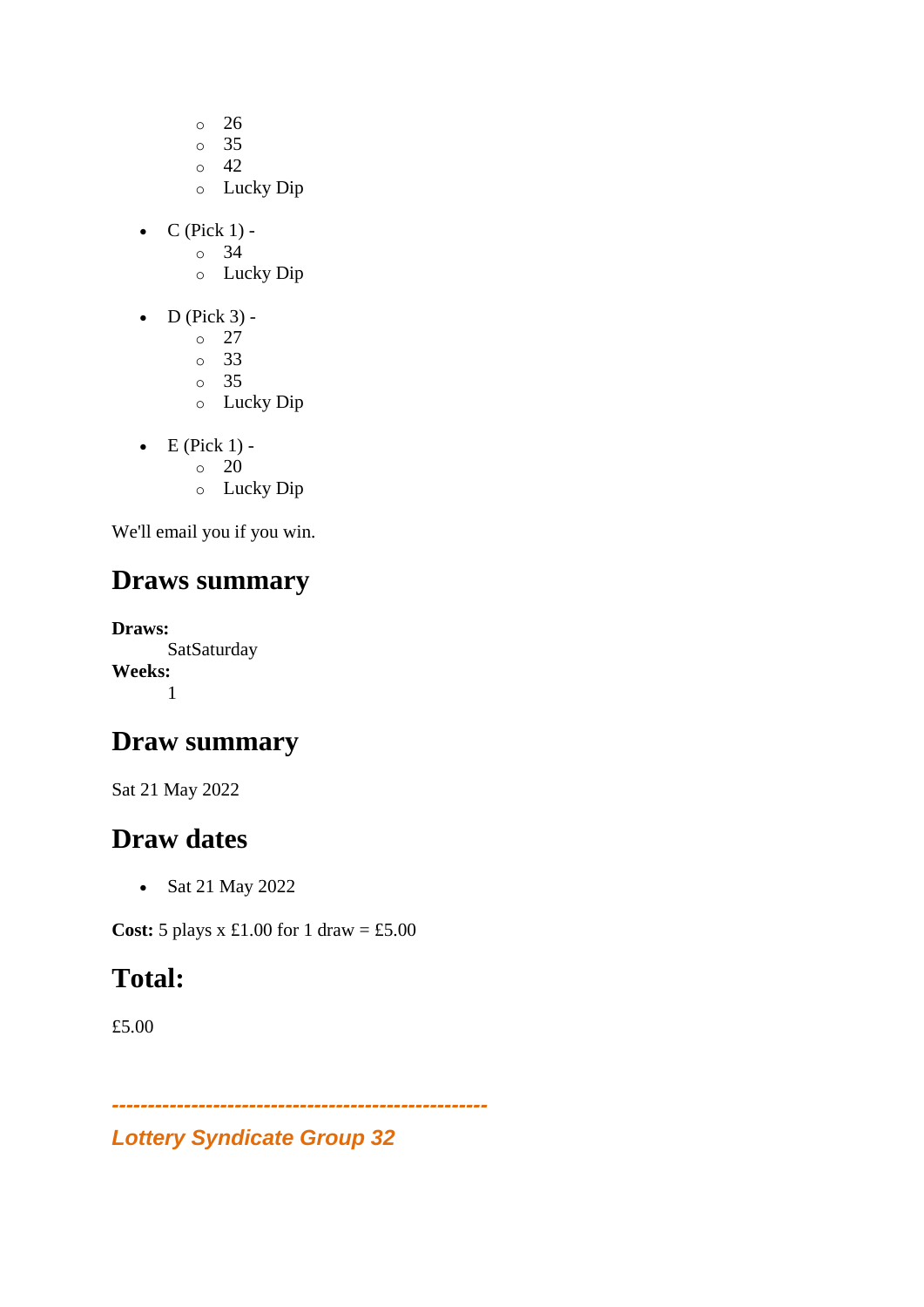#### *1) St07G02, 2) Dy02J22, 3) Am08M22, 4) Se04T12, 5) Fr02B01, 6) Ne03F12, 7) Mi02L17, 8) Ka12M04, 9) Ge08D01,10) BA09K03Basat, 11) Mi19B24, 12) Li08G23, 13) IA05W25, 14) TA05W02, 15) Ma20C23, 16) Am06M03, 17) Ka10K21, 18) Ma03N09, 19) Ku06C07, 20) To10J23, 21) Do1V1*

Ticket 2 of 4

Ticket number: 1099-039695873-278279 Purchase date and time: Sat 21 May 2022 at 7:11

#### • **Your numbers**

 $\bullet$  A (Pick 1) -

o 15

- o Lucky Dip
- $\bullet$  B (Pick 5)
	- o 08
	- $\circ$  23
	- o 31
	- $\circ$  41
	- $\circ$  47
	- o Lucky Dip
- $\bullet$  C (Pick 1)
	- o 35
	- o Lucky Dip
- $\bullet$  D (Pick 3) -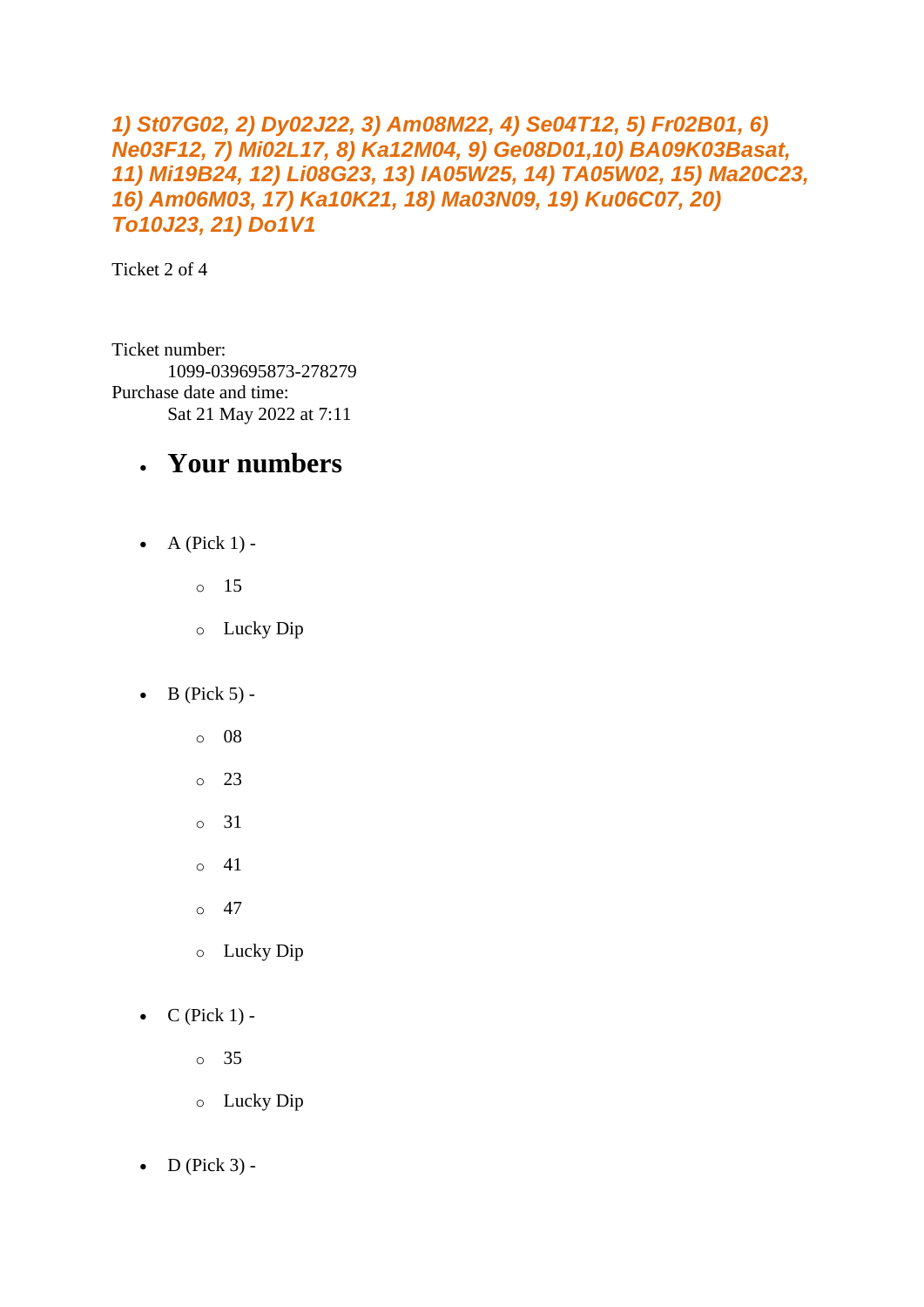- o 05
- o 37
- o 46
- o Lucky Dip
- $\bullet$  E (Pick 1)
	- o 15
	- o Lucky Dip

#### **Draws summary**

**Draws: SatSaturday Weeks:** 1

### **Draw summary**

Sat 21 May 2022

### **Draw dates**

• Sat 21 May 2022

**Cost:**  $5$  plays x £1.00 for 1 draw = £5.00

### **Total:**

£5.00

*----------------------------------------------------*

#### *Lottery Syndicate Group 33*

*1) St07G02, 2) Ro07W32, 3) Ra11V02, 4) Am08M22, 5) Ab01A01, 6) Mi02L17, 7) Ma02L23, 8) Fr02B01, 9) Ge08D01,10) BA09K03Basat, 11) Mi19B24, 12) Li08G23, 13) Jo16V36, 14) Os08Z32, 15) Ma20C23,*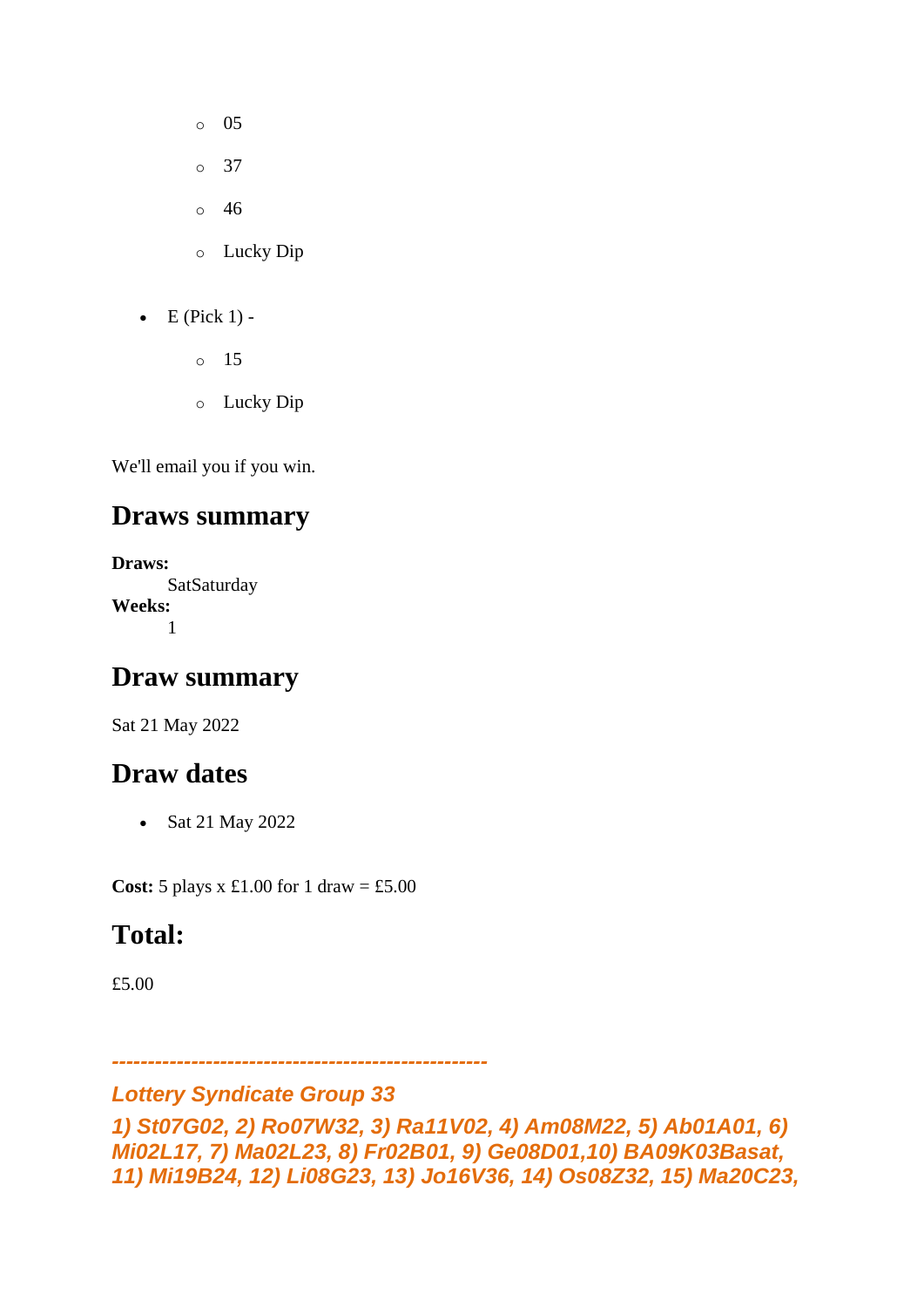#### *16) Am06M03, 17) Ka10K21, 18) Si02M02, 19) Ku06C07, 20) To10J23, 21) Do1V1*

Ticket 3 of 4

Ticket number: 1099-015527429-274879 Purchase date and time: Sat 21 May 2022 at 7:11

#### • **Your numbers**

- $\bullet$  A (Pick 1) -
	- $\circ$  51
		- o Lucky Dip
- $\bullet$  B (Pick 5) -
	- $\circ$  05
	- o 16
	- $\circ$  47
	- o 51
	- o 53 o Lucky Dip
- $\bullet$  C (Pick 1)
	- o 22
	- o Lucky Dip
- $\bullet$  D (Pick 2)
	- o 04
	- $\circ$  10
	- o Lucky Dip
- $\bullet$  E (Pick 1) -
	- $\circ$  40
	- o Lucky Dip

We'll email you if you win.

### **Draws summary**

**Draws:** SatSaturday **Weeks:** 1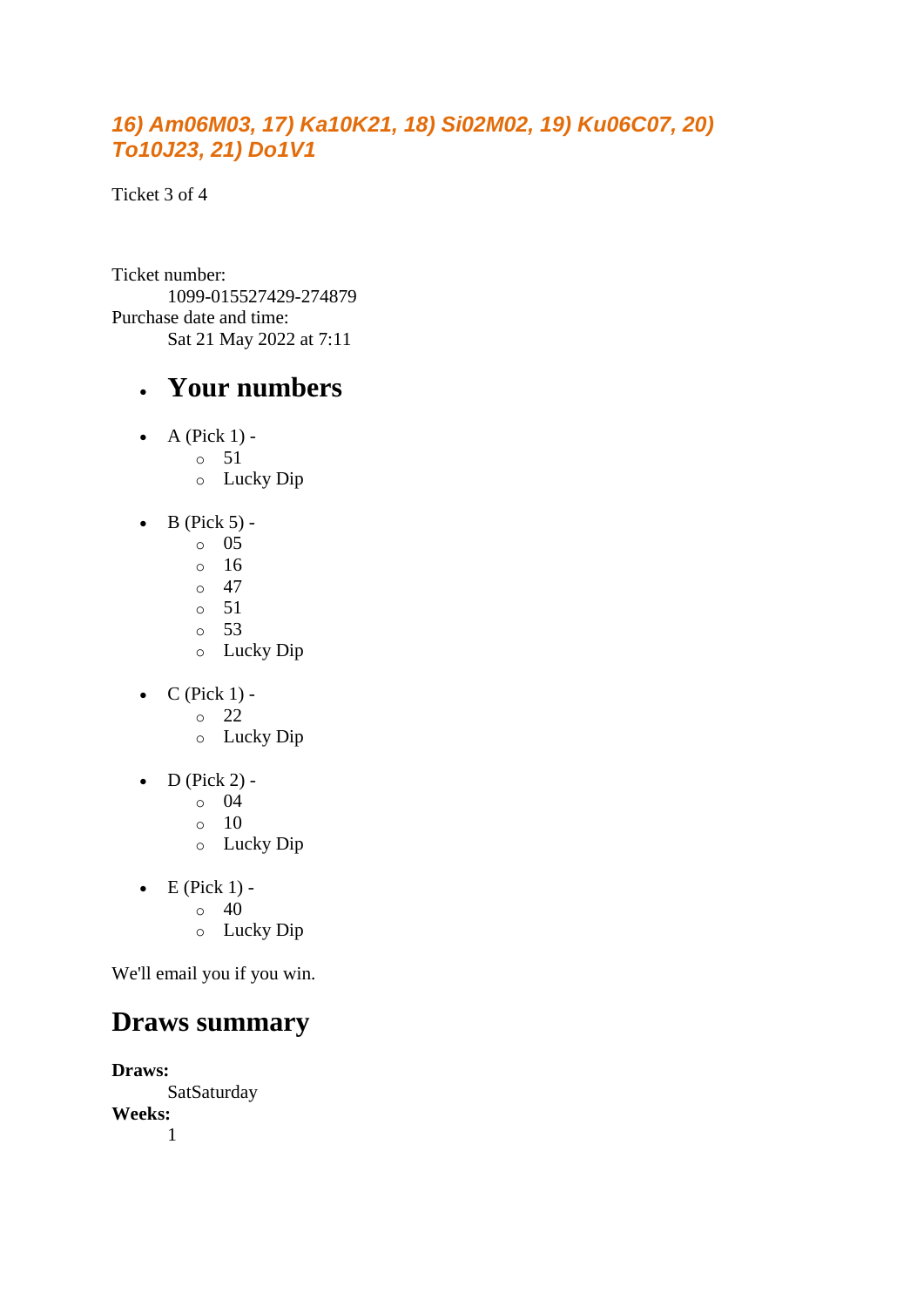### **Draw summary**

Sat 21 May 2022

### **Draw dates**

• Sat 21 May 2022

**Cost:**  $5$  plays x £1.00 for 1 draw = £5.00

## **Total:**

£5.00

*----------------------------------------------------*

#### *Lottery Syndicate Group 34*

*1) Da10N11Norcup, 2) To10J23, 3) Ra11V02, 4) Co09G02, 5) David1980, 6) St07S04, 7) Ni07M01, 8) Ma06H02, 9) TA05W02,10) Se04T12, 11) Da09B20, 12) Ma98A17, 13) Ja77J10, 14) Ca12W16, 15) Mo08K09, 16) Eu12R03, 17) Si12G05 , 18) Do12P04, 19) --------------, 20) Da12S11, 21) Do1V1*

Ticket 4 of 4

Ticket number: 1099-039630337-277179 Purchase date and time: Sat 21 May 2022 at 7:11

- $\bullet$  A (Pick 1)
	- o 20
		- o Lucky Dip
- $\bullet$  B (Pick 5) -
	- $\circ$  23
	- o 29
	- o 46
	- o 52
	- o 53
	- o Lucky Dip